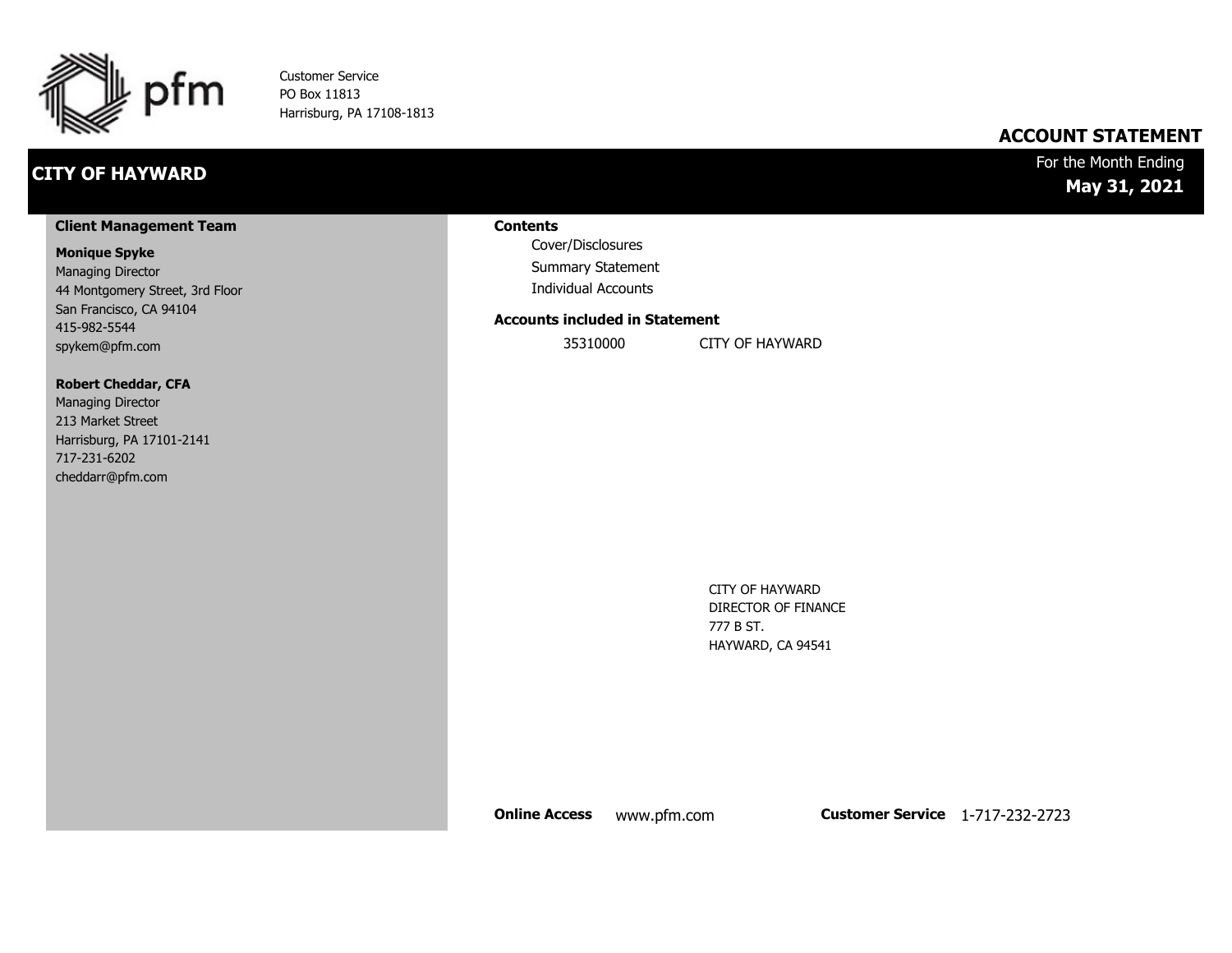

#### **Important Disclosures**

### Important Disclosures

This statement is for general information purposes only and is not intended to provide specific advice or recommendations. PFM Asset Management LLC ("PFM") is an investment advisor registered with the Securities and Exchange Commission, and is required to maintain a written disclosure statement of our background and business experience. If you would like to receive a copy of our current disclosure statement, please contact Service Operations at the address below.

**Proxy Voting** PFM does not normally receive proxies to vote on behalf of its clients. However, it does on occasion receive consent requests. In the event a consent request is received the portfolio manager contacts the client and then proceeds according to their instructions. PFM's Proxy Voting Policy is available upon request by contacting Service Operations at the address below. **Questions About an Account** PFM's monthly statement is intended to detail our investment advisory activity as well as the activity of any accounts held by clients in pools that are managed by PFM. The custodian bank maintains the control of assets and executes (i.e., settles) all investment transactions. The custodian statement is the official record of security and cash holdings and transactions. PFM recognizes that clients may use these reports to facilitate record keeping and that the custodian bank statement and the PFM statement should be reconciled and differences resolved. Many custodians use a settlement date basis which may result in the need to reconcile due to a timing

difference. **Account Control** PFM does not have the authority to withdraw funds from or deposit funds to the custodian. Our clients retain responsibility for their internal

accounting policies; implementing and enforcing internal controls and generating ledger entries or otherwise recording transactions. **Market Value** Generally, PFM's market prices are derived from closing bid prices as of the last business day of the month as supplied by Refinitiv or Bloomberg. Where prices are not available from generally recognized sources the securities are priced using a yield-based matrix system to arrive at an estimated market value. Prices that fall between data points are interpolated. Non-negotiable FDIC-insured bank certificates of deposit are priced at par. Although PFM believes the prices to be reliable, the values of the securities do not always represent the prices at which the securities could have been bought or sold. Explanation of the valuation methods for a registered investment company, local government investment program,or TERM funds is contained in the appropriate fund offering documentation or information statement. **Amortized Cost** The original cost of the principal of the security is adjusted for the amount of the periodic reduction of any discount or premium from the purchase date until the date of the report. Discount or premium with respect to short term securities (those with less than one year to maturity at time of issuance) is amortized on a straightline basis. Such discount or premium with respect to longer term securities is amortized using the constant yield basis.

**Tax Reporting** Cost data and realized gains / losses are provided for informational purposes only. Please review for accuracy and consult your tax advisor to determine the tax consequences of your security transactions. PFM does not report such information to the IRS or other taxing authorities and is not responsible for the accuracy of such information that may be required to be reported to federal, state or other taxing authorities.

**Financial Situation** In order to better serve you, PFM should be promptly notified of any material change in your investment objective or financial situation. **Callable Securities** Securities subject to redemption prior to maturity may be redeemed in whole or in part before maturity, which could affect the yield represented. Portfolio The securities in this portfolio, including shares of mutual funds, are not guaranteed or otherwise protected by PFM, the FDIC (except for certain non-negotiable certificates of deposit) or any government agency. Investment in securities involves risks, including the possible loss of the amount invested. Actual settlement values, accrued interest, and amortized cost amounts may vary for securities subject to an adjustable interest rate or subject to principal paydowns. Any changes to the values shown may be reflected within the next monthly statement's beginning values.

**Rating** Information provided for ratings is based upon a good faith inquiry of selected sources, but its accuracy and completeness cannot be guaranteed. Shares of some money market and TERM funds are marketed through representatives of PFM's wholly owned subsidiary, PFM Fund Distributors, Inc. PFM Fund Distributors, Inc. is registered with the SEC as a broker/dealer and is a member of the Financial Industry Regulatory Authority ("FINRA") and the Municipal Securities Rulemaking Board ("MSRB"). You may reach the FINRA by calling the FINRA Regulator Public Disclosure Hotline at 1-888-289-9999 or at the FINRA Regulation Internet website address www.nasd.com. A brochure describing the FINRA Regulation Public Disclosure Program is also available from the FINRA upon request. **Key Terms and Definitions**

*Dividends* on money market funds consist of interest earned, plus any discount ratably amortized to the date of maturity, plus all realized gains and losses on the sale of securities prior to maturity, less ratable amortization of any premium and all accrued expenses to the fund. Dividends are accrued daily and may be paid either monthly or quarterly. The monthly earnings on this statement represent the estimated dividend accrued for the month for any program that distributes earnings on a quarterly basis. There is no guarantee that the estimated amount will be paid on the actual distribution date.

*Current Yield* is the net change, exclusive of capital changes and income other than investment income, in the value of a hypothetical fund account with a balance of one share over the seven-day base period including the statement date, expressed as a percentage of the value of one share (normally \$1.00 per share) at the beginning of the seven-day period. This resulting net change in account value is then annualized by multiplying it by

365 and dividing the result by 7. The yields quoted should not be considered a representation of the yield of the fund in the future, since the yield is not fixed. *Average maturity* represents the average maturity of all securities and investments of a portfolio, determined by multiplying the par or principal value of each security or investment by its maturity (days or years), summing the products, and dividing the sum by the total principal value of the portfolio. The stated maturity date of mortgage backed or callable securities are used in this statement. However the actual maturity of these securities could vary depending on the level or prepayments on the underlying mortgages or whether a callable security has or is still able to be called.

*Monthly distribution yield* represents the net change in the value of one share (normally \$1.00 per share) resulting from all dividends declared during the month by a fund expressed as a percentage of the value of one share at the beginning of the month. This resulting net change is then annualized by multiplying it by 365 and dividing it by the number of calendar days in the month. *YTM at Cost* The yield to maturity at cost is the expected rate of return, based on the original cost, the annual interest receipts, maturity value and the time period from purchase date to maturity, stated as a percentage, on an annualized basis.

*YTM at Market* The yield to maturity at market is the rate of return, based on the current market value, the annual interest receipts, maturity value and the time period remaining until maturity, stated as a percentage, on an annualized basis. *Managed Account* A portfolio of investments managed discretely by PFM according to the client's specific investment policy and requirements. The investments are directly owned by the client and held by the client's custodian. *Unsettled Trade* A trade which has been executed however the final consummation of the security transaction and payment has not yet taken place.

Please review the detail pages of this statement carefully. If you think your statement is wrong, missing account information, or if you need more information about a transaction, please contact PFM within 60 days of receipt. If you have other concerns or questions regarding your account you should contact a member of your client management team or PFM Service Operations at the address below.

> PFM Asset Management LLC Attn: Service Operations 213 Market Street Harrisburg, PA 17101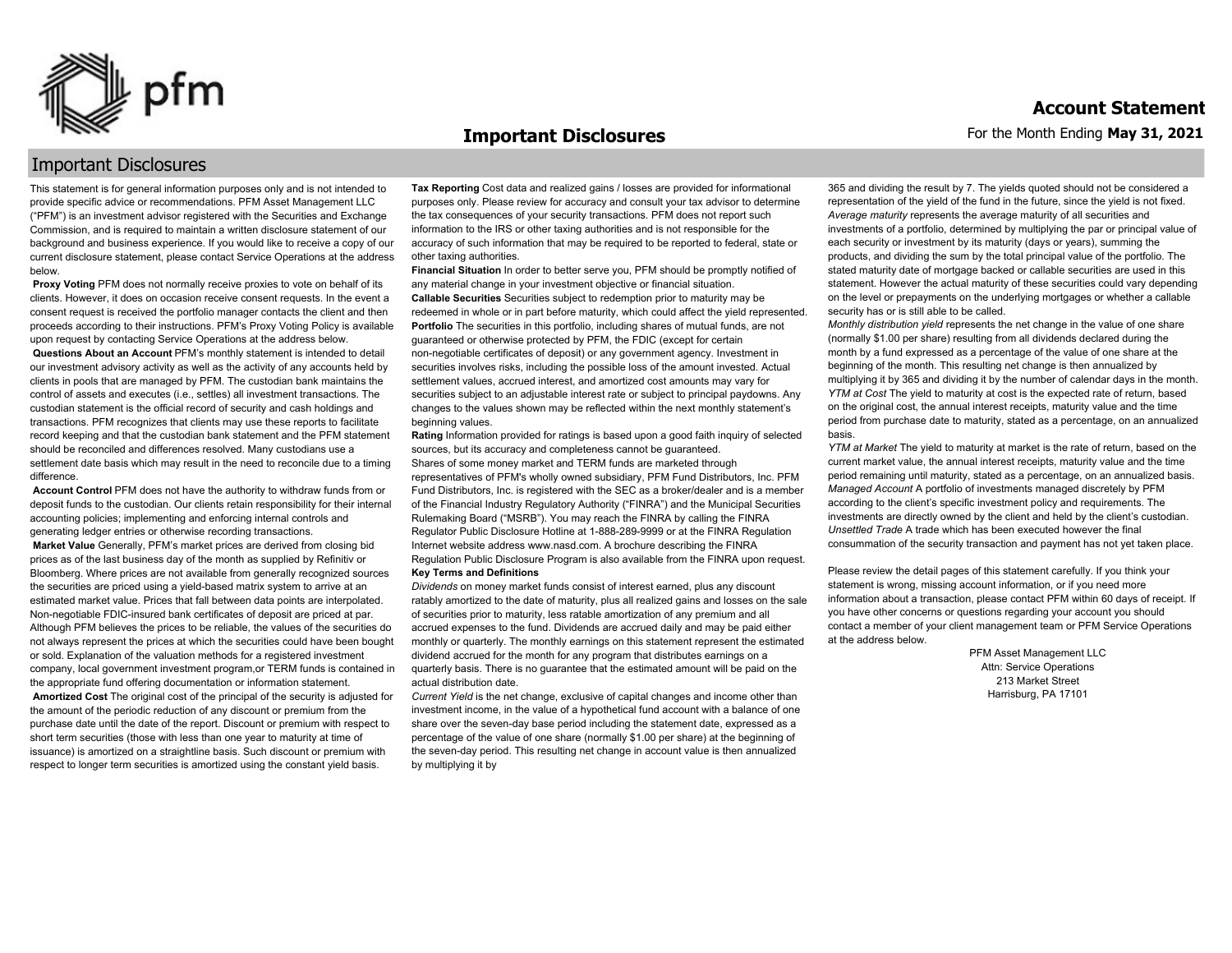

# **Managed Account Summary Statement** For the Month Ending May 31, 2021

| <b>Transaction Summary - Managed Account</b> | <b>Cash Transactions Summary - Managed Account</b> |                                                    |                              |  |
|----------------------------------------------|----------------------------------------------------|----------------------------------------------------|------------------------------|--|
| <b>Opening Market Value</b>                  | \$129,362,194.23                                   | Maturities/Calls                                   | 0.00                         |  |
| Maturities/Calls                             | (339,704.47)                                       | Sale Proceeds                                      | 4,953,052.93                 |  |
| <b>Principal Dispositions</b>                | (4,603,640.86)                                     | Coupon/Interest/Dividend Income                    | 86,499.43                    |  |
| <b>Principal Acquisitions</b>                | 5,431,810.16                                       | Principal Payments                                 | 339,704.47                   |  |
| Unsettled Trades                             | 3,419.56                                           | <b>Security Purchases</b><br>Net Cash Contribution | (5,761,360.71)<br>382,103.88 |  |
| Change in Current Value                      | 58,703.41                                          | Reconciling Transactions                           | 0.00                         |  |
| <b>Closing Market Value</b>                  | \$129,912,782.03                                   |                                                    |                              |  |

| <b>Earnings Reconciliation (Cash Basis) - Managed Account</b>                                                                |                                       | <b>Cash Balance</b>         |        |
|------------------------------------------------------------------------------------------------------------------------------|---------------------------------------|-----------------------------|--------|
| Interest/Dividends/Coupons Received<br>Less Purchased Interest Related to Interest/Coupons<br>Plus Net Realized Gains/Losses | 109,781.50<br>(3,699.05)<br>54,376.08 | <b>Closing Cash Balance</b> | \$0.00 |
| <b>Total Cash Basis Earnings</b>                                                                                             | \$160,458.53                          |                             |        |
| <b>Earnings Reconciliation (Accrual Basis)</b>                                                                               | <b>Total</b>                          |                             |        |
| Ending Amortized Value of Securities                                                                                         | 128,863,792.79                        |                             |        |
| <b>Ending Accrued Interest</b>                                                                                               | 309,908.78                            |                             |        |
| Plus Proceeds from Sales                                                                                                     | 5,241,682.61                          |                             |        |
| Plus Proceeds of Maturities/Calls/Principal Payments                                                                         | 339,704.47                            |                             |        |
| Plus Coupons/Dividends Received                                                                                              | 86,499.43                             |                             |        |
| Less Cost of New Purchases                                                                                                   | (6,050,509.21)                        |                             |        |
| Less Beginning Amortized Value of Securities                                                                                 | (128, 324, 244.52)                    |                             |        |
| Less Beginning Accrued Interest                                                                                              | (299, 339.65)                         |                             |        |
| <b>Total Accrual Basis Earnings</b>                                                                                          | \$167,494.70                          |                             |        |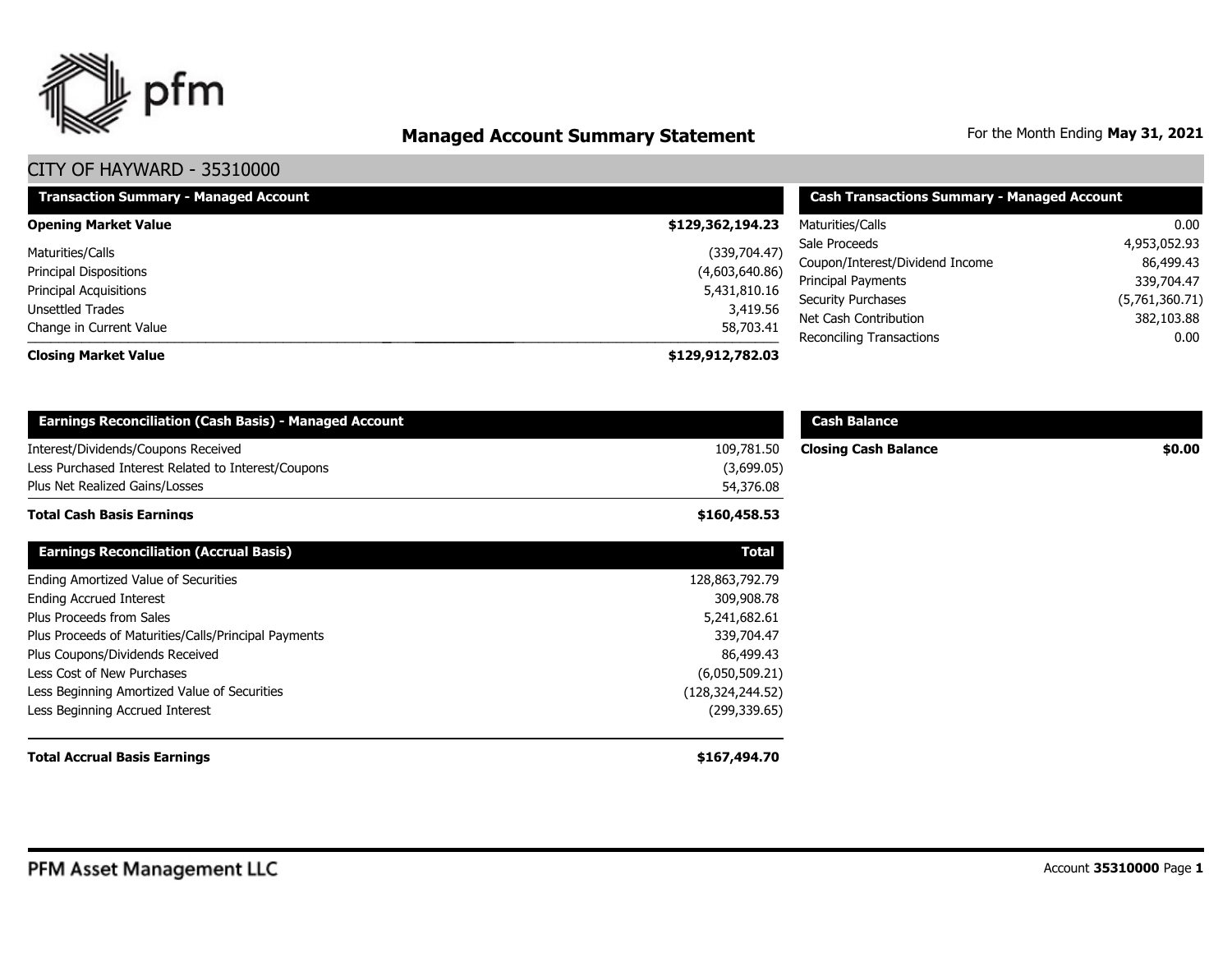

# **Portfolio Summary and Statistics** For the Month Ending May 31, 2021

# CITY OF HAYWARD - 35310000

| <b>Account Summary</b>                 |                  |                     |                |  |  |  |  |  |  |  |
|----------------------------------------|------------------|---------------------|----------------|--|--|--|--|--|--|--|
| <b>Description</b>                     | <b>Par Value</b> | <b>Market Value</b> | <b>Percent</b> |  |  |  |  |  |  |  |
| U.S. Treasury Bond / Note              | 35,245,000.00    | 35,715,998.07       | 27.49          |  |  |  |  |  |  |  |
| Supra-National Agency Bond / Note      | 3,570,000.00     | 3,576,445.53        | 2.75           |  |  |  |  |  |  |  |
| Municipal Bond / Note                  | 15,820,000.00    | 16,164,030.50       | 12.44          |  |  |  |  |  |  |  |
| Federal Agency Collateralized Mortgage | 9,907,190.75     | 10,067,099.35       | 7.75           |  |  |  |  |  |  |  |
| Obligation                             |                  |                     |                |  |  |  |  |  |  |  |
| Federal Agency Bond / Note             | 40,925,000.00    | 41,106,533.93       | 31.65          |  |  |  |  |  |  |  |
| Corporate Note                         | 11,364,000.00    | 11,635,937.80       | 8.96           |  |  |  |  |  |  |  |
| Certificate of Deposit                 | 4,900,000.00     | 4,955,729.51        | 3.81           |  |  |  |  |  |  |  |
| <b>Bank Note</b>                       | 300,000.00       | 318,225.00          | 0.24           |  |  |  |  |  |  |  |
| <b>Asset-Backed Security</b>           | 6,324,968.49     | 6,372,782.34        | 4.91           |  |  |  |  |  |  |  |
| <b>Managed Account Sub-Total</b>       | 128,356,159.24   | 129,912,782.03      | 100.00%        |  |  |  |  |  |  |  |
| <b>Accrued Interest</b>                |                  | 309,908.78          |                |  |  |  |  |  |  |  |
| <b>Total Portfolio</b>                 | 128,356,159.24   | 130,222,690.81      |                |  |  |  |  |  |  |  |



#### **Sector Allocation**



| <b>Characteristics</b>            |          |
|-----------------------------------|----------|
| Yield to Maturity at Cost         | $0.90\%$ |
| Yield to Maturity at Market       | $0.33\%$ |
| Weighted Average Days to Maturity | 734      |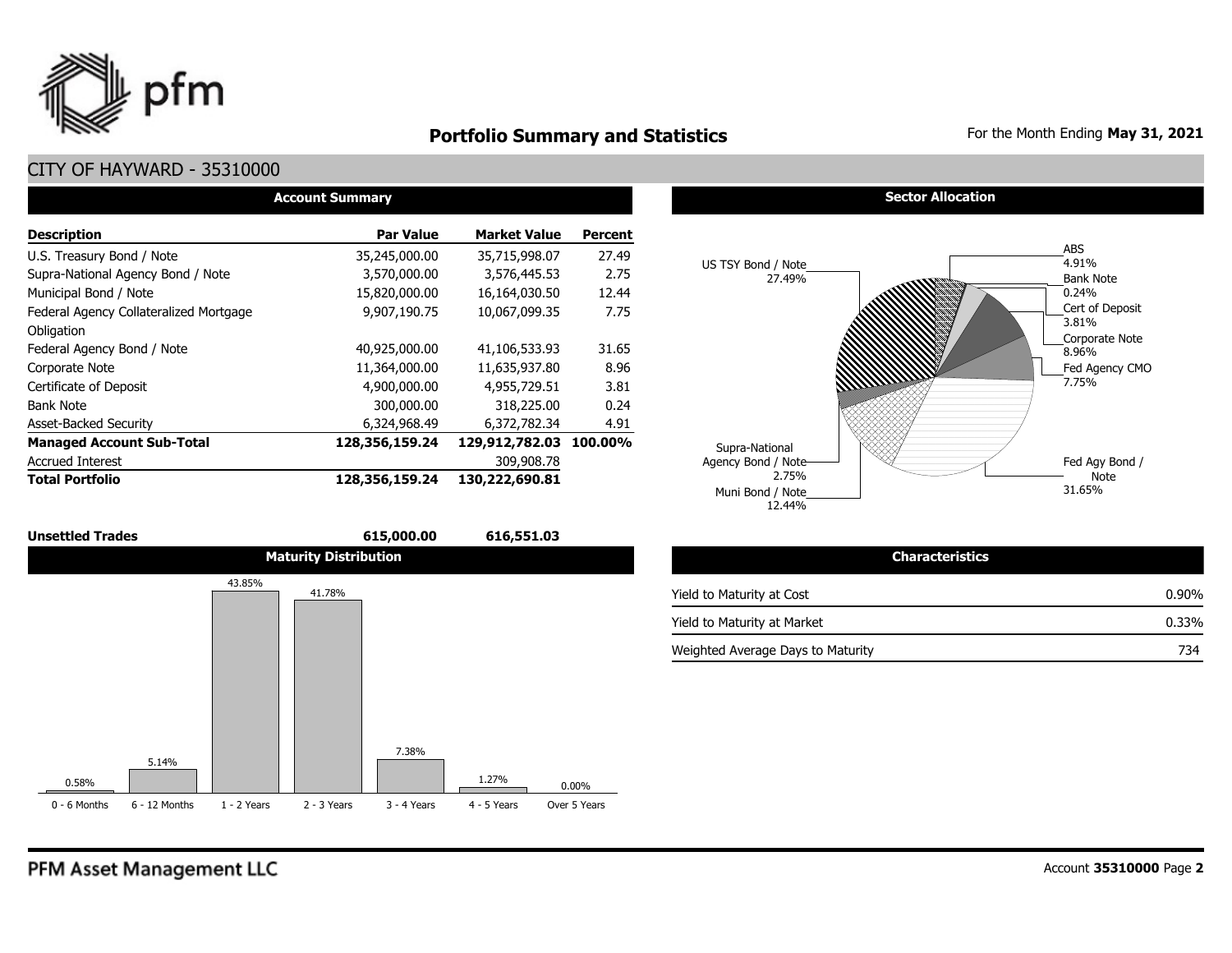# **Managed Account Issuer Summary** For the Month Ending May 31, 2021

# CITY OF HAYWARD - 35310000

pfm

| <b>Issuer Summary</b>                         |                     |                |
|-----------------------------------------------|---------------------|----------------|
|                                               | <b>Market Value</b> |                |
| <b>Issuer</b>                                 | of Holdings         | <b>Percent</b> |
| ADOBE INC                                     | 307,261.80          | 0.24           |
| AMAZON.COM INC                                | 355,617.70          | 0.27           |
| ARIZONA TRANSPORTATION BOARD                  | 1,276,483.65        | 0.98           |
| <b>ASTRAZENECA PLC</b>                        | 665,584.54          | 0.51           |
| <b>BANK OF AMERICA CO</b>                     | 1,110,516.15        | 0.85           |
| BMW FINANCIAL SERVICES NA LLC                 | 235,080.06          | 0.18           |
| BRISTOL-MYERS SQUIBB CO                       | 504,580.97          | 0.39           |
| <b>BURLINGTON NORTHERN SANTA FE</b>           | 322,873.20          | 0.25           |
| CALIFORNIA EARTHQUAKE AUTHORITY               | 306,840.00          | 0.24           |
| CALIFORNIA STATE UNIVERSITY                   | 324,593.75          | 0.25           |
| CAPITAL ONE FINANCIAL CORP                    | 735,557.04          | 0.57           |
| CARMAX AUTO OWNER TRUST                       | 906,220.72          | 0.70           |
| CATERPILLAR INC                               | 652,699.13          | 0.50           |
| CHAFFEY COMMUNITY COLLEGE DISTRICT            | 790,836.20          | 0.61           |
| CHAFFEY JOINT UNION HIGH SCHOOL DISTRICT      | 610,614.00          | 0.47           |
| <b>CHARLES SCHWAB</b>                         | 408,175.20          | 0.31           |
| <b>CHEVRON CORPORATION</b>                    | 152,643.75          | 0.12           |
| CITIGROUP INC                                 | 634,269.08          | 0.49           |
| CITY OF SAN JOSE                              | 1,180,854.50        | 0.91           |
| COMCAST CORP                                  | 163,360.20          | 0.13           |
| <b>CREDIT SUISSE GROUP RK</b>                 | 1,953,082.95        | 1.50           |
| <b>DEERE &amp; COMPANY</b>                    | 201,949.00          | 0.16           |
| <b>DNB ASA</b>                                | 642,303.75          | 0.49           |
| <b>EXXON MOBIL CORP</b>                       | 474,568.95          | 0.37           |
| <b>FANNIE MAE</b>                             | 12,394,280.60       | 9.54           |
| FEDERAL FARM CREDIT BANKS                     | 4,484,404.55        | 3.45           |
| FEDERAL HOME LOAN BANKS                       | 4,023,240.94        | 3.10           |
| FIFTH THIRD AUTO TRUST                        | 145,235.90          | 0.11           |
| FLORIDA STATE BOARD OF ADMIN FIN CORP         | 299,056.25          | 0.23           |
| FORD CREDIT AUTO OWNER TRUST                  | 77,504.43           | 0.06           |
| <b>FREDDIE MAC</b>                            | 30,271,707.19       | 23.30          |
| <b>GM FINANCIAL CONSUMER AUTOMOBILE TRUST</b> | 650,105.67          | 0.50           |

#### **Credit Quality (S&P Ratings)**

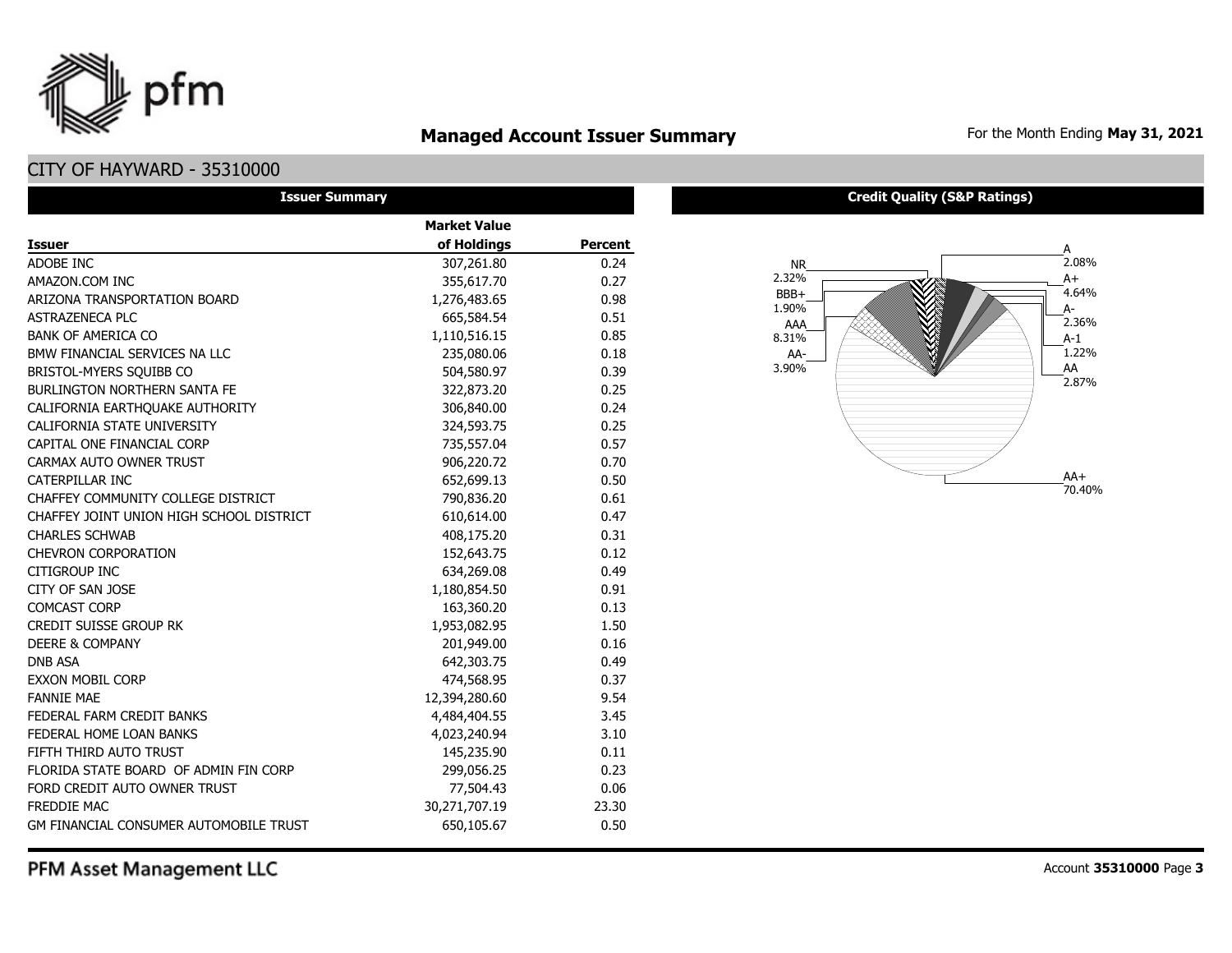

# **Managed Account Issuer Summary** For the Month Ending May 31, 2021

|                                        | <b>Market Value</b> |                |
|----------------------------------------|---------------------|----------------|
| <b>Issuer</b>                          | of Holdings         | <b>Percent</b> |
| <b>GM FINANCIAL LEASINGTRUST</b>       | 805,689.27          | 0.62           |
| <b>GOLDMAN SACHS GROUP INC</b>         | 605,485.00          | 0.47           |
| HARLEY-DAVIDSON MOTORCYCLE TRUST       | 334,937.26          | 0.26           |
| HONDA AUTO RECEIVABLES                 | 103,059.00          | 0.08           |
| <b>HYUNDAI AUTO RECEIVABLES</b>        | 339,281.72          | 0.26           |
| <b>IBM CORP</b>                        | 298,060.13          | 0.23           |
| INTER-AMERICAN DEVELOPMENT BANK        | 1,292,587.93        | 0.99           |
| INTL BANK OF RECONSTRUCTION AND DEV    | 2,283,857.60        | 1.76           |
| JP MORGAN CHASE & CO                   | 1,492,247.83        | 1.15           |
| KUBOTA CREDIT OWNER TRUST              | 290,169.99          | 0.22           |
| LONG BEACH COMMUNITY COLLEGE DISTRICT  | 937,130.40          | 0.72           |
| LOS ANGELES COMMUNITY COLLEGE DISTRICT | 309,947.30          | 0.24           |
| MERCEDES-BENZ AUTO LEASE TRUST         | 170,414.34          | 0.13           |
| MERCK & CO INC                         | 315,252.64          | 0.24           |
| MORGAN STANLEY                         | 563,965.03          | 0.43           |
| NEW YORK & NEW JERSEY PORT AUTHORITY   | 756,324.00          | 0.58           |
| NEW YORK ST URBAN DEVELOPMENT CORP     | 1,170,834.90        | 0.90           |
| NISSAN AUTO RECEIVABLES                | 106,390.91          | 0.08           |
| <b>NORDEA BANK ABP</b>                 | 638,310.63          | 0.49           |
| OREGON DEPARTMENT OF TRANSPORTATION    | 613,596.00          | 0.47           |
| PACCAR FINANCIAL CORP                  | 502,258.83          | 0.39           |
| PALOMAR COMMMUNITY COLLEGE DISTRICT    | 725,127.50          | 0.56           |
| PNC FINANCIAL SERVICES GROUP           | 318,225.00          | 0.24           |
| SAN DIEGO COMMUNITY COLLEGE DISTRICT   | 688,182.75          | 0.53           |
| SKANDINAVISKA ENSKILDA BANKEN AB       | 638,388.13          | 0.49           |
| SOCIETE GENERALE                       | 606,270.00          | 0.47           |
| STATE OF CALIFORNIA                    | 621,834.00          | 0.48           |
| STATE OF CONNECTICUT                   | 1,084,614.55        | 0.83           |
| STATE OF LOUISIANA                     | 613,284.00          | 0.47           |
| STATE OF MARYLAND                      | 1,228,479.50        | 0.95           |
| STATE OF MISSISSIPPI                   | 477,180.25          | 0.37           |
| STATE OF WISCONSIN                     | 627,218.75          | 0.48           |
| SUMITOMO MITSUI FINANCIAL GROUP INC    | 477,374.05          | 0.37           |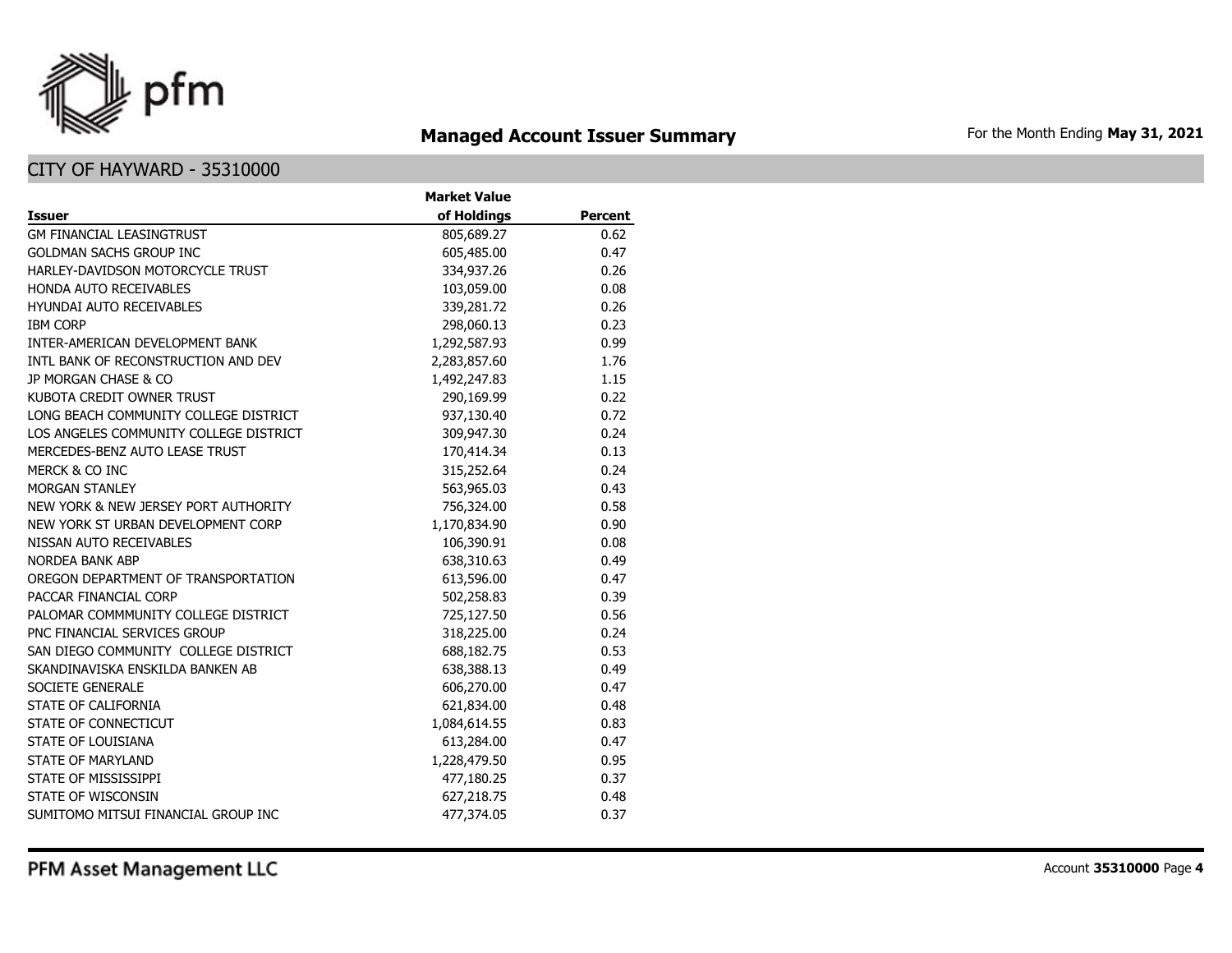

# **Managed Account Issuer Summary** For the Month Ending May 31, 2021

|                                         | <b>Market Value</b> |                |
|-----------------------------------------|---------------------|----------------|
| <b>Issuer</b>                           | of Holdings         | <b>Percent</b> |
| TAMALPAIS UNION HIGH SCHOOL DISTRICT    | 1,017,238.25        | 0.78           |
| THE BANK OF NEW YORK MELLON CORPORATION | 333,858.53          | 0.26           |
| Toyota Lease Owner Trust                | 340,628.71          | 0.26           |
| TOYOTA MOTOR CORP                       | 1,135,103.75        | 0.87           |
| UNITED STATES TREASURY                  | 35,715,998.07       | 27.50          |
| UNITEDHEALTH GROUP INC                  | 435,606.39          | 0.34           |
| UNIVERSITY OF CALIFORNIA                | 503,760.00          | 0.39           |
| <b>VERIZON OWNER TRUST</b>              | 830,350.89          | 0.64           |
| <b>VOLKSWAGEN AUTO LEASE TURST</b>      | 302,156.43          | 0.23           |
| <b>Total</b>                            | \$129,912,782.03    | 100.00%        |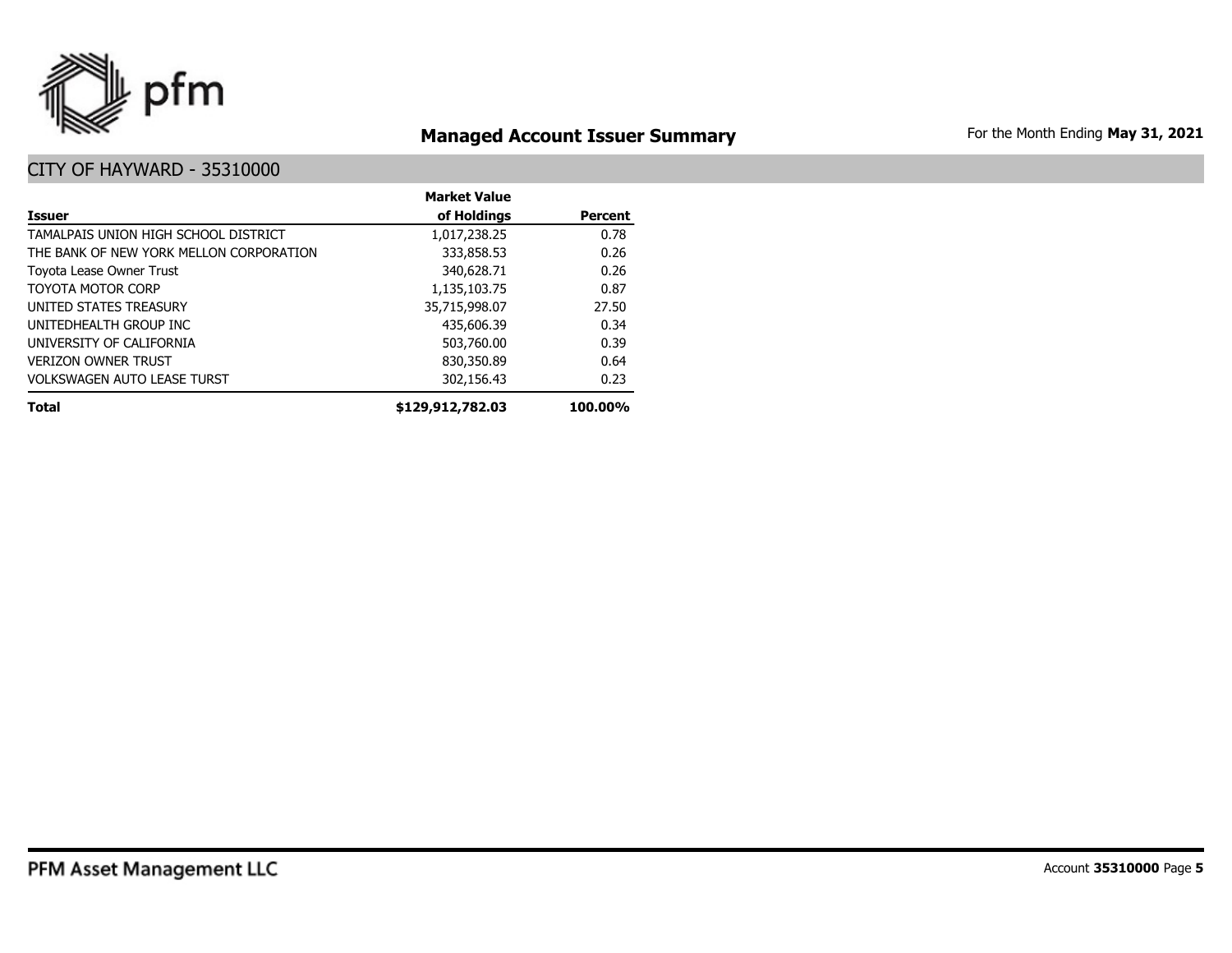

| <b>Security Type/Description</b><br><b>Dated Date/Coupon/Maturity</b> | <b>CUSIP</b> | Par              | S&P<br>Rating | Moody's<br>Rating | Trade<br><b>Date</b> | <b>Settle</b><br><b>Date</b> | <b>Original</b><br>Cost | <b>YTM</b><br>at Cost | <b>Accrued</b><br><b>Interest</b> | Amortized<br>Cost | Market<br><b>Value</b> |
|-----------------------------------------------------------------------|--------------|------------------|---------------|-------------------|----------------------|------------------------------|-------------------------|-----------------------|-----------------------------------|-------------------|------------------------|
| <b>U.S. Treasury Bond / Note</b>                                      |              |                  |               |                   |                      |                              |                         |                       |                                   |                   |                        |
| <b>US TREASURY NOTES</b><br>DTD 01/31/2017 1.875% 01/31/2022          | 912828V72    | 350,000.00 AA+   |               | Aaa               | 01/07/19             | 01/09/19                     | 343,628.91 2.50         |                       | 2,193.54                          | 348,609.53        | 354,265.63             |
| US TREASURY NOTES<br>DTD 07/31/2017 1.875% 07/31/2022                 | 9128282P4    | 1,600,000.00 AA+ |               | Aaa               | 07/01/19             | 07/03/19                     | 1,605,437.50            | 1.76                  | 10,027.63                         | 1,602,055.99      | 1,633,500.00           |
| <b>US TREASURY NOTES</b><br>DTD 07/31/2017 1.875% 07/31/2022          | 9128282P4    | 4,000,000.00 AA+ |               | Aaa               | 06/03/19             | 06/05/19                     | 4,003,281.25            | 1.85                  | 25,069.06                         | 4,001,210.53      | 4,083,750.00           |
| <b>US TREASURY NOTES</b><br>DTD 08/31/2017 1.625% 08/31/2022          | 9128282S8    | 125,000.00 AA+   |               | Aaa               | 08/02/19             | 08/05/19                     | 124,750.98              | 1.69                  | 513.33                            | 124,898.79        | 127,402.35             |
| <b>US TREASURY NOTES</b><br>DTD 10/15/2019 1.375% 10/15/2022          | 912828YK0    | 5,250,000.00 AA+ |               | Aaa               | 12/02/19             | 12/04/19                     | 5,213,085.94            | 1.63                  | 9,269.98                          | 5,232,319.37      | 5,341,054.95           |
| <b>US TREASURY NOTES</b><br>DTD 01/15/2020 1.500% 01/15/2023          | 912828Z29    | 2,500,000.00 AA+ |               | Aaa               | 02/03/20             | 02/05/20                     | 2,512,207.03            | 1.33                  | 14,191.99                         | 2,506,733.74      | 2,555,859.50           |
| <b>US TREASURY NOTES</b><br>DTD 02/01/2016 1.750% 01/31/2023          | 912828P38    | 150,000.00 AA+   |               | Aaa               | 01/02/20             | 01/06/20                     | 150,609.38              | 1.61                  | 877.42                            | 150,331.05        | 154,078.13             |
| <b>US TREASURY NOTES</b><br>DTD 08/01/2016 1.250% 07/31/2023          | 912828S92    | 660,000.00 AA+   |               | Aaa               | 05/26/21             | 05/28/21                     | 675,649.22              | 0.16                  | 2,757.60                          | 675,570.38        | 675,468.75             |
| US TREASURY NOTES<br>DTD 11/15/2020 0.250% 11/15/2023                 | 91282CAW1    | 3,450,000.00 AA+ |               | Aaa               | 12/01/20             | 12/03/20                     | 3,453,234.38            | 0.22                  | 398.44                            | 3,452,693.82      | 3,454,312.50           |
| <b>US TREASURY NOTES</b><br>DTD 12/15/2020 0.125% 12/15/2023          | 91282CBA8    | 2.260.000.00 AA+ |               | Aaa               | 04/29/21             | 04/30/21                     | 2,251,171.88            | 0.27                  | 1,303.85                          | 2,251,466.46      | 2,255,056.25           |
| <b>US TREASURY NOTES</b><br>DTD 12/15/2020 0.125% 12/15/2023          | 91282CBA8    | 3,250,000.00 AA+ |               | Aaa               | 01/06/21             | 01/07/21                     | 3,242,255.86            | 0.21                  | 1,875.00                          | 3,243,303.34      | 3,242,890.63           |
| <b>US TREASURY NOTES</b><br>DTD 01/15/2021 0.125% 01/15/2024          | 91282CBE0    | 2,450,000.00 AA+ |               | Aaa               | 02/02/21             | 02/03/21                     | 2,446,076.17            | 0.18                  | 1,159.01                          | 2,446,506.48      | 2,443,109.38           |
| <b>US TREASURY NOTES</b><br>DTD 02/15/2021 0.125% 02/15/2024          | 91282CBM2    | 4,500,000.00 AA+ |               | Aaa               | 03/01/21             | 03/03/21                     | 4,480,488,28            | 0.27                  | 1,647.10                          | 4,482,115.76      | 4,487,343,75           |
| <b>US TREASURY NOTES</b><br>DTD 05/01/2017 2.000% 04/30/2024          | 912828X70    | 400,000.00 AA+   |               | Aaa               | 05/21/21             | 05/25/21                     | 419,656.25              | 0.31                  | 695.65                            | 419,527.78        | 419,875.00             |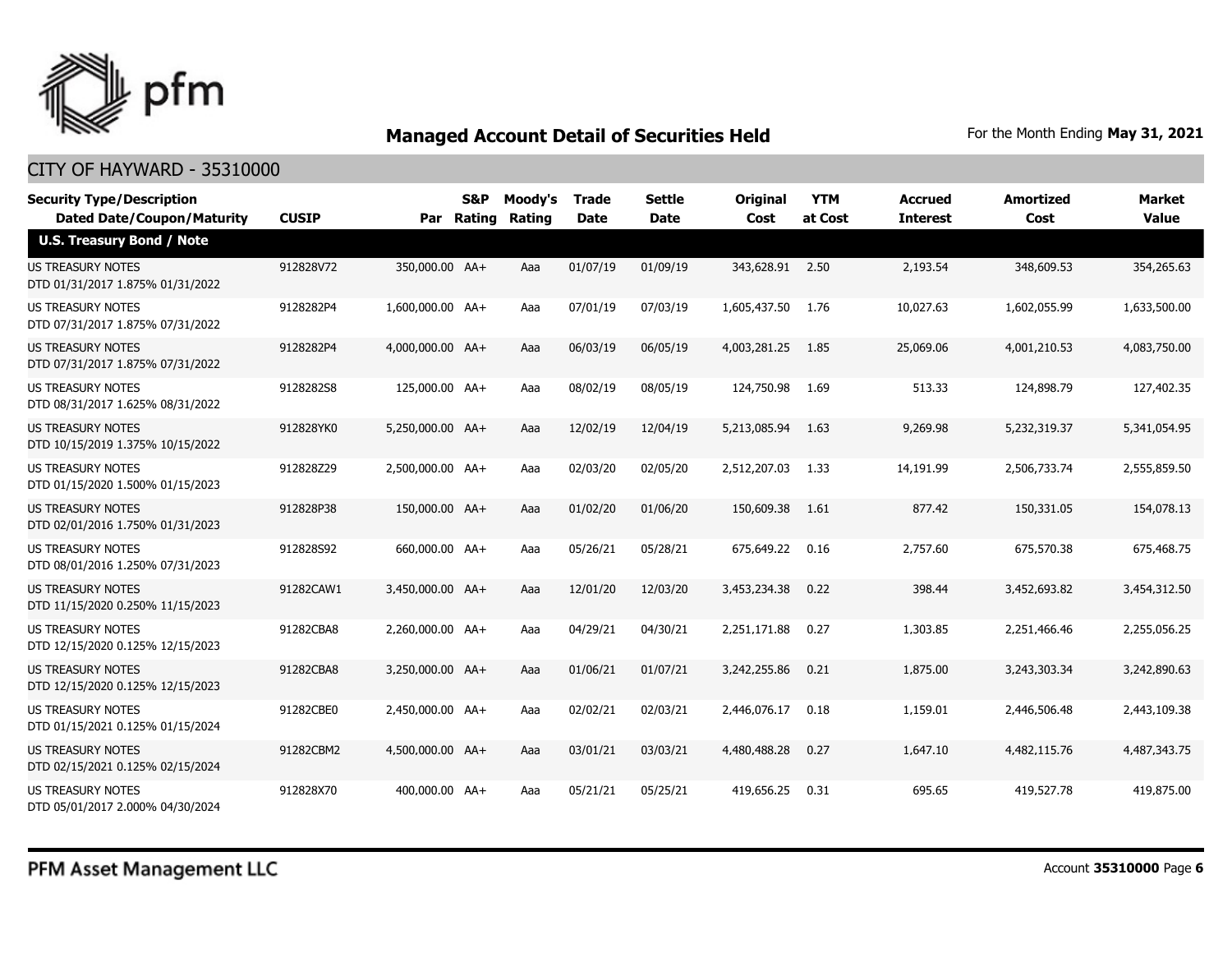

| <b>Security Type/Description</b><br><b>Dated Date/Coupon/Maturity</b>                  | <b>CUSIP</b> | Par              | S&P<br>Rating | Moody's<br>Rating | <b>Trade</b><br><b>Date</b> | Settle<br>Date | Original<br>Cost | <b>YTM</b><br>at Cost | <b>Accrued</b><br><b>Interest</b> | <b>Amortized</b><br>Cost | <b>Market</b><br><b>Value</b> |
|----------------------------------------------------------------------------------------|--------------|------------------|---------------|-------------------|-----------------------------|----------------|------------------|-----------------------|-----------------------------------|--------------------------|-------------------------------|
| <b>U.S. Treasury Bond / Note</b>                                                       |              |                  |               |                   |                             |                |                  |                       |                                   |                          |                               |
| <b>US TREASURY NOTES</b><br>DTD 05/01/2017 2.000% 04/30/2024                           | 912828X70    | 2,300,000.00 AA+ |               | Aaa               | 04/01/21                    | 04/05/21       | 2,414,191.41     | 0.37                  | 4,000.00                          | 2,408,385.07             | 2,414,281.25                  |
| US TREASURY NOTES<br>DTD 10/31/2019 1.500% 10/31/2024                                  | 912828YM6    | 2,000,000.00 AA+ |               | Aaa               | 05/04/21                    | 05/06/21       | 2,073,046.88     | 0.44                  | 2,608.70                          | 2,071,556.13             | 2,073,750.00                  |
| <b>Security Type Sub-Total</b>                                                         |              | 35,245,000.00    |               |                   |                             |                | 35,408,771.32    | 0.83                  | 78,588.30                         | 35,417,284.22            | 35,715,998.07                 |
| <b>Supra-National Agency Bond / Note</b>                                               |              |                  |               |                   |                             |                |                  |                       |                                   |                          |                               |
| INTL BK OF RECON AND DEV NOTE<br>DTD 04/20/2021 0.125% 04/20/2023                      | 459058JV6    | 910,000.00 AAA   |               | Aaa               | 04/13/21                    | 04/20/21       | 908,116.30       | 0.23                  | 129.55                            | 908,224.68               | 909,219.22                    |
| INTER-AMERICAN DEVEL BK NOTES<br>DTD 04/24/2020 0.500% 05/24/2023                      | 4581X0DM7    | 1,285,000.00 AAA |               | Aaa               | 04/17/20                    | 04/24/20       | 1,284,563.10     | 0.51                  | 124.93                            | 1,284,719.61             | 1,292,587.93                  |
| INTL BK RECON & DEVELOP NOTES<br>DTD 11/24/2020 0.250% 11/24/2023                      | 459058JM6    | 1,375,000.00 AAA |               | Aaa               | 11/17/20                    | 11/24/20       | 1,372,043.75     | 0.32                  | 66.84                             | 1,372,554.01             | 1,374,638.38                  |
| <b>Security Type Sub-Total</b>                                                         |              | 3,570,000.00     |               |                   |                             |                | 3,564,723.15     | 0.37                  | 321.32                            | 3,565,498.30             | 3,576,445.53                  |
| <b>Municipal Bond / Note</b>                                                           |              |                  |               |                   |                             |                |                  |                       |                                   |                          |                               |
| LA ST T/E GO BONDS<br>DTD 03/11/2020 5.000% 11/15/2021                                 | 546417DK9    | 600,000.00 AA-   |               | Aa3               | 04/21/20                    | 04/22/20       | 637,044.00       | 1.01                  | 1,333.33                          | 610,815.29               | 613,284.00                    |
| CA ST T/E GO BONDS<br>DTD 04/22/2020 5.000% 03/01/2022                                 | 13063DUV8    | 600,000.00 AA-   |               | Aa2               | 04/17/20                    | 04/22/20       | 644,070.00       | 1.00                  | 7,500.00                          | 617,745.00               | 621,834.00                    |
| CT ST T/E GO BONDS<br>DTD 06/25/2020 3.000% 06/01/2022                                 | 20772KKE8    | 750,000.00 A+    |               | Aa3               | 06/12/20                    | 06/25/20       | 784,837.50       | 0.58                  | 11,250.00                         | 768,010.89               | 771,285.00                    |
| CT ST TXBL GO BONDS<br>DTD 06/11/2020 2.500% 07/01/2022                                | 20772KJU4    | 305,000.00 A+    |               | Aa3               | 05/29/20                    | 06/11/20       | 310,130.10       | 1.66                  | 3,177,08                          | 307,701.85               | 313,329.55                    |
| PALOMAR COMM COLL DIST, CA TXBL GO<br><b>BONDS</b><br>DTD 11/03/2020 0.441% 08/01/2022 | 697511EZ2    | 375,000.00 AA    |               | Aa2               | 10/16/20                    | 11/03/20       | 375,000.00       | 0.44                  | 551.25                            | 375,000.00               | 375,022.50                    |
| CHAFFEY UHSD, CA TXBL GO BONDS<br>DTD 12/05/2019 1.913% 08/01/2022                     | 157411TH2    | 600,000.00 AA-   |               | Aa1               | 11/06/19                    | 12/05/19       | 600,000.00       | 1.91                  | 3,826.00                          | 600,000.00               | 610,614.00                    |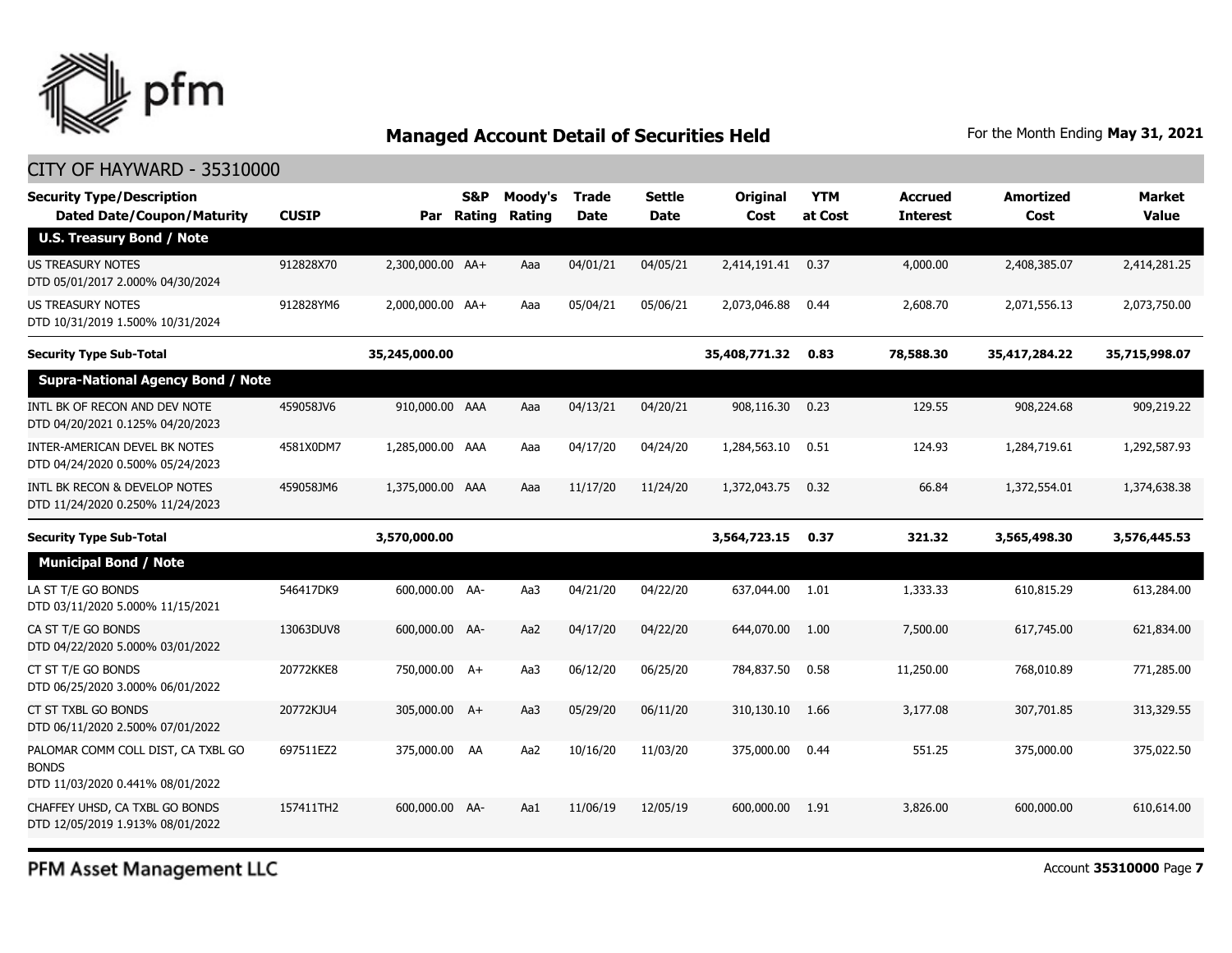

| <b>Security Type/Description</b><br><b>Dated Date/Coupon/Maturity</b>                 | <b>CUSIP</b> |                  | <b>S&amp;P</b><br>Par Rating | Moody's<br>Rating | Trade<br><b>Date</b> | <b>Settle</b><br><b>Date</b> | <b>Original</b><br>Cost | <b>YTM</b><br>at Cost | <b>Accrued</b><br><b>Interest</b> | Amortized<br>Cost | <b>Market</b><br><b>Value</b> |
|---------------------------------------------------------------------------------------|--------------|------------------|------------------------------|-------------------|----------------------|------------------------------|-------------------------|-----------------------|-----------------------------------|-------------------|-------------------------------|
| <b>Municipal Bond / Note</b>                                                          |              |                  |                              |                   |                      |                              |                         |                       |                                   |                   |                               |
| SAN DIEGO CCD, CA TXBL GO BONDS<br>DTD 10/16/2019 1.936% 08/01/2022                   | 7972720M6    | 675,000.00 AAA   |                              | Aaa               | 09/18/19             | 10/16/19                     | 675,000.00              | 1.94                  | 4,356.00                          | 675,000.00        | 688,182.75                    |
| LONG BEACH CCD, CA TXBL GO BONDS<br>DTD 10/23/2019 1.702% 08/01/2022                  | 542411NG4    | 920,000.00 AA    |                              | Aa2               | 10/09/19             | 10/23/19                     | 920,000.00              | 1.70                  | 5,219.47                          | 920,000.00        | 937,130.40                    |
| TAMALPAIS UHSD, CA TXBL GO BONDS<br>DTD 10/09/2019 1.925% 08/01/2022                  | 874857KH7    | 995,000.00 NR    |                              | Aaa               | 09/20/19             | 10/09/19                     | 995,000.00              | 1.93                  | 6,384.58                          | 995,000.00        | 1,017,238.25                  |
| SAN JOSE, CA TXBL GO BONDS<br>DTD 07/25/2019 2.300% 09/01/2022                        | 798135H44    | 1,150,000.00 AA+ |                              | Aa1               | 07/09/19             | 07/25/19                     | 1,157,544.00            | 2.08                  | 6,612.50                          | 1,153,040.22      | 1,180,854.50                  |
| OR ST DEPT OF TRANS TXBL REV BONDS<br>DTD 11/20/2019 1.855% 11/15/2022                | 68607DTT2    | 600,000.00 AAA   |                              | Aa1               | 11/07/19             | 11/20/19                     | 600,000.00              | 1.86                  | 494.67                            | 600,000.00        | 613,596.00                    |
| NY ST URBAN DEV CORP TXBL REV BONDS<br>DTD 12/23/2020 0.480% 03/15/2023               | 650036DR4    | 290,000.00 AA+   |                              | <b>NR</b>         | 12/16/20             | 12/23/20                     | 290,000.00              | 0.48                  | 293.87                            | 290,000.00        | 290,350.90                    |
| UNIV OF CAL TXBL REV BONDS<br>DTD 07/16/2020 0.628% 05/15/2023                        | 91412HFK4    | 500,000.00 AA    |                              | Aa2               | 07/10/20             | 07/16/20                     | 500,000.00              | 0.63                  | 139.56                            | 500,000.00        | 503,760.00                    |
| CHAFFEY CMTY CLG DIST, CA TXBL GO<br><b>BONDS</b><br>DTD 09/24/2019 1.617% 06/01/2023 | 157432KD6    | 770,000.00 AA    |                              | Aa2               | 10/13/20             | 10/15/20                     | 792,314.60              | 0.51                  | 6,225.45                          | 786,986.09        | 790,836.20                    |
| CA ST EARTHQUAKE AUTH TXBL REV<br><b>BONDS</b><br>DTD 11/24/2020 1.477% 07/01/2023    | 13017HAK2    | 300,000.00 NR    |                              | <b>NR</b>         | 11/19/20             | 11/24/20                     | 301,599.00              | 1.27                  | 1,846.25                          | 301,280.55        | 306,840.00                    |
| PORT AUTH OF NY/NJ TXBL REV BONDS<br>DTD 07/08/2020 1.086% 07/01/2023                 | 73358W4V3    | 370,000.00 A+    |                              | Aa3               | 07/02/20             | 07/08/20                     | 370,000.00              | 1.09                  | 3,605.22                          | 370,000.00        | 375,624.00                    |
| PORT AUTH OF NY/NJ TXBL REV BONDS<br>DTD 07/08/2020 1.086% 07/01/2023                 | 73358W4V3    | 375,000.00 A+    |                              | Aa3               | 07/07/20             | 07/09/20                     | 377,197.50              | 0.89                  | 3,653.94                          | 376,536.43        | 380,700.00                    |
| WI DEPT OF TRANS TXBL REV BONDS<br>DTD 07/30/2020 0.420% 07/01/2023                   | 977123X52    | 625,000.00 AA+   |                              | <b>NR</b>         | 07/10/20             | 07/30/20                     | 625,000.00              | 0.42                  | 1,093.75                          | 625,000.00        | 627,218.75                    |
| AZ TRAN BOARD TXBL REV BONDS<br>DTD 02/12/2020 1.795% 07/01/2023                      | 040654XT7    | 1,235,000.00 AA+ |                              | Aa1               | 01/10/20             | 02/12/20                     | 1,235,000.00            | 1.80                  | 9,236.77                          | 1,235,000.00      | 1,276,483.65                  |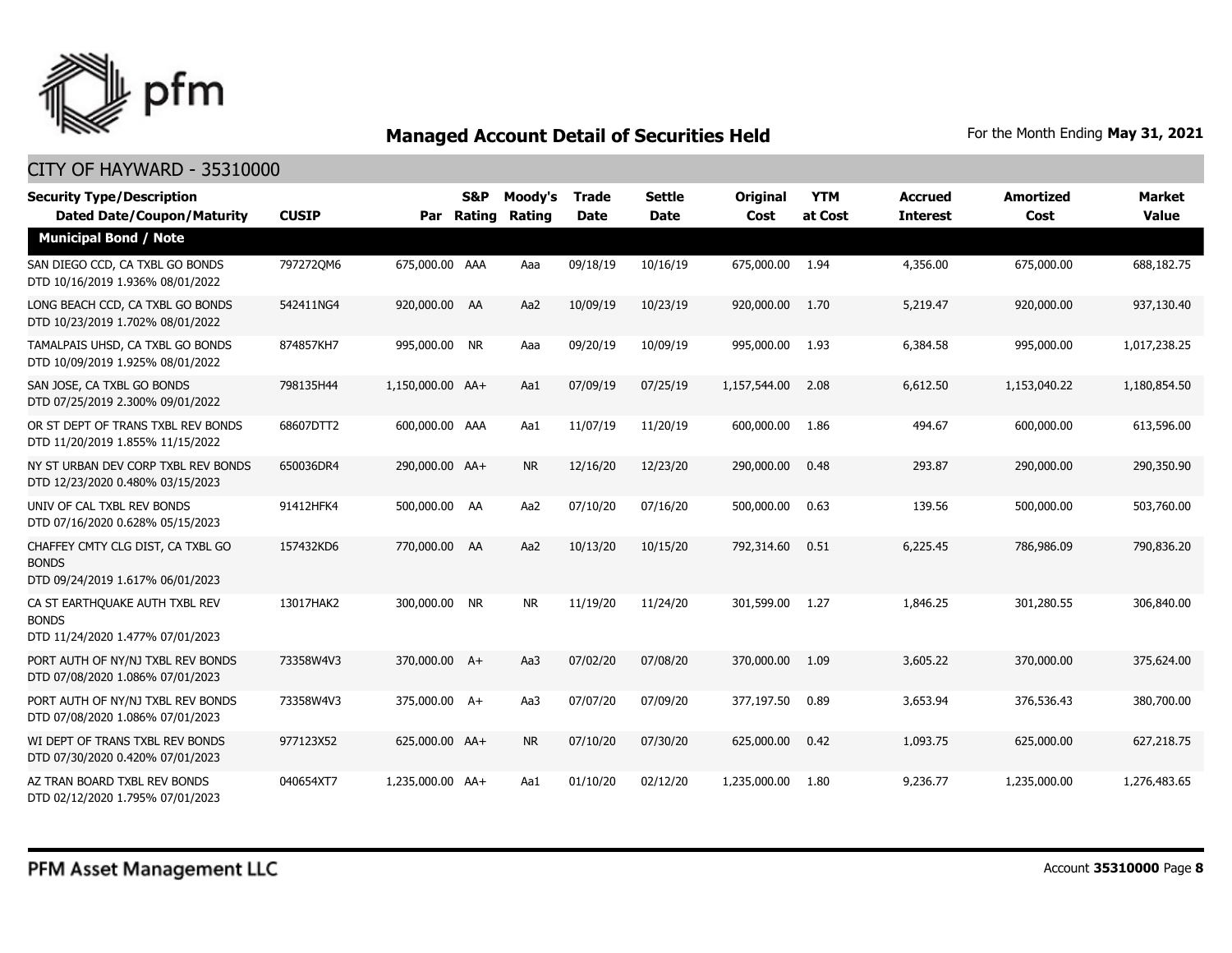

| <b>Security Type/Description</b><br><b>Dated Date/Coupon/Maturity</b>                  | <b>CUSIP</b> | Par              | S&P<br>Rating | Moody's<br>Rating | <b>Trade</b><br><b>Date</b> | <b>Settle</b><br><b>Date</b> | <b>Original</b><br>Cost | <b>YTM</b><br>at Cost | <b>Accrued</b><br><b>Interest</b> | <b>Amortized</b><br>Cost | <b>Market</b><br><b>Value</b> |
|----------------------------------------------------------------------------------------|--------------|------------------|---------------|-------------------|-----------------------------|------------------------------|-------------------------|-----------------------|-----------------------------------|--------------------------|-------------------------------|
| <b>Municipal Bond / Note</b>                                                           |              |                  |               |                   |                             |                              |                         |                       |                                   |                          |                               |
| LOS ANGELES CCD, CA TXBL GO BONDS<br>DTD 11/10/2020 0.444% 08/01/2023                  | 54438CYH9    | 310,000.00 AA+   |               | Aaa               | 10/30/20                    | 11/10/20                     | 310,000.00              | 0.44                  | 458.80                            | 310,000.00               | 309,947.30                    |
| PALOMAR COMM COLL DIST, CA TXBL GO<br><b>BONDS</b><br>DTD 11/03/2020 0.580% 08/01/2023 | 697511FA6    | 350,000.00 AA    |               | Aa2               | 10/16/20                    | 11/03/20                     | 350,000.00              | 0.58                  | 676.67                            | 350,000.00               | 350,105.00                    |
| MD ST TXBL GO BONDS<br>DTD 08/05/2020 0.410% 08/01/2023                                | 574193TP3    | 650,000.00 AAA   |               | Aaa               | 07/23/20                    | 08/05/20                     | 650,000.00              | 0.41                  | 888.33                            | 650,000.00               | 653,269.50                    |
| CA ST UNIV TXBL REV BONDS<br>DTD 09/17/2020 0.475% 11/01/2023                          | 13077DMJ8    | 325,000.00 AA-   |               | Aa2               | 08/27/20                    | 09/17/20                     | 325,000.00              | 0.48                  | 128.65                            | 325,000.00               | 324,593.75                    |
| MS ST TXBL GO BONDS<br>DTD 08/06/2020 0.422% 11/01/2023                                | 605581MY0    | 475,000.00 AA    |               | Aa2               | 07/24/20                    | 08/06/20                     | 475,000.00              | 0.42                  | 167.04                            | 475,000.00               | 477,180.25                    |
| NY ST URBAN DEV CORP TXBL REV BONDS<br>DTD 12/23/2020 0.620% 03/15/2024                | 650036DS2    | 880,000.00 AA+   |               | <b>NR</b>         | 12/16/20                    | 12/23/20                     | 880,000.00              | 0.62                  | 1,151.82                          | 880,000.00               | 880,484.00                    |
| MD ST T/E GO BONDS<br>DTD 08/30/2017 5.000% 08/01/2024                                 | 574193PK8    | 500,000.00 AAA   |               | Aaa               | 05/01/20                    | 05/05/20                     | 583,925.00              | 0.95                  | 8,333.33                          | 562,686.39               | 575,210.00                    |
| FL ST BOARD OF ADMIN TXBL REV BONDS<br>DTD 09/16/2020 1.258% 07/01/2025                | 341271AD6    | 295,000.00 AA    |               | Aa3               | 09/03/20                    | 09/16/20                     | 295,000.00              | 1.26                  | 1,546.29                          | 295,000.00               | 299,056.25                    |
| <b>Security Type Sub-Total</b>                                                         |              | 15,820,000.00    |               |                   |                             |                              | 16,058,661.70           | 1.18                  | 90,150.62                         | 15,954,802.71            | 16,164,030.50                 |
| <b>Federal Agency Collateralized Mortgage Obligation</b>                               |              |                  |               |                   |                             |                              |                         |                       |                                   |                          |                               |
| FNA 2018-M5 A2<br>DTD 04/01/2018 3.560% 09/01/2021                                     | 3136B1XP4    | 51,380.24 AA+    |               | Aaa               | 04/11/18                    | 04/30/18                     | 52,402.25               | 2.93                  | 152.43                            | 51,457.31                | 51,380.24                     |
| FHMS K720 A1<br>DTD 11/01/2015 2.316% 11/01/2021                                       | 3137BLUO9    | 81,870.85 AA+    |               | Aaa               | 08/22/19                    | 08/27/19                     | 82,094.72               | 2.19                  | 158.01                            | 81,913.83                | 82,099.58                     |
| FHLMC MULTIFAMILY STRUCTURED P<br>DTD 05/01/2015 2.791% 01/01/2022                     | 3137BHXY8    | 1,210,095.40 AA+ |               | Aaa               | 08/16/19                    | 08/21/19                     | 1,232,028.38            | 2.00                  | 2,814.48                          | 1,215,527.87             | 1,221,984.37                  |
| FHMS K019 A2<br>DTD 08/01/2012 2.272% 03/01/2022                                       | 3137ASNJ9    | 565,131.25 AA+   |               | Aaa               | 03/29/19                    | 04/03/19                     | 560,959.00              | 2.54                  | 1,069.98                          | 564,059.73               | 571,074.64                    |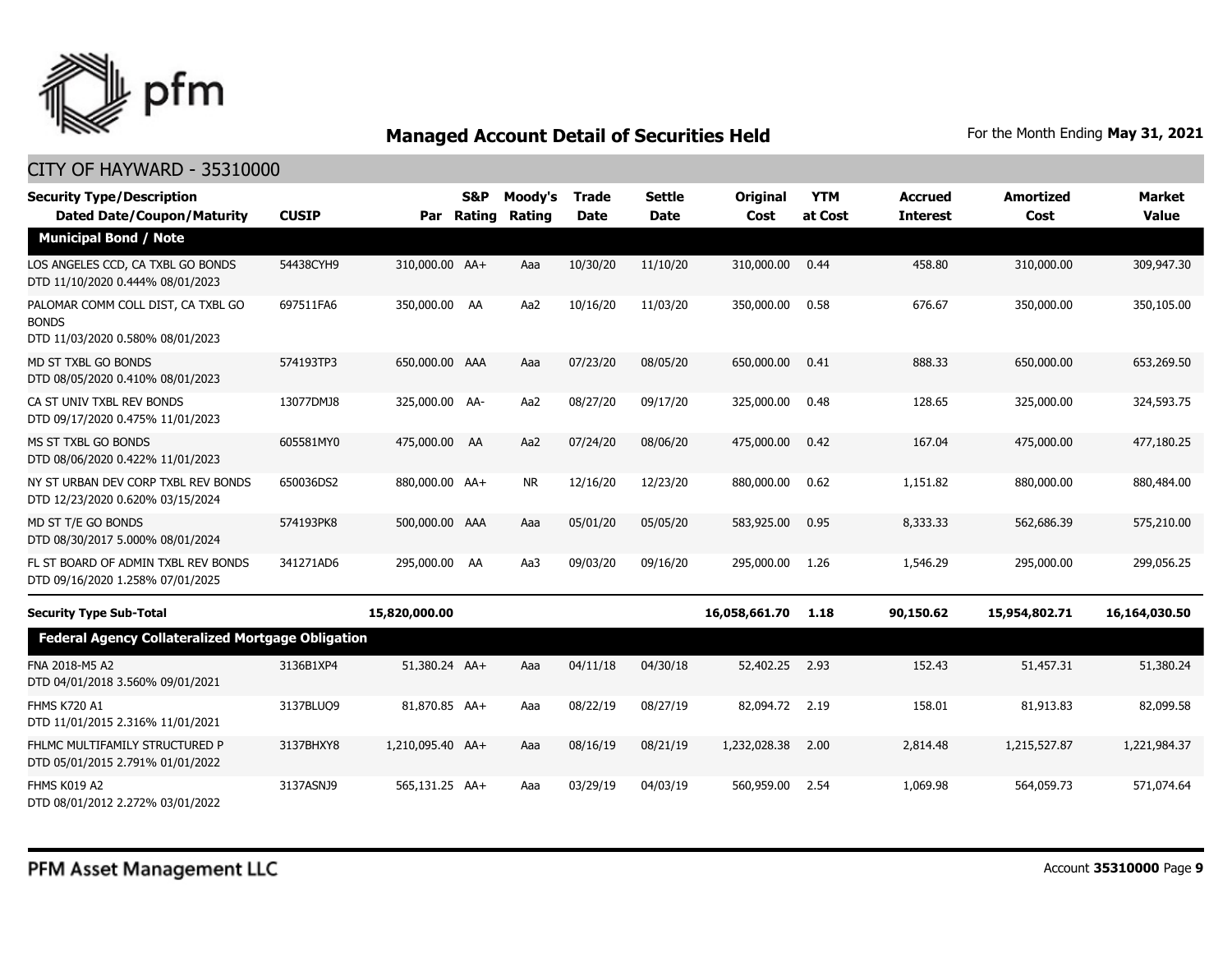

| <b>Security Type/Description</b>                                   |              |                  | S&P        | Moody's | <b>Trade</b> | <b>Settle</b> | Original        | <b>YTM</b> | <b>Accrued</b>  | <b>Amortized</b> | <b>Market</b> |
|--------------------------------------------------------------------|--------------|------------------|------------|---------|--------------|---------------|-----------------|------------|-----------------|------------------|---------------|
| <b>Dated Date/Coupon/Maturity</b>                                  | <b>CUSIP</b> |                  | Par Rating | Rating  | <b>Date</b>  | <b>Date</b>   | Cost            | at Cost    | <b>Interest</b> | Cost             | <b>Value</b>  |
| <b>Federal Agency Collateralized Mortgage Obligation</b>           |              |                  |            |         |              |               |                 |            |                 |                  |               |
| FHMS K023 A1<br>DTD 12/01/2012 1.583% 04/01/2022                   | 3137AWQG3    | 29,022,40 AA+    |            | Aaa     | 03/06/18     | 03/09/18      | 28,392.06 2.14  |            | 38.29           | 28,893,27        | 29,195.59     |
| FHMS K023 A1<br>DTD 12/01/2012 1.583% 04/01/2022                   | 3137AWQG3    | 127,415.41 AA+   |            | Aaa     | 07/12/18     | 07/17/18      | 124,195.19      | 2.30       | 168.08          | 126,692.41       | 128,175.76    |
| FHMS K023 A1<br>DTD 12/01/2012 1.583% 04/01/2022                   | 3137AWQG3    | 261,909.44 AA+   |            | Aaa     | 03/07/18     | 03/09/18      | 256,180.18      | 2.15       | 345.50          | 260,735.79       | 263,472.41    |
| FHLMC MULTIFAMILY STRUCTURED P<br>DTD 11/01/2015 2.716% 06/01/2022 | 3137BLUR7    | 600,000,00 AA+   |            | Aaa     | 03/13/19     | 03/18/19      | 599.253.52 2.76 |            | 1,358,00        | 599,767.32       | 609,716.64    |
| FHLMC MULTIFAMILY STRUCTURED P<br>DTD 12/01/2012 2.355% 07/01/2022 | 3137AVXN2    | 567,967.78 AA+   |            | Aaa     | 06/12/19     | 06/17/19      | 570,053.29      | 2.23       | 1,114.64        | 568,709.92       | 577,752.97    |
| FHLMC MULTIFAMILY STRUCTURED P<br>DTD 12/01/2012 2.355% 07/01/2022 | 3137AVXN2    | 1,223,009.99 AA+ |            | Aaa     | 03/28/19     | 04/02/19      | 1,218,232.61    | - 2.48     | 2,400.15        | 1,221,418.87     | 1,244,080.54  |
| FHLMC MULTIFAMILY STRUCTURED P<br>DTD 12/01/2012 2.307% 08/01/2022 | 3137AWOH1    | 1,250,000.00 AA+ |            | Aaa     | 09/04/19     | 09/09/19      | 1,268,457.03    | 1.78       | 2,403.13        | 1,257,438.69     | 1,273,272.31  |
| FHLMC MULTIFAMILY STRUCTURED P<br>DTD 05/01/2013 2.510% 11/01/2022 | 3137B1BS0    | 500,000.00 AA+   |            | Aaa     | 02/18/20     | 02/21/20      | 509,648.44 1.78 |            | 1,045.83        | 505,079.16       | 514,262.52    |
| <b>FANNIEMAE-ACES</b><br>DTD 02/01/2013 2.509% 11/01/2022          | 3136ACGJ4    | 895,611.33 AA+   |            | Aaa     | 06/24/19     | 06/27/19      | 906,666.55      | 2.13       | 1,872.22        | 900,293.75       | 909,886.83    |
| FHLMC MULTIFAMILY STRUCTURED P<br>DTD 05/01/2013 2.510% 11/01/2022 | 3137B1BS0    | 1,065,000.00 AA+ |            | Aaa     | 06/12/19     | 06/17/19      | 1,074,318.75    | 2.24       | 2,227.63        | 1,068,914.93     | 1,095,379.18  |
| FNA 2013-M7 A2<br>DTD 05/01/2013 2.280% 12/01/2022                 | 3136AEGO4    | 271,538,74 AA+   |            | Aaa     | 09/11/19     | 09/16/19      | 273,230.71      | 2.08       | 515.92          | 272,329.87       | 275,886.85    |
| FNA 2013-M7 A2<br>DTD 05/01/2013 2.280% 12/01/2022                 | 3136AEGO4    | 359,730.82 AA+   |            | Aaa     | 09/04/19     | 09/09/19      | 364,443.65      | 1.86       | 683.49          | 361,921.35       | 365,491.13    |
| FHMS KP05 A<br>DTD 12/01/2018 3.203% 07/01/2023                    | 3137FKK39    | 47,681.85 AA+    |            | Aaa     | 12/07/18     | 12/17/18      | 47,681.70       | 3.20       | 127.27          | 47,681.78        | 48,778.06     |
| FHMS KJ27 A1<br>DTD 11/01/2019 2.092% 07/01/2024                   | 3137FQ3V3    | 415,048.52 AA+   |            | Aaa     | 11/20/19     | 11/26/19      | 415,038.56      | 2.09       | 723.57          | 415,041.84       | 424,239.07    |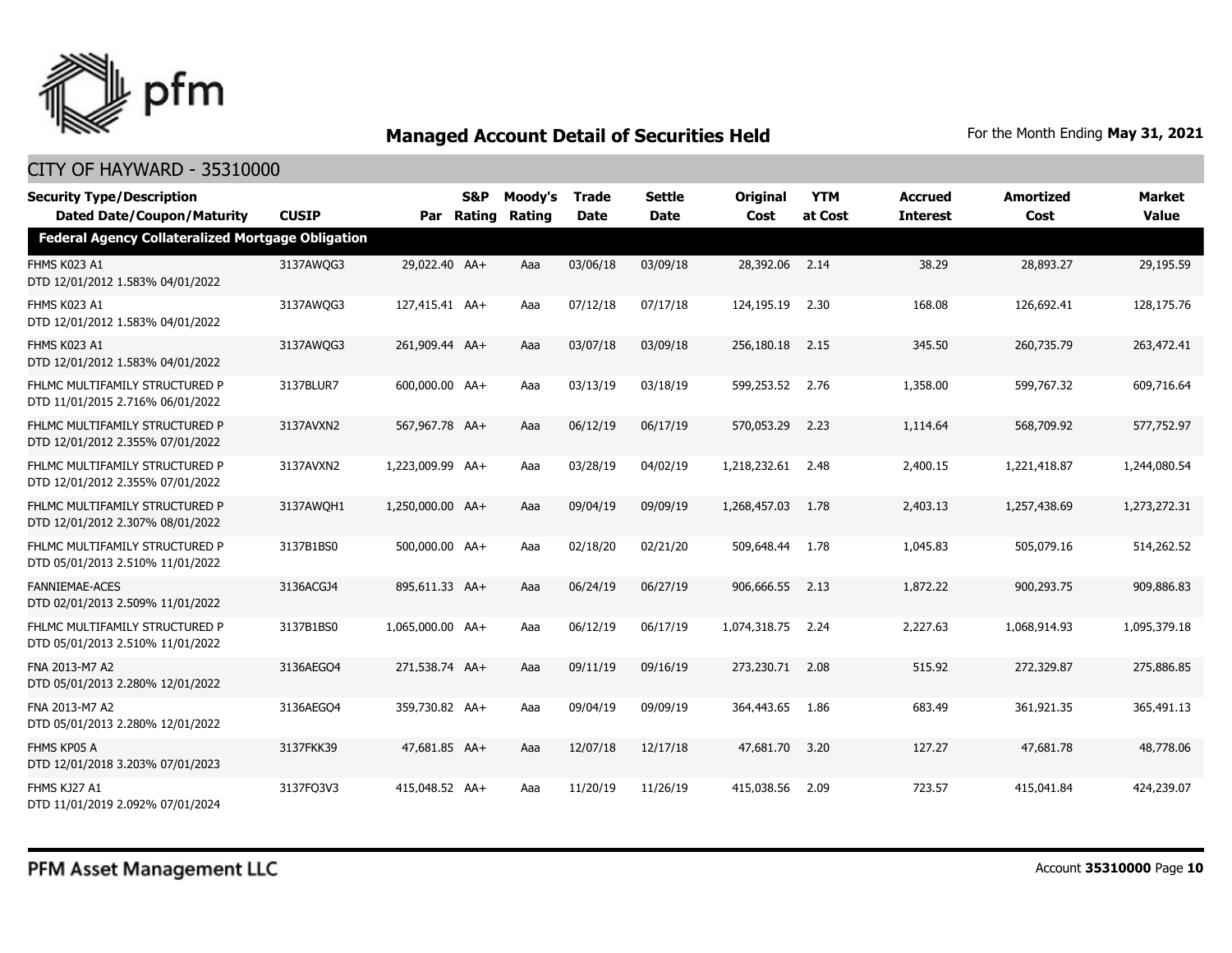

### CITY OF HAYWARD - 35310000

| <b>Security Type/Description</b><br><b>Dated Date/Coupon/Maturity</b> | <b>CUSIP</b> | Par              | S&P<br>Rating | Moody's<br>Rating | <b>Trade</b><br><b>Date</b> | <b>Settle</b><br>Date | <b>Original</b><br>Cost | <b>YTM</b><br>at Cost | Accrued<br><b>Interest</b> | <b>Amortized</b><br>Cost | Market<br><b>Value</b> |
|-----------------------------------------------------------------------|--------------|------------------|---------------|-------------------|-----------------------------|-----------------------|-------------------------|-----------------------|----------------------------|--------------------------|------------------------|
| <b>Federal Agency Collateralized Mortgage Obligation</b>              |              |                  |               |                   |                             |                       |                         |                       |                            |                          |                        |
| FHMS KJ30 A1<br>DTD 07/01/2020 0.526% 01/01/2025                      | 3137FUZN7    | 384,776.73 AA+   |               | Aaa               | 07/23/20                    | 07/30/20              | 384,769.43              | 0.53                  | 168.66                     | 384,770.81               | 380,970.66             |
| <b>Security Type Sub-Total</b>                                        |              | 9,907,190.75     |               |                   |                             |                       | 9,968,046.02            | 2.11                  | 19,387.28                  | 9,932,648.50             | 10,067,099.35          |
| <b>Federal Agency Bond / Note</b>                                     |              |                  |               |                   |                             |                       |                         |                       |                            |                          |                        |
| FEDERAL FARM CREDIT BANK NOTES<br>DTD 04/08/2020 0.375% 04/08/2022    | 3133ELWD2    | 1,900,000.00 AA+ |               | Aaa               | 04/03/20                    | 04/08/20              | 1,897,188.00            | 0.45                  | 1,048.96                   | 1,898,802.01             | 1,904,970.40           |
| FEDERAL FARM CREDIT BANK NOTES<br>DTD 06/02/2020 0.250% 06/02/2022    | 3133ELE75    | 2,575,000.00 AA+ |               | Aaa               | 06/03/20                    | 06/04/20              | 2,573,264.45            | 0.28                  | 3,200.87                   | 2,574,127.46             | 2,579,434.15           |
| FEDERAL HOME LOAN BANK<br>DTD 06/01/2012 2.125% 06/10/2022            | 313379069    | 1,800,000.00 AA+ |               | Aaa               | 06/13/19                    | 06/14/19              | 1,812,654.00            | 1.88                  | 18,168.75                  | 1,804,333.88             | 1,837,742.40           |
| <b>FREDDIE MAC NOTES</b><br>DTD 07/23/2020 0.125% 07/25/2022          | 3137EAET2    | 1,575,000.00 AA+ |               | Aaa               | 07/21/20                    | 07/23/20              | 1,571,440.50            | 0.24                  | 689.06                     | 1,572,962.53             | 1,575,667.80           |
| <b>FANNIE MAE NOTES</b><br>DTD 09/06/2019 1.375% 09/06/2022           | 3135G0W33    | 1,250,000.00 AA+ |               | Aaa               | 09/05/19                    | 09/06/19              | 1,245,650.00            | 1.49                  | 4,058.16                   | 1,248,166.33             | 1,269,955.00           |
| FEDERAL HOME LOAN BANKS NOTES<br>DTD 02/21/2020 1.375% 02/17/2023     | 3130AJ7E3    | 2,140,000.00 AA+ |               | Aaa               | 02/20/20                    | 02/21/20              | 2,136,062.40            | 1.44                  | 8,500.56                   | 2,137,742.73             | 2,185,498.54           |
| <b>FREDDIE MAC NOTES</b><br>DTD 04/20/2020 0.375% 04/20/2023          | 3137EAEO8    | 3,825,000.00 AA+ |               | Aaa               | 04/17/20                    | 04/20/20              | 3,815,437.50            | 0.46                  | 1,633.59                   | 3,818,991.78             | 3,841,875.90           |
| FREDDIE MAC NOTES<br>DTD 05/07/2020 0.375% 05/05/2023                 | 3137EAER6    | 1,750,000.00 AA+ |               | Aaa               | 06/02/20                    | 06/03/20              | 1,753,605.00            | 0.30                  | 473.96                     | 1,752,377.41             | 1,757,890.75           |
| <b>FREDDIE MAC NOTES</b><br>DTD 05/07/2020 0.375% 05/05/2023          | 3137EAER6    | 2,410,000.00 AA+ |               | Aaa               | 05/05/20                    | 05/07/20              | 2,408,987,80            | 0.39                  | 652.71                     | 2,409,348.97             | 2,420,866.69           |
| <b>FANNIE MAE NOTES</b><br>DTD 05/22/2020 0.250% 05/22/2023           | 3135G04Q3    | 1,550,000.00 AA+ |               | Aaa               | 06/02/20                    | 06/03/20              | 1,547,287.50            | 0.31                  | 96.87                      | 1,548,196.68             | 1,553,340.25           |
| <b>FANNIE MAE NOTES</b><br>DTD 05/22/2020 0.250% 05/22/2023           | 3135G04Q3    | 2,550,000.00 AA+ |               | Aaa               | 05/20/20                    | 05/22/20              | 2,542,324.50            | 0.35                  | 159.38                     | 2,544,953.10             | 2,555,495.25           |
| <b>FREDDIE MAC NOTES</b><br>DTD 06/16/2020 0.500% 06/16/2023          | 3134GVR67    | 1,900,000.00 AA+ |               | Aaa               | 06/12/20                    | 06/16/20              | 1,900,000,00            | 0.50                  | 4,354.17                   | 1,900,000,00             | 1,900,336,30           |

PFM Asset Management LLC

Account **35310000** Page **11**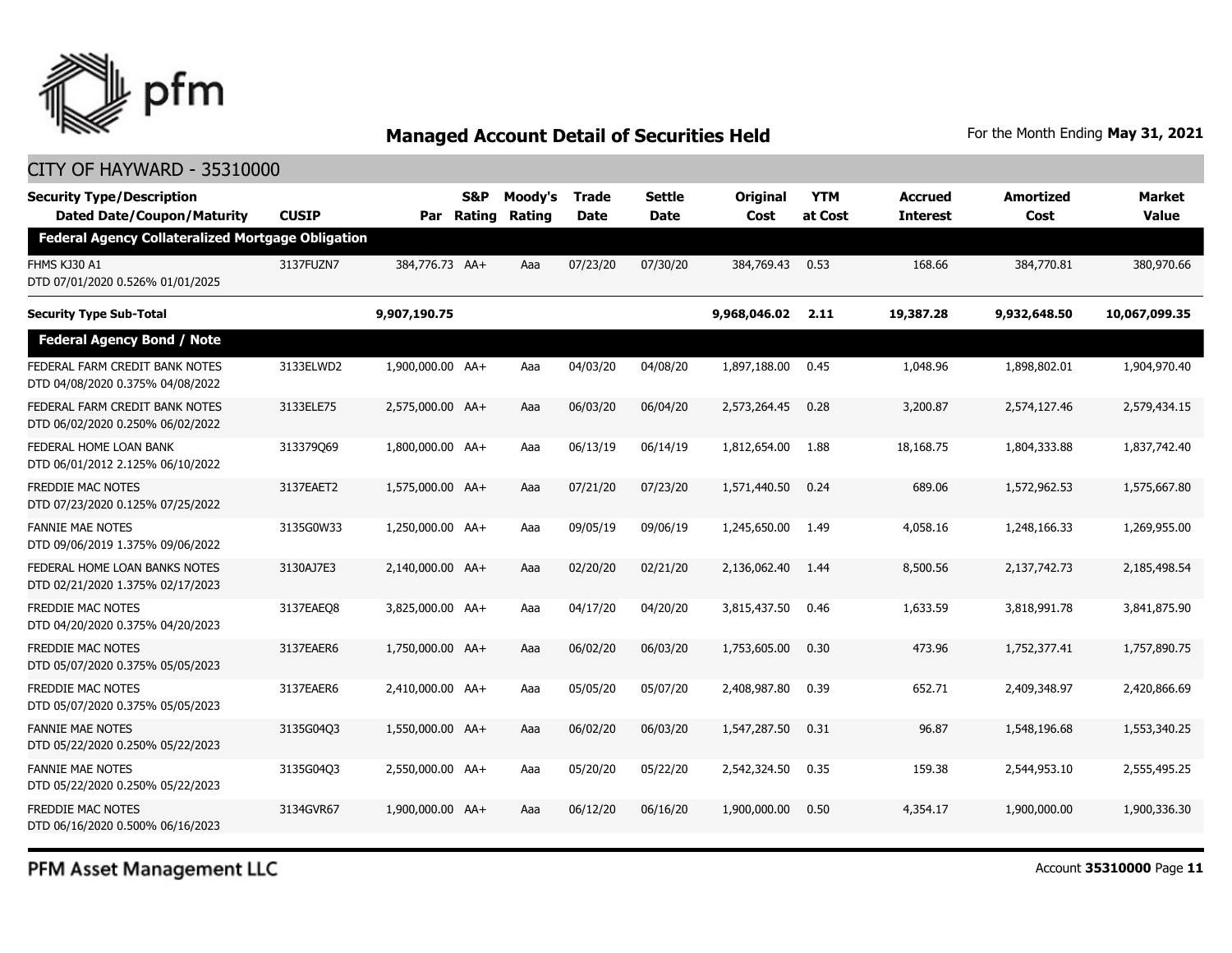

### CITY OF HAYWARD - 35310000

| <b>Security Type/Description</b><br><b>Dated Date/Coupon/Maturity</b>                  | <b>CUSIP</b> | Par              | S&P<br>Rating  | Moody's<br>Rating | <b>Trade</b><br><b>Date</b> | Settle<br><b>Date</b> | <b>Original</b><br>Cost | <b>YTM</b><br>at Cost | Accrued<br><b>Interest</b> | <b>Amortized</b><br>Cost | Market<br><b>Value</b> |
|----------------------------------------------------------------------------------------|--------------|------------------|----------------|-------------------|-----------------------------|-----------------------|-------------------------|-----------------------|----------------------------|--------------------------|------------------------|
| <b>Federal Agency Bond / Note</b>                                                      |              |                  |                |                   |                             |                       |                         |                       |                            |                          |                        |
| <b>FREDDIE MAC NOTES</b><br>DTD 06/26/2020 0.250% 06/26/2023                           | 3137EAES4    | 2,340,000.00 AA+ |                | Aaa               | 06/24/20                    | 06/26/20              | 2,333,167.20            | 0.35                  | 2,518.75                   | 2,335,288.80             | 2,344,799.34           |
| <b>FANNIE MAE NOTES</b><br>DTD 07/10/2020 0.250% 07/10/2023                            | 3135G05G4    | 1,000,000.00 AA+ |                | Aaa               | 10/07/20                    | 10/08/20              | 999,640.00              | 0.26                  | 979.17                     | 999,724.54               | 1,001,840.00           |
| <b>FANNIE MAE NOTES</b><br>DTD 07/10/2020 0.250% 07/10/2023                            | 3135G05G4    | 2,455,000.00 AA+ |                | Aaa               | 07/08/20                    | 07/10/20              | 2,449,721.75            | 0.32                  | 2,403.85                   | 2,451,293.17             | 2,459,517.20           |
| <b>FANNIE MAE NOTES (CALLABLE)</b><br>DTD 08/10/2020 0.300% 08/10/2023                 | 3135G05R0    | 1,950,000.00 AA+ |                | Aaa               | 08/11/20                    | 08/12/20              | 1,946,334.00            | 0.36                  | 1,803.75                   | 1,947,316.74             | 1,951,487.85           |
| <b>FREDDIE MAC NOTES</b><br>DTD 08/21/2020 0.250% 08/24/2023                           | 3137EAEV7    | 2,325,000.00 AA+ |                | Aaa               | 08/19/20                    | 08/21/20              | 2,322,628.50            | 0.28                  | 1,566.15                   | 2,323,241.89             | 2,329,008.30           |
| <b>FREDDIE MAC NOTES</b><br>DTD 09/04/2020 0.250% 09/08/2023                           | 3137EAEW5    | 900,000.00 AA+   |                | Aaa               | 10/07/20                    | 10/08/20              | 899,712.00              | 0.26                  | 518.75                     | 899,775.82               | 901,374.30             |
| <b>FREDDIE MAC NOTES</b><br>DTD 09/04/2020 0.250% 09/08/2023                           | 3137EAEW5    | 1,010,000.00 AA+ |                | Aaa               | 09/02/20                    | 09/04/20              | 1,010,184.44            | 0.24                  | 582.15                     | 1,010,139.13             | 1,011,542.27           |
| FREDDIE MAC NOTES<br>DTD 09/04/2020 0.250% 09/08/2023                                  | 3137EAEW5    | 1,590,000.00 AA+ |                | Aaa               | 09/02/20                    | 09/04/20              | 1,589,475.30            | 0.26                  | 916.46                     | 1,589,604.21             | 1,592,427.93           |
| <b>FREDDIE MAC NOTES</b><br>DTD 12/04/2020 0.250% 12/04/2023                           | 3137EAFA2    | 2,130,000.00 AA+ |                | Aaa               | 12/02/20                    | 12/04/20              | 2,127,891.30            | 0.28                  | 2,618.13                   | 2,128,236.01             | 2,131,463.31           |
| <b>Security Type Sub-Total</b>                                                         |              | 40,925,000.00    |                |                   |                             |                       | 40,882,656.14           | 0.51                  | 56,944.20                  | 40,894,623.19            | 41,106,533.93          |
| <b>Corporate Note</b>                                                                  |              |                  |                |                   |                             |                       |                         |                       |                            |                          |                        |
| ADOBE INC CORP NOTE<br>DTD 02/03/2020 1.700% 02/01/2023                                | 00724PAA7    | 300,000.00       | $\overline{A}$ | A <sub>2</sub>    | 01/23/20                    | 02/03/20              | 299,931.00              | 1.71                  | 1,700.00                   | 299,961.53               | 307,261.80             |
| TOYOTA MOTOR CREDIT CORP CORPORATE<br><b>NOTES</b><br>DTD 04/01/2020 2.900% 03/30/2023 | 89236TGW9    | 575,000.00 A+    |                | A1                | 04/27/20                    | 04/29/20              | 601,588.00              | 1.28                  | 2,825.49                   | 591,651.83               | 603,047.35             |
| EXXON MOBIL CORPORATION CORPORATE<br><b>NOTES</b><br>DTD 04/15/2020 1.571% 04/15/2023  | 30231GBL5    | 150,000.00 AA-   |                | Aa2               | 05/12/20                    | 05/14/20              | 151,872.00              | 1.14                  | 301.11                     | 151,199.41               | 153,776.55             |

PFM Asset Management LLC

Account **35310000** Page **12**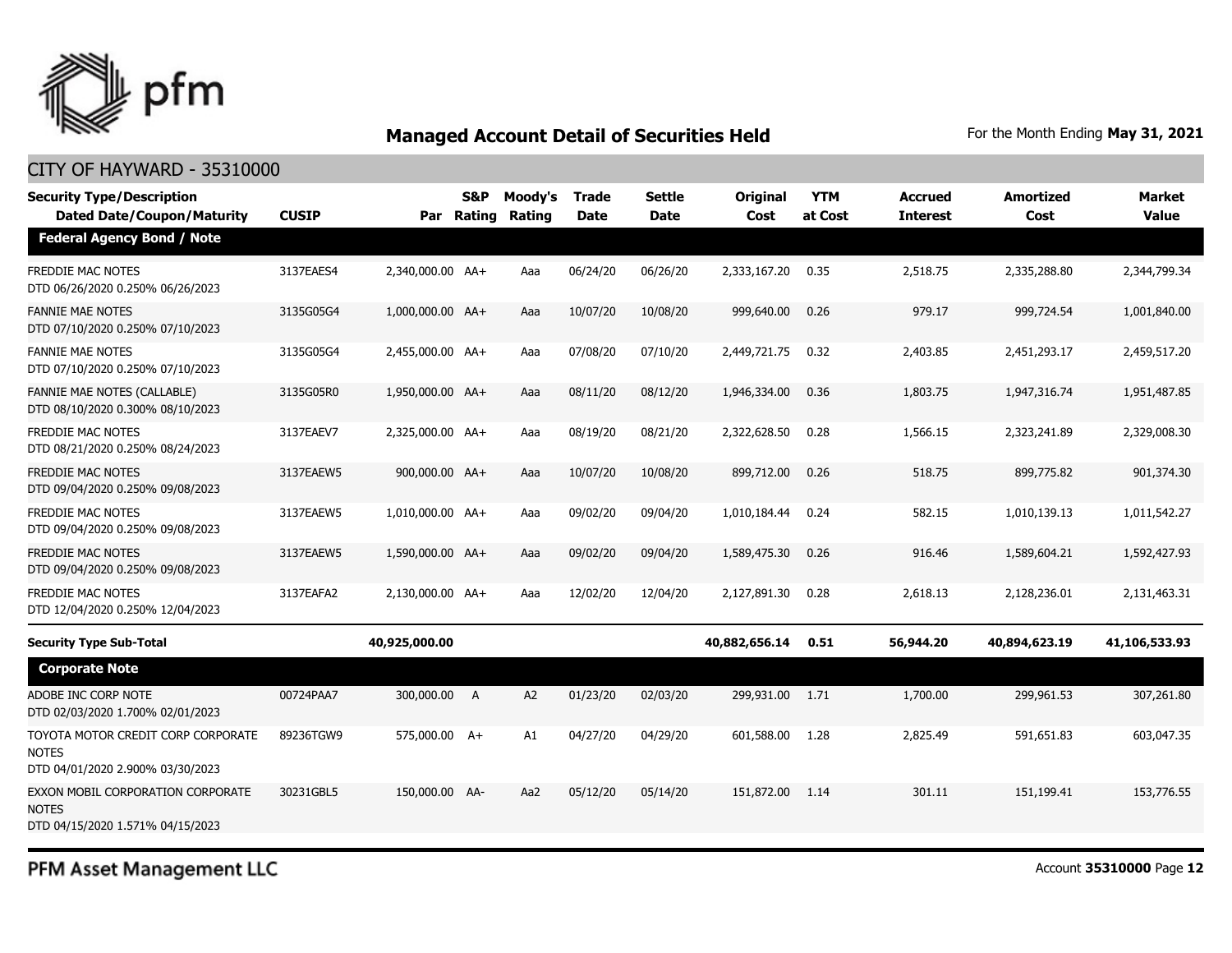

### CITY OF HAYWARD - 35310000

| <b>Security Type/Description</b><br><b>Dated Date/Coupon/Maturity</b>                  | <b>CUSIP</b> |                 | <b>S&amp;P</b><br>Par Rating | Moody's<br>Rating | <b>Trade</b><br><b>Date</b> | <b>Settle</b><br><b>Date</b> | <b>Original</b><br>Cost | <b>YTM</b><br>at Cost | <b>Accrued</b><br><b>Interest</b> | <b>Amortized</b><br>Cost | <b>Market</b><br><b>Value</b> |
|----------------------------------------------------------------------------------------|--------------|-----------------|------------------------------|-------------------|-----------------------------|------------------------------|-------------------------|-----------------------|-----------------------------------|--------------------------|-------------------------------|
| <b>Corporate Note</b>                                                                  |              |                 |                              |                   |                             |                              |                         |                       |                                   |                          |                               |
| <b>CHEVRON CORP CORPORATE NOTES</b><br>DTD 05/11/2020 1.141% 05/11/2023                | 166764BV1    | 150,000.00 AA-  |                              | Aa2               | 05/07/20                    | 05/11/20                     | 150,000.00              | 1.14                  | 95.08                             | 150,000.00               | 152,643.75                    |
| PACCAR FINANCIAL CORP CORPORATE<br><b>NOTES</b><br>DTD 06/08/2020 0.800% 06/08/2023    | 69371RQ82    | 175,000.00 A+   |                              | A1                | 06/01/20                    | 06/08/20                     | 174,756.75              | 0.85                  | 672.78                            | 174,836.28               | 176,780.10                    |
| JOHN DEERE CAPITAL CORP CORPORATE<br><b>NOTES</b><br>DTD 06/04/2020 0.700% 07/05/2023  | 24422EVH9    | 200,000.00 A    |                              | A <sub>2</sub>    | 06/01/20                    | 06/04/20                     | 199,836.00              | 0.73                  | 567.78                            | 199,888.72               | 201,949.00                    |
| CATERPILLAR FINL SERVICE CORPORATE<br><b>NOTES</b><br>DTD 07/08/2020 0.650% 07/07/2023 | 14913R2D8    | 325,000.00 A    |                              | A2                | 07/06/20                    | 07/08/20                     | 324,818,00              | 0.67                  | 845.00                            | 324,872.57               | 327,495.35                    |
| PACCAR FINANCIAL CORP CORPORATE<br><b>NOTES</b><br>DTD 08/11/2020 0.350% 08/11/2023    | 69371RQ90    | 325,000.00 A+   |                              | A1                | 08/04/20                    | 08/11/20                     | 324,574.25              | 0.39                  | 347.57                            | 324,688.56               | 325,478.73                    |
| TOYOTA MOTOR CREDIT CORP CORPORATE<br><b>NOTES</b><br>DTD 08/14/2020 0.500% 08/14/2023 | 89236THF5    | 530,000.00 A+   |                              | A1                | 08/11/20                    | 08/14/20                     | 529,591.90              | 0.53                  | 787.64                            | 529,700.35               | 532,056.40                    |
| BRISTOL-MYERS SQUIBB CO (CALLABLE)<br><b>CORP</b><br>DTD 11/13/2020 0.537% 11/13/2023  | 110122DT2    | 350,000.00 A+   |                              | A <sub>2</sub>    | 11/09/20                    | 11/13/20                     | 350,000.00              | 0.54                  | 93.98                             | 350,000.00               | 350,219.45                    |
| GOLDMAN SACHS GROUP INC CORPORATE<br><b>NOTES</b><br>DTD 11/19/2020 0.627% 11/17/2023  | 38141GXL3    | 250,000.00 BBB+ |                              | A2                | 11/16/20                    | 11/19/20                     | 250,000.00              | 0.63                  | 60.96                             | 250,000.00               | 250,373.75                    |
| <b>IBM CORP NOTES</b><br>DTD 02/12/2014 3.625% 02/12/2024                              | 459200HU8    | 275,000.00 A-   |                              | A <sub>2</sub>    | 10/02/20                    | 10/06/20                     | 302,315.75              | 0.62                  | 3,018.32                          | 297,004.35               | 298,060.13                    |
| <b>GOLDMAN SACHS CORP NOTES</b><br>DTD 03/03/2014 4.000% 03/03/2024                    | 38141GVM3    | 325,000.00 BBB+ |                              | A2                | 01/21/21                    | 01/25/21                     | 358,228.00              | 0.67                  | 3,177.78                          | 354,503.41               | 355,111.25                    |
| <b>CHARLES SCHWAB CORP NOTES</b><br>(CALLABLE)<br>DTD 03/18/2021 0.750% 03/18/2024     | 808513BN4    | 405,000.00      | A                            | A <sub>2</sub>    | 03/16/21                    | 03/18/21                     | 404,797.50              | 0.77                  | 615.94                            | 404,811.36               | 408,175.20                    |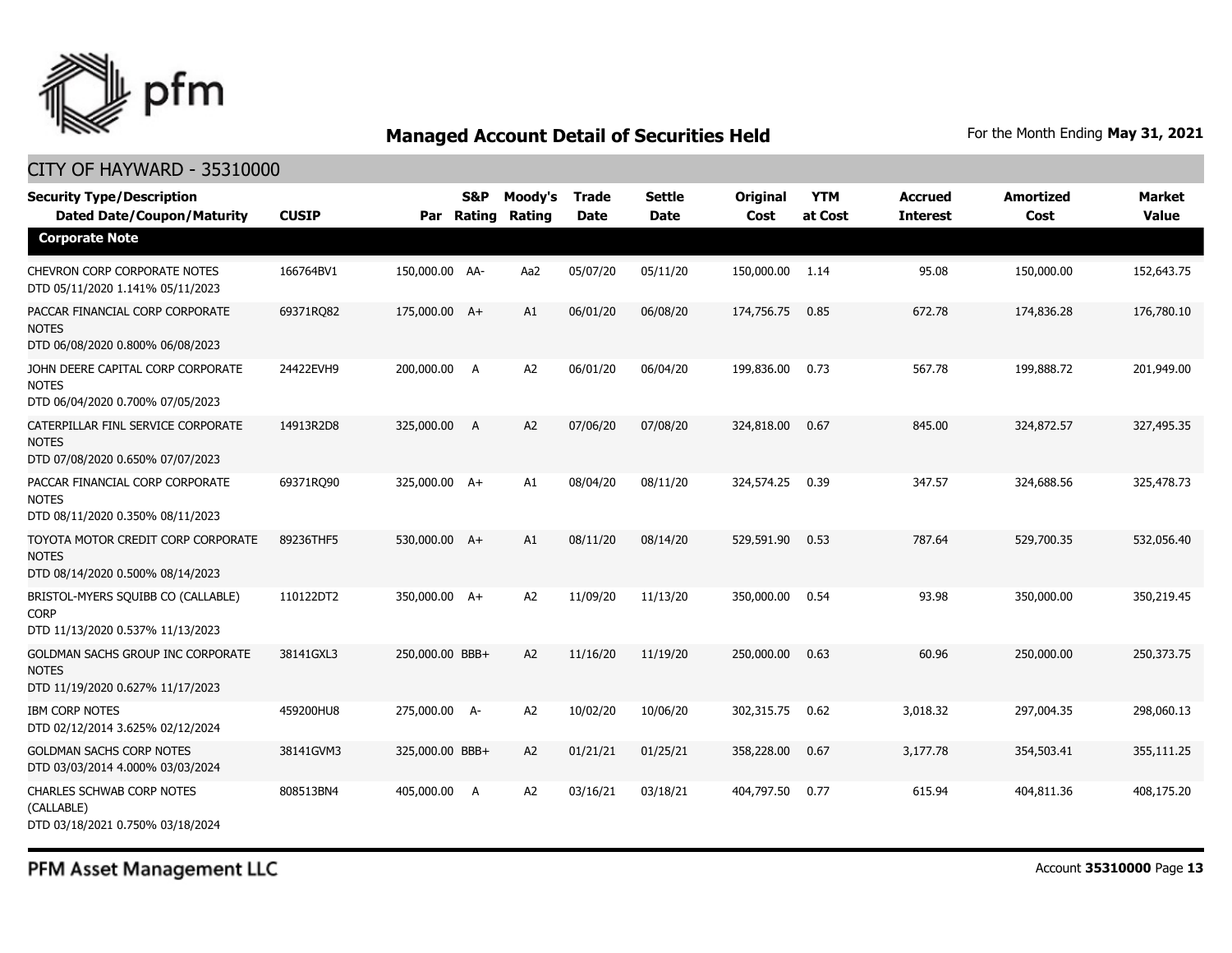

| <b>Security Type/Description</b><br><b>Dated Date/Coupon/Maturity</b>                  | <b>CUSIP</b> | Par             | S&P<br>Rating | Moody's<br>Rating | Trade<br><b>Date</b> | <b>Settle</b><br><b>Date</b> | <b>Original</b><br>Cost | <b>YTM</b><br>at Cost | <b>Accrued</b><br><b>Interest</b> | <b>Amortized</b><br>Cost | Market<br><b>Value</b> |
|----------------------------------------------------------------------------------------|--------------|-----------------|---------------|-------------------|----------------------|------------------------------|-------------------------|-----------------------|-----------------------------------|--------------------------|------------------------|
| <b>Corporate Note</b>                                                                  |              |                 |               |                   |                      |                              |                         |                       |                                   |                          |                        |
| MORGAN STANLEY CORP NOTES<br>(CALLABLE)<br>DTD 04/22/2021 0.731% 04/05/2024            | 61772BAA1    | 245,000.00 BBB+ |               | A1                | 04/19/21             | 04/22/21                     | 245,000.00              | 0.73                  | 194.02                            | 245,000.00               | 245,687.23             |
| COMCAST CORP (CALLABLE) CORPORATE<br><b>NOTES</b><br>DTD 10/05/2018 3.700% 04/15/2024  | 20030NCR0    | 150,000.00 A-   |               | A <sub>3</sub>    | 05/07/20             | 05/11/20                     | 164,338.50              | 1.20                  | 709.17                            | 160,396.43               | 163,360.20             |
| MORGAN STANLEY CORP NOTES<br>DTD 04/24/2018 3.737% 04/24/2024                          | 61744YAQ1    | 300,000.00 BBB+ |               | A1                | 10/02/20             | 10/06/20                     | 322,851.00              | 1.52                  | 1,152.24                          | 318,654.60               | 318,277.80             |
| AMAZON.COM INC CORPORATE NOTES<br>DTD 05/12/2021 0.450% 05/12/2024                     | 023135BW5    | 355,000.00 AA-  |               | A1                | 05/10/21             | 05/12/21                     | 354,481.70              | 0.50                  | 84.31                             | 354,491.16               | 355,617.70             |
| CITIGROUP INC CORPORATE NOTES<br>DTD 05/14/2020 1.678% 05/15/2024                      | 172967MR9    | 300,000.00 BBB+ |               | A <sub>3</sub>    | 05/07/20             | 05/14/20                     | 300,000.00              | 1.68                  | 223.73                            | 300,000.00               | 307,206.30             |
| UNITEDHEALTH GROUP INC CORPORATE<br><b>NOTES</b><br>DTD 05/19/2021 0.550% 05/15/2024   | 91324PEB4    | 435,000.00 A+   |               | A <sub>3</sub>    | 05/17/21             | 05/19/21                     | 434,547.60              | 0.59                  | 79.75                             | 434,552.99               | 435,606.39             |
| CATERPILLAR FINL SERVICE CORPORATE<br><b>NOTES</b><br>DTD 05/17/2021 0.450% 05/17/2024 | 14913R2L0    | 325,000.00      | A             | A2                | 05/10/21             | 05/17/21                     | 324,564.50              | 0.50                  | 56.88                             | 324,570.46               | 325,203.78             |
| ASTRAZENECA FINANCE LLC (CALLABLE)<br><b>CORP</b><br>DTD 05/28/2021 0.700% 05/28/2024  | 04636NAC7    | 665,000.00 BBB+ |               | A <sub>3</sub>    | 05/25/21             | 05/28/21                     | 664,940.15              | 0.70                  | 38.79                             | 664,940.37               | 665,584.54             |
| <b>BANK OF AMERICA CORP NOTES</b><br>DTD 07/23/2018 3.864% 07/23/2024                  | 06051GHL6    | 150,000.00 A-   |               | A2                | 09/28/20             | 10/01/20                     | 162,622.50              | 1.58                  | 2,060.80                          | 160,468.63               | 160,717.05             |
| <b>BANK OF AMERICA CORP NOTES</b><br>DTD 07/23/2018 3.864% 07/23/2024                  | 06051GHL6    | 300,000.00 A-   |               | A <sub>2</sub>    | 08/21/20             | 08/25/20                     | 327,150.00              | 1.47                  | 4,121.60                          | 321,948.28               | 321,434.10             |
| BRISTOL MYERS SQUIBB CO CORP NOTES<br>(CALL<br>DTD 01/26/2020 2.900% 07/26/2024        | 110122CM8    | 144,000.00 A+   |               | A2                | 10/05/20             | 10/07/20                     | 155,907.36              | 0.69                  | 1,450.00                          | 153,829.27               | 154,361.52             |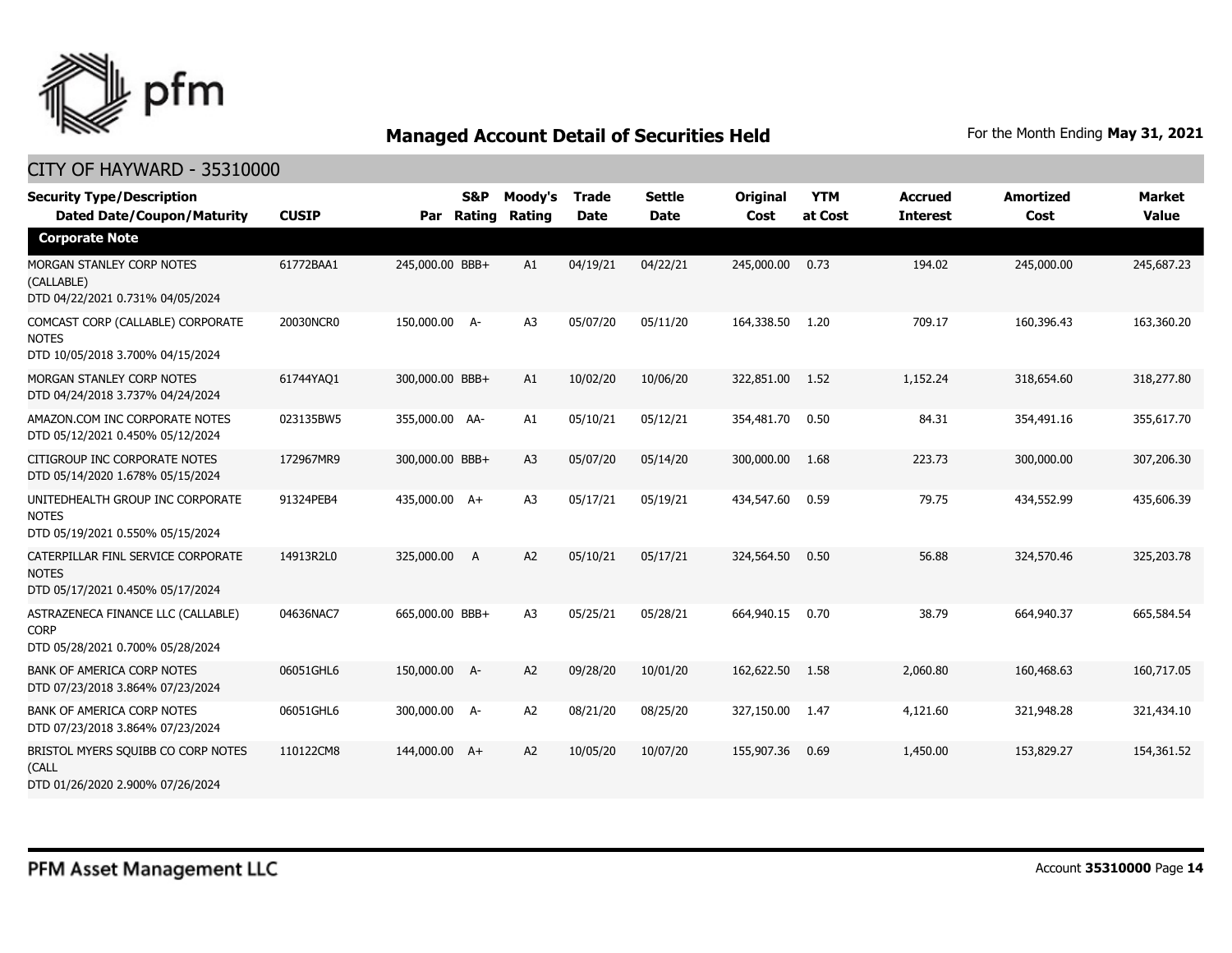

### CITY OF HAYWARD - 35310000

| <b>Security Type/Description</b><br><b>Dated Date/Coupon/Maturity</b>                        | <b>CUSIP</b> | Par             | <b>S&amp;P</b><br>Rating | Moody's<br>Rating | <b>Trade</b><br><b>Date</b> | <b>Settle</b><br><b>Date</b> | <b>Original</b><br>Cost | <b>YTM</b><br>at Cost | <b>Accrued</b><br><b>Interest</b> | <b>Amortized</b><br>Cost | <b>Market</b><br><b>Value</b> |
|----------------------------------------------------------------------------------------------|--------------|-----------------|--------------------------|-------------------|-----------------------------|------------------------------|-------------------------|-----------------------|-----------------------------------|--------------------------|-------------------------------|
| <b>Corporate Note</b>                                                                        |              |                 |                          |                   |                             |                              |                         |                       |                                   |                          |                               |
| JPMORGAN CHASE & CO CORPORATE<br><b>NOTES</b><br>DTD 09/16/2020 0.653% 09/16/2024            | 46647PBS4    | 125,000.00 A-   |                          | A2                | 09/28/20                    | 09/30/20                     | 124,967.50              | 0.66                  | 170.05                            | 124,972.98               | 125,426.25                    |
| JPMORGAN CHASE & CO CORPORATE<br><b>NOTES</b><br>DTD 09/16/2020 0.653% 09/16/2024            | 46647PBS4    | 485,000.00 A-   |                          | A2                | 09/09/20                    | 09/16/20                     | 485,000.00              | 0.65                  | 659.80                            | 485,000.00               | 486,653.85                    |
| BANK OF AMERICA CORP (CALLABLE)<br>CORPORAT<br>DTD 10/21/2020 0.810% 10/24/2024              | 06051GJH3    | 625,000.00 A-   |                          | A2                | 10/16/20                    | 10/21/20                     | 625,000.00              | 0.81                  | 520.31                            | 625,000,00               | 628,365.00                    |
| MERCK & CO INC CORP NOTES<br>DTD 02/10/2015 2.750% 02/10/2025                                | 58933YAR6    | 295,000.00 AA-  |                          | A1                | 03/08/21                    | 03/10/21                     | 314,234.00              | 1.05                  | 2,501.35                          | 313,043.53               | 315,252.64                    |
| JPMORGAN CHASE & CO CORP NOTES<br>(CALLABLE<br>DTD 02/16/2021 0.563% 02/16/2025              | 46647PBY1    | 265,000.00 A-   |                          | A <sub>2</sub>    | 02/09/21                    | 02/16/21                     | 265,000.00              | 0.56                  | 435.15                            | 265,000.00               | 263,616.70                    |
| EXXON MOBIL CORP CORPORATE NT<br>(CALLABLE)<br>DTD 03/06/2015 2.709% 03/06/2025              | 30231GAF9    | 300,000.00 AA-  |                          | Aa2               | 03/26/21                    | 03/30/21                     | 318,576.00              | 1.10                  | 1,918.88                          | 317,707.19               | 320,792.40                    |
| BURLINGTN NORTH SANTA FE CORP NOTES<br>(CAL<br>DTD 03/09/2015 3.000% 04/01/2025              | 12189LAV3    | 300,000.00 AA-  |                          | A <sub>3</sub>    | 03/05/21                    | 03/09/21                     | 323,202.00              | 1.05                  | 1,500.00                          | 321,803.89               | 322,873.20                    |
| BANK OF NY MELLON (CALLABLE) CORP<br><b>NOTES</b><br>DTD 04/24/2020 1.600% 04/24/2025        | 06406RAN7    | 325,000.00      | A                        | A1                | 03/04/21                    | 03/08/21                     | 334,317.75              | 0.89                  | 534.44                            | 333,781.52               | 333,858.53                    |
| CITIGROUP INC CORPORATE NOTES<br>DTD 05/04/2021 0.981% 05/01/2025                            | 172967MX6    | 325,000.00 BBB+ |                          | A <sub>3</sub>    | 04/28/21                    | 05/04/21                     | 325,851.50              | 0.91                  | 239.12                            | 325,835.15               | 327,062.78                    |
| <b>JPMORGAN CHASE &amp; CO CORPORATE</b><br><b>NOTES</b><br>DTD 06/01/2021 0.824% 06/01/2025 | 46647PCH7    | 615,000.00 A-   |                          | A2                | 05/24/21                    | 06/01/21                     | 615,000.00              | 0.82                  | 0.00                              | 615,000.00               | 616,551.03                    |
| <b>Security Type Sub-Total</b>                                                               |              | 11,364,000.00   |                          |                   |                             |                              | 11,609,861.21           | 0.87                  | 33,759.82                         | 11,569,114.82            | 11,635,937.80                 |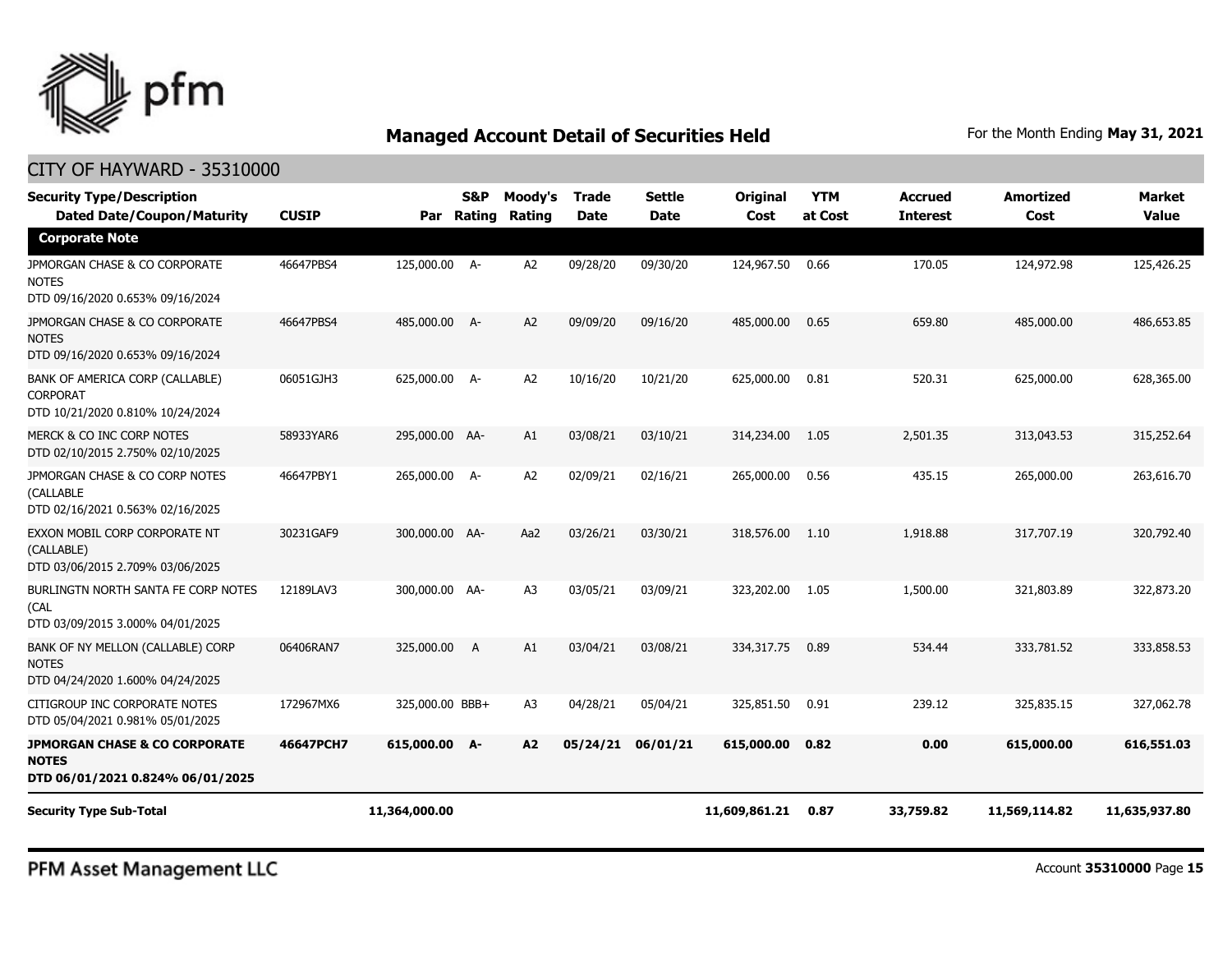

| <b>Security Type/Description</b><br><b>Dated Date/Coupon/Maturity</b>   | <b>CUSIP</b> | Par            | S&P<br>Rating  | Moodv's<br>Rating | <b>Trade</b><br><b>Date</b> | <b>Settle</b><br><b>Date</b> | <b>Original</b><br>Cost | <b>YTM</b><br>at Cost | Accrued<br><b>Interest</b> | <b>Amortized</b><br>Cost | Market<br><b>Value</b> |
|-------------------------------------------------------------------------|--------------|----------------|----------------|-------------------|-----------------------------|------------------------------|-------------------------|-----------------------|----------------------------|--------------------------|------------------------|
| <b>Certificate of Deposit</b>                                           |              |                |                |                   |                             |                              |                         |                       |                            |                          |                        |
| CREDIT SUISSE NEW YORK CERT DEPOS<br>DTD 08/07/2020 0.520% 02/01/2022   | 22549L6F7    | 975,000.00 A-1 |                | $P-1$             | 08/05/20                    | 08/07/20                     | 975,000.00              | 0.52                  | 4,196.83                   | 975,000.00               | 976,981.20             |
| SOCIETE GENERALE NY CERT DEPOS<br>DTD 02/19/2020 1.800% 02/14/2022      | 83369XDL9    | 600,000.00 A-1 |                | $P-1$             | 02/14/20                    | 02/19/20                     | 600,000.00              | 1.80                  | 3,210.00                   | 600,000.00               | 606,270.00             |
| SUMITOMO MITSUI BANK NY CERT DEPOS<br>DTD 07/14/2020 0.700% 07/08/2022  | 86565CKU2    | 475,000.00 A   |                | A1                | 07/10/20                    | 07/14/20                     | 475,000.00              | 0.70                  | 1,330.00                   | 475,000.00               | 477,374.05             |
| NORDEA BANK ABP NEW YORK CERT DEPOS<br>DTD 08/29/2019 1.850% 08/26/2022 | 65558TLL7    | 625,000.00 AA- |                | Aa3               | 08/27/19                    | 08/29/19                     | 625,000,00              | 1.84                  | 3,051.22                   | 625,000.00               | 638,310.63             |
| SKANDINAV ENSKILDA BANK LT CD<br>DTD 09/03/2019 1.860% 08/26/2022       | 83050PDR7    | 625,000.00 A+  |                | Aa2               | 08/29/19                    | 09/03/19                     | 625,000.00              | 1.85                  | 3,067.71                   | 625,000.00               | 638,388.13             |
| DNB BANK ASA/NY LT CD<br>DTD 12/06/2019 2.040% 12/02/2022               | 23341VZT1    | 625,000.00 AA- |                | Aa2               | 12/04/19                    | 12/06/19                     | 625,000.00              | 2.03                  | 6,410.42                   | 625,000.00               | 642,303.75             |
| CREDIT SUISSE NEW YORK CERT DEPOS<br>DTD 03/23/2021 0.590% 03/17/2023   | 22552G3C2    | 975,000.00 A+  |                | Aa3               | 03/19/21                    | 03/23/21                     | 975,000.00              | 0.59                  | 1,118.54                   | 975,000.00               | 976,101.75             |
| <b>Security Type Sub-Total</b>                                          |              | 4,900,000.00   |                |                   |                             |                              | 4,900,000.00            | 1.25                  | 22,384.72                  | 4,900,000.00             | 4,955,729.51           |
| <b>Bank Note</b>                                                        |              |                |                |                   |                             |                              |                         |                       |                            |                          |                        |
| PNC BANK NA CORP NOTES<br>DTD 06/08/2018 3.500% 06/08/2023              | 69353RFL7    | 300,000.00     | $\overline{A}$ | A <sub>2</sub>    | 03/05/20                    | 03/09/20                     | 321,240.00              | 1.27                  | 5,045.83                   | 305,605.97               | 318,225.00             |
| <b>Security Type Sub-Total</b>                                          |              | 300,000.00     |                |                   |                             |                              | 321,240.00              | 1.27                  | 5,045.83                   | 305,605.97               | 318,225.00             |
| <b>Asset-Backed Security</b>                                            |              |                |                |                   |                             |                              |                         |                       |                            |                          |                        |
| <b>VWALT 2019-A A3</b><br>DTD 10/04/2019 1.990% 11/21/2022              | 92867XAD8    | 300,000.00 AAA |                | <b>NR</b>         | 10/01/19                    | 10/04/19                     | 299,995.26              | 1.99                  | 182.42                     | 299,997.77               | 302,156.43             |
| <b>HART 2018-B A3</b><br>DTD 12/12/2018 3.200% 12/15/2022               | 44933AAC1    | 49,609.04 AAA  |                | Aaa               | 12/04/18                    | 12/12/18                     | 49,608.44               | 3.20                  | 70.56                      | 49,608.81                | 49,988.97              |
| <b>HAROT 2019-1 A3</b><br>DTD 02/27/2019 2.830% 03/20/2023              | 43814WAC9    | 101,826.83 AAA |                | <b>NR</b>         | 02/19/19                    | 02/27/19                     | 101,824.10              | 2.83                  | 104.06                     | 101,825.62               | 103,059.00             |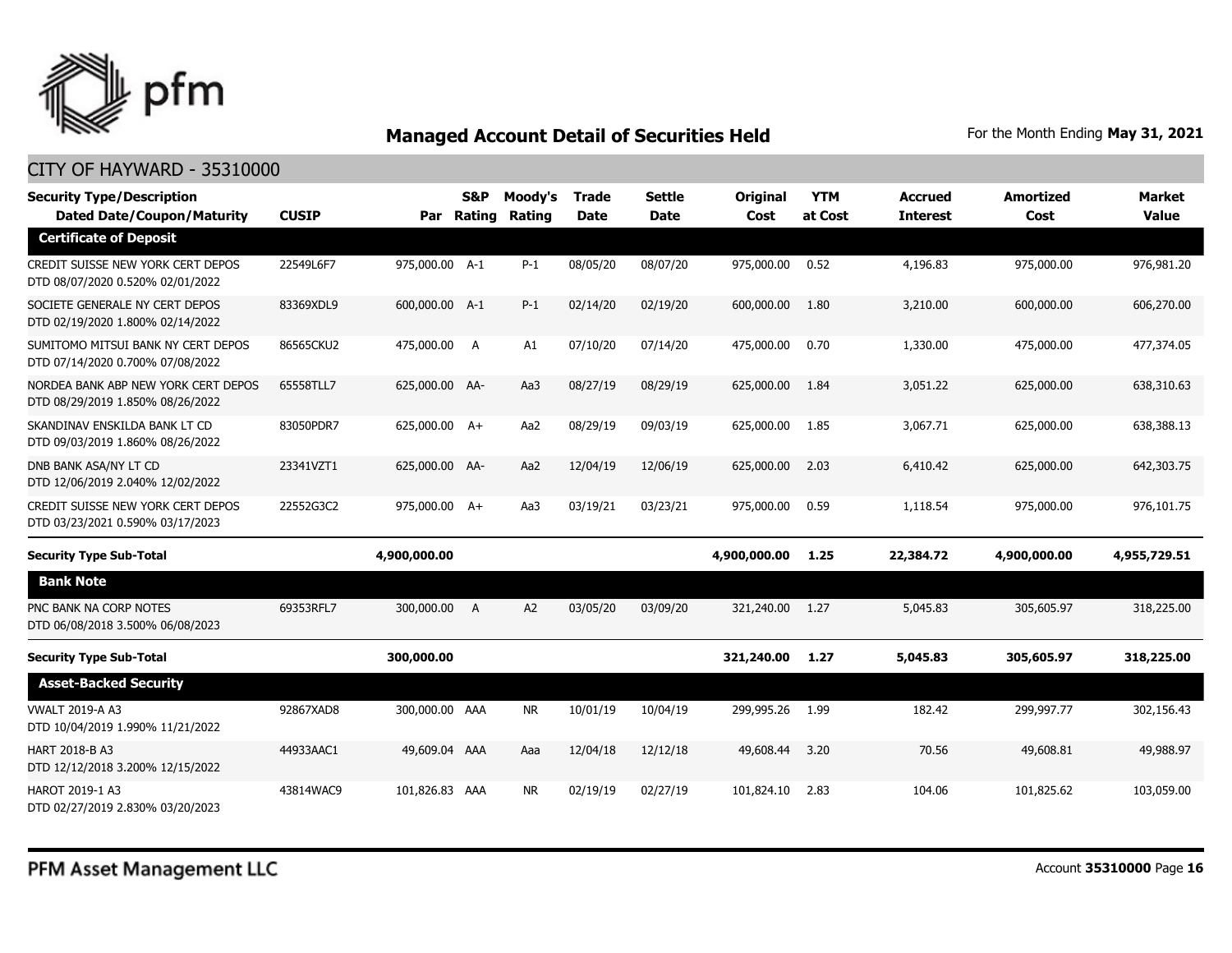

| <b>Security Type/Description</b><br><b>Dated Date/Coupon/Maturity</b> | <b>CUSIP</b> |                | S&P<br>Par Rating | Moody's<br>Rating | <b>Trade</b><br><b>Date</b> | <b>Settle</b><br><b>Date</b> | <b>Original</b><br>Cost | <b>YTM</b><br>at Cost | <b>Accrued</b><br><b>Interest</b> | <b>Amortized</b><br>Cost | <b>Market</b><br><b>Value</b> |
|-----------------------------------------------------------------------|--------------|----------------|-------------------|-------------------|-----------------------------|------------------------------|-------------------------|-----------------------|-----------------------------------|--------------------------|-------------------------------|
| <b>Asset-Backed Security</b>                                          |              |                |                   |                   |                             |                              |                         |                       |                                   |                          |                               |
| FORD CREDIT AUTO OWNER TRUST<br>DTD 10/23/2018 3.240% 04/15/2023      | 34532TAD4    | 76,678.71 NR   |                   | Aaa               | 10/16/18                    | 10/23/18                     | 76,665.59               | 3.24                  | 110.42                            | 76,673.23                | 77,504.43                     |
| NAROT 2018-C A3<br>DTD 12/12/2018 3.220% 06/15/2023                   | 65478NAD7    | 104,921.34 AAA |                   | Aaa               | 12/04/18                    | 12/12/18                     | 104,901.24              | 3.22                  | 150.15                            | 104,912.25               | 106,390.91                    |
| CARMAX AUTO OWNER TRUST<br>DTD 07/25/2018 3.130% 06/15/2023           | 14313FAD1    | 112,534.65 AAA |                   | <b>NR</b>         | 07/18/18                    | 07/25/18                     | 112,519.31 3.13         |                       | 156.55                            | 112,528.26               | 113,682.21                    |
| HYUNDAI AUTO RECEIVABLES TRUST<br>DTD 04/10/2019 2.660% 06/15/2023    | 44932NAD2    | 152,518.90 AAA |                   | <b>NR</b>         | 04/03/19                    | 04/10/19                     | 152,498.82              | 2.66                  | 180.31                            | 152,509.12               | 154,266.40                    |
| GMALT 2020-3 A3<br>DTD 09/29/2020 0.450% 08/21/2023                   | 362569AC9    | 320,000.00 AAA |                   | Aaa               | 09/22/20                    | 09/29/20                     | 319,969.34              | 0.45                  | 44.00                             | 319,976.45               | 320,858.24                    |
| CARMAX AUTO OWNER TRUST<br>DTD 10/24/2018 3.360% 09/15/2023           | 14315EAC4    | 128,361.42 AAA |                   | <b>NR</b>         | 10/17/18                    | 10/24/18                     | 128,360.25              | 3.36                  | 191.69                            | 128,360.87               | 130,512.71                    |
| COPAR 2019-1 A3<br>DTD 05/30/2019 2.510% 11/15/2023                   | 14042WAC4    | 122,825.08 AAA |                   | Aaa               | 05/21/19                    | 05/30/19                     | 122,800.19              | 2.51                  | 137.02                            | 122,811.38               | 124,351.32                    |
| <b>MBALT 2020-B A3</b><br>DTD 09/23/2020 0.400% 11/15/2023            | 58769EAC2    | 170,000.00 AAA |                   | <b>NR</b>         | 09/15/20                    | 09/23/20                     | 169,991.38              | 0.40                  | 30.22                             | 169,993.26               | 170,414.34                    |
| FIFTH THIRD AUTO TRUST<br>DTD 05/08/2019 2.640% 12/15/2023            | 31680YAD9    | 143,294.72 AAA |                   | Aaa               | 04/30/19                    | 05/08/19                     | 143,263.22              | 2.65                  | 168.13                            | 143,277.36               | 145,235.90                    |
| BMWLT 2021-1 A3<br>DTD 03/10/2021 0.290% 01/25/2024                   | 05591RAC8    | 235,000.00 AAA |                   | Aaa               | 03/02/21                    | 03/10/21                     | 234,992.55              | 0.29                  | 11.36                             | 234,993.14               | 235,080.06                    |
| <b>HDMOT 2019-A A3</b><br>DTD 06/26/2019 2.340% 02/15/2024            | 41284WAC4    | 196,355.87 NR  |                   | Aaa               | 06/19/19                    | 06/26/19                     | 196,340.67              | 2.34                  | 204.21                            | 196,347.00               | 198,288.82                    |
| GMCAR 2019-2 A3<br>DTD 04/17/2019 2.650% 02/16/2024                   | 36257FAD2    | 201,041.93 AAA |                   | Aaa               | 04/09/19                    | 04/17/19                     | 201,025.57              | 2.65                  | 221.98                            | 201,032.76               | 203,540.20                    |
| <b>TLOT 2021-A A3</b><br>DTD 04/21/2021 0.390% 04/22/2024             | 89238EAC0    | 340,000.00 AAA |                   | Aaa               | 04/13/21                    | 04/21/21                     | 339,960.32              | 0.39                  | 40.52                             | 339,961.80               | 340,628.71                    |
| GMALT 2021-2 A3<br>DTD 05/26/2021 0.340% 05/20/2024                   | 380144AC9    | 485,000.00 AAA |                   | <b>NR</b>         | 05/18/21                    | 05/26/21                     | 484,923.86              | 0.35                  | 22.90                             | 484,924.28               | 484,831.03                    |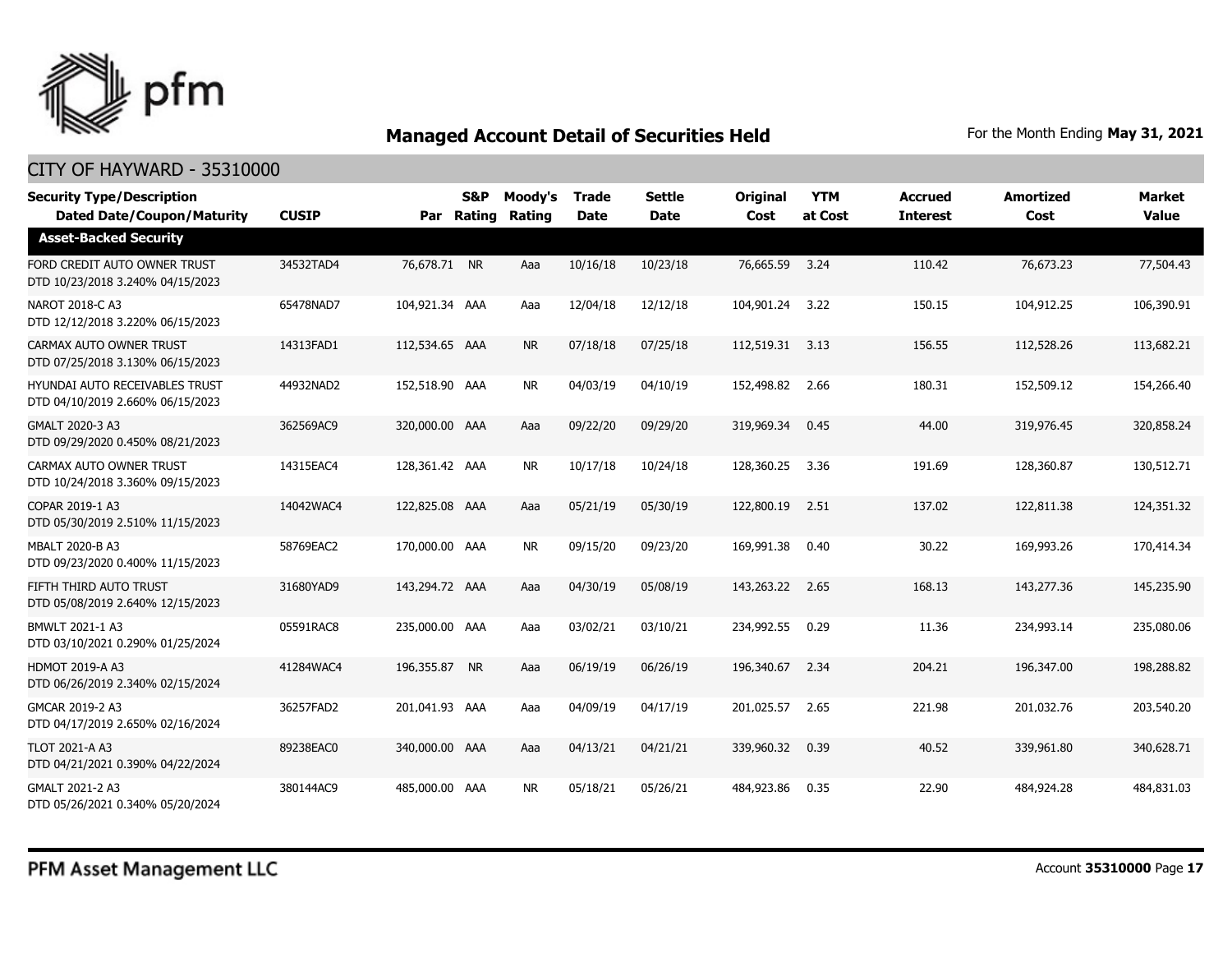

### CITY OF HAYWARD - 35310000

| <b>Security Type/Description</b><br><b>Dated Date/Coupon/Maturity</b> | <b>CUSIP</b> | Par              | <b>S&amp;P</b><br>Rating | Moody's<br>Rating | <b>Trade</b><br><b>Date</b> | <b>Settle</b><br><b>Date</b> | <b>Original</b><br>Cost | <b>YTM</b><br>at Cost | <b>Accrued</b><br><b>Interest</b> | <b>Amortized</b><br>Cost | <b>Market</b><br><b>Value</b> |
|-----------------------------------------------------------------------|--------------|------------------|--------------------------|-------------------|-----------------------------|------------------------------|-------------------------|-----------------------|-----------------------------------|--------------------------|-------------------------------|
| <b>Asset-Backed Security</b>                                          |              |                  |                          |                   |                             |                              |                         |                       |                                   |                          |                               |
| <b>VZOT 2020-A A1A</b><br>DTD 01/29/2020 1.850% 07/22/2024            | 92348TAA2    | 150,000.00 AAA   |                          | Aaa               | 01/21/20                    | 01/29/20                     | 149,982.44              | 1.85                  | 84.79                             | 149,987.69               | 152,740.26                    |
| COMET 2019-A2 A2<br>DTD 09/05/2019 1.720% 08/15/2024                  | 14041NFU0    | 600,000.00 AAA   |                          | <b>NR</b>         | 08/28/19                    | 09/05/19                     | 599,848.92              | 1.73                  | 458.67                            | 599,902.04               | 611,205.72                    |
| <b>HDMOT 2020-A A3</b><br>DTD 01/29/2020 1.870% 10/15/2024            | 41284UAD6    | 135,000.00 AAA   |                          | Aaa               | 01/21/20                    | 01/29/20                     | 134,970.56              | 1.87                  | 112.20                            | 134,978.92               | 136,648.44                    |
| CARMX 2020-1 A3<br>DTD 01/22/2020 1.890% 12/16/2024                   | 14315XAC2    | 345,000.00 AAA   |                          | NR.               | 01/14/20                    | 01/22/20                     | 344,932.31              | 1.89                  | 289.80                            | 344,951.07               | 352,037.24                    |
| VZOT 2020-B A<br>DTD 08/12/2020 0.470% 02/20/2025                     | 92290BAA9    | 675,000.00 NR    |                          | Aaa               | 08/04/20                    | 08/12/20                     | 674,858.25              | 0.47                  | 96.94                             | 674,883.38               | 677,610.63                    |
| GMCAR 2020-3 A3<br>DTD 08/19/2020 0.450% 04/16/2025                   | 362590AC5    | 445,000.00 NR    |                          | Aaa               | 08/11/20                    | 08/19/20                     | 444,898.18              | 0.46                  | 83.44                             | 444,915.30               | 446,565.47                    |
| KCOT 2021-1A A3<br>DTD 04/14/2021 0.620% 08/15/2025                   | 50117TAC5    | 290,000.00 NR    |                          | Aaa               | 04/06/21                    | 04/14/21                     | 289,940.67              | 0.62                  | 79.91                             | 289,942.47               | 290,169.99                    |
| <b>HART 2021-A A3</b><br>DTD 04/28/2021 0.380% 09/15/2025             | 44933LAC7    | 135,000.00 AAA   |                          | <b>NR</b>         | 04/20/21                    | 04/28/21                     | 134,985.80              | 0.38                  | 22.80                             | 134,986.10               | 135,026.35                    |
| CARMX 2021-2 A3<br>DTD 04/21/2021 0.520% 02/17/2026                   | 143140AC8    | 310,000.00 AAA   |                          | <b>NR</b>         | 04/13/21                    | 04/21/21                     | 309,933,20              | 0.52                  | 71.64                             | 309,934.75               | 309,988.56                    |
| <b>Security Type Sub-Total</b>                                        |              | 6,324,968.49     |                          |                   |                             |                              | 6,323,990.44            | 1.31                  | 3,326.69                          | 6,324,215.08             | 6,372,782.34                  |
| <b>Managed Account Sub-Total</b>                                      |              | 128,356,159.24   |                          |                   |                             |                              | 129,037,949.98          | 0.90                  | 309,908.78                        | 128,863,792.79           | 129,912,782.03                |
| <b>Securities Sub-Total</b>                                           |              | \$128,356,159.24 |                          |                   |                             |                              | \$129,037,949.98        | $0.90\%$              | \$309,908.78                      | \$128,863,792.79         | \$129,912,782.03              |
| <b>Accrued Interest</b>                                               |              |                  |                          |                   |                             |                              |                         |                       |                                   |                          | \$309,908.78                  |
| <b>Total Investments</b>                                              |              |                  |                          |                   |                             |                              |                         |                       |                                   |                          | \$130,222,690.81              |

Bolded items are forward settling trades.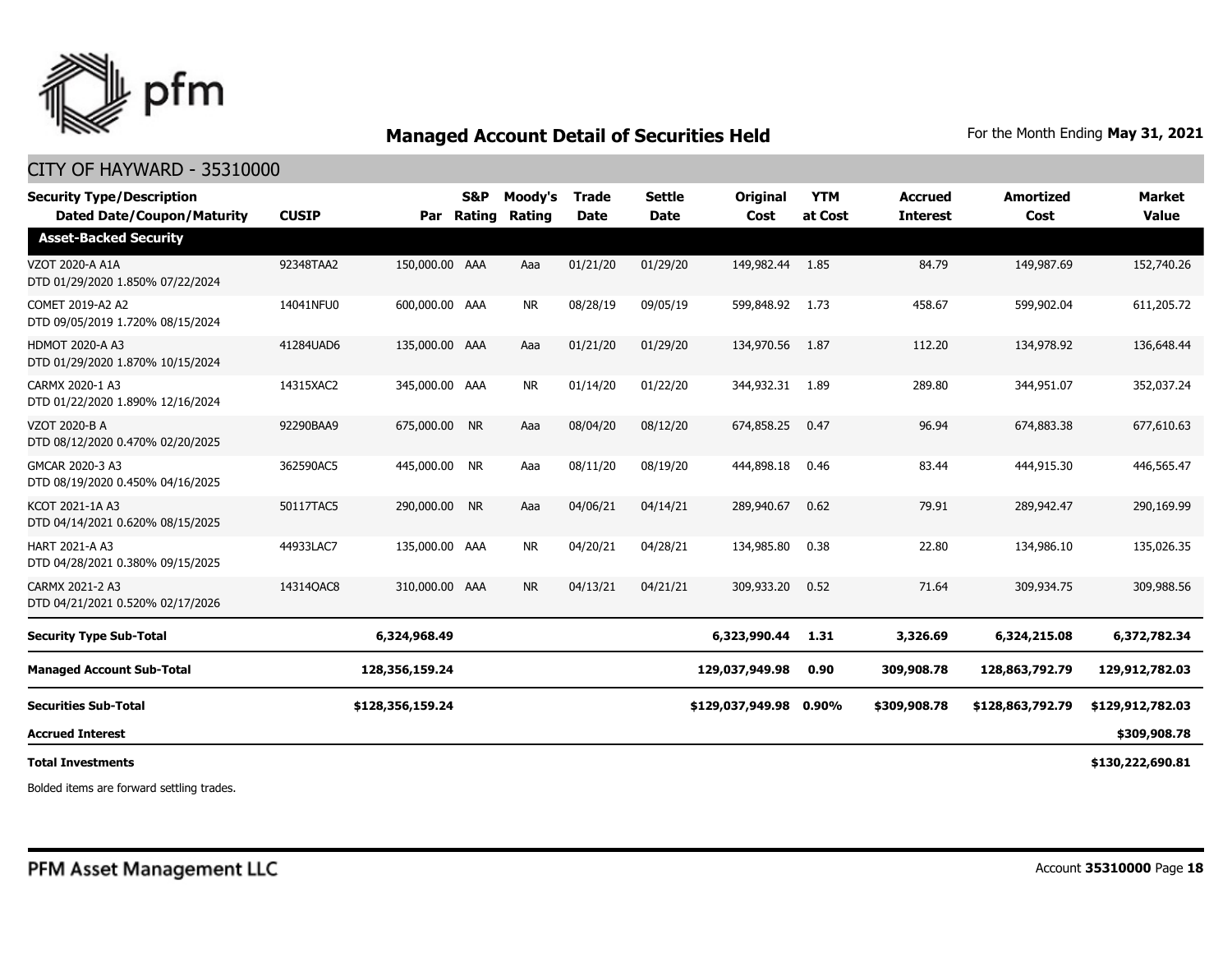

### CITY OF HAYWARD - 35310000

| <b>Security Type/Description</b><br><b>Dated Date/Coupon/Maturity</b> | <b>CUSIP</b> | Par                   | <b>Broker</b>       | <b>Next Call</b><br><b>Date</b> | Market<br><b>Price</b> | <b>Market</b><br><b>Value</b> | <b>Unreal G/L</b><br><b>On Cost</b> | Unreal G/L<br><b>Amort Cost</b> | <b>Effective</b><br><b>Duration</b> | <b>YTM</b><br>at Mkt |
|-----------------------------------------------------------------------|--------------|-----------------------|---------------------|---------------------------------|------------------------|-------------------------------|-------------------------------------|---------------------------------|-------------------------------------|----------------------|
| <b>U.S. Treasury Bond / Note</b>                                      |              |                       |                     |                                 |                        |                               |                                     |                                 |                                     |                      |
| <b>US TREASURY NOTES</b><br>DTD 01/31/2017 1.875% 01/31/2022          | 912828V72    | 350,000.00 CITIGRP    |                     |                                 | 101.22                 | 354,265.63                    | 10,636.72                           | 5,656.10                        | 0.67                                | 0.05                 |
| <b>US TREASURY NOTES</b><br>DTD 07/31/2017 1.875% 07/31/2022          | 9128282P4    | 1,600,000.00 NOMURA   |                     |                                 | 102.09                 | 1,633,500.00                  | 28,062.50                           | 31,444.01                       | 1.16                                | 0.08                 |
| US TREASURY NOTES<br>DTD 07/31/2017 1.875% 07/31/2022                 | 9128282P4    | 4,000,000.00 GOLDMAN  |                     |                                 | 102.09                 | 4,083,750.00                  | 80,468.75                           | 82,539.47                       | 1.16                                | 0.08                 |
| <b>US TREASURY NOTES</b><br>DTD 08/31/2017 1.625% 08/31/2022          | 9128282S8    |                       | 125,000.00 MORGAN S |                                 | 101.92                 | 127,402.35                    | 2,651.37                            | 2,503.56                        | 1.25                                | 0.09                 |
| <b>US TREASURY NOTES</b><br>DTD 10/15/2019 1.375% 10/15/2022          | 912828YK0    | 5,250,000.00 DEUTSCHE |                     |                                 | 101.73                 | 5,341,054.95                  | 127,969.01                          | 108,735.58                      | 1.37                                | 0.11                 |
| <b>US TREASURY NOTES</b><br>DTD 01/15/2020 1.500% 01/15/2023          | 912828Z29    | 2,500,000.00 MERRILL  |                     |                                 | 102.23                 | 2,555,859.50                  | 43,652.47                           | 49,125.76                       | 1.61                                | 0.12                 |
| <b>US TREASURY NOTES</b><br>DTD 02/01/2016 1.750% 01/31/2023          | 912828P38    |                       | 150,000.00 MORGAN S |                                 | 102.72                 | 154,078.13                    | 3,468.75                            | 3,747.08                        | 1.65                                | 0.12                 |
| <b>US TREASURY NOTES</b><br>DTD 08/01/2016 1.250% 07/31/2023          | 912828S92    |                       | 660,000.00 JPM CHA  |                                 | 102.34                 | 675,468.75                    | (180.47)                            | (101.63)                        | 2.15                                | 0.17                 |
| <b>US TREASURY NOTES</b><br>DTD 11/15/2020 0.250% 11/15/2023          | 91282CAW1    | 3,450,000.00 NOMURA   |                     |                                 | 100.13                 | 3,454,312.50                  | 1,078.12                            | 1,618.68                        | 2.46                                | 0.20                 |
| <b>US TREASURY NOTES</b><br>DTD 12/15/2020 0.125% 12/15/2023          | 91282CBA8    | 2,260,000.00 CITIGRP  |                     |                                 | 99.78                  | 2,255,056.25                  | 3,884.37                            | 3,589.79                        | 2.54                                | 0.21                 |
| <b>US TREASURY NOTES</b><br>DTD 12/15/2020 0.125% 12/15/2023          | 91282CBA8    | 3,250,000.00 BARCLAY  |                     |                                 | 99.78                  | 3,242,890.63                  | 634.77                              | (412.71)                        | 2.54                                | 0.21                 |
| <b>US TREASURY NOTES</b><br>DTD 01/15/2021 0.125% 01/15/2024          | 91282CBE0    | 2,450,000.00 JPM_CHA  |                     |                                 | 99.72                  | 2,443,109.38                  | (2,966.79)                          | (3,397.10)                      | 2.63                                | 0.23                 |
| <b>US TREASURY NOTES</b><br>DTD 02/15/2021 0.125% 02/15/2024          | 91282CBM2    | 4,500,000.00 CITIGRP  |                     |                                 | 99.72                  | 4,487,343.75                  | 6,855.47                            | 5,227.99                        | 2.71                                | 0.23                 |
| <b>US TREASURY NOTES</b><br>DTD 05/01/2017 2.000% 04/30/2024          | 912828X70    |                       | 400,000.00 JPM_CHA  |                                 | 104.97                 | 419,875.00                    | 218.75                              | 347.22                          | 2.85                                | 0.29                 |
| <b>US TREASURY NOTES</b><br>DTD 05/01/2017 2.000% 04/30/2024          | 912828X70    | 2,300,000.00 CITIGRP  |                     |                                 | 104.97                 | 2,414,281.25                  | 89.84                               | 5,896.18                        | 2.85                                | 0.29                 |
| <b>US TREASURY NOTES</b><br>DTD 10/31/2019 1.500% 10/31/2024          | 912828YM6    | 2,000,000.00 MERRILL  |                     |                                 | 103.69                 | 2,073,750.00                  | 703.12                              | 2,193.87                        | 3.35                                | 0.41                 |
| <b>Security Type Sub-Total</b>                                        |              | 35,245,000.00         |                     |                                 |                        | 35,715,998.07                 | 307,226.75                          | 298,713.85                      | 2.14                                | 0.19                 |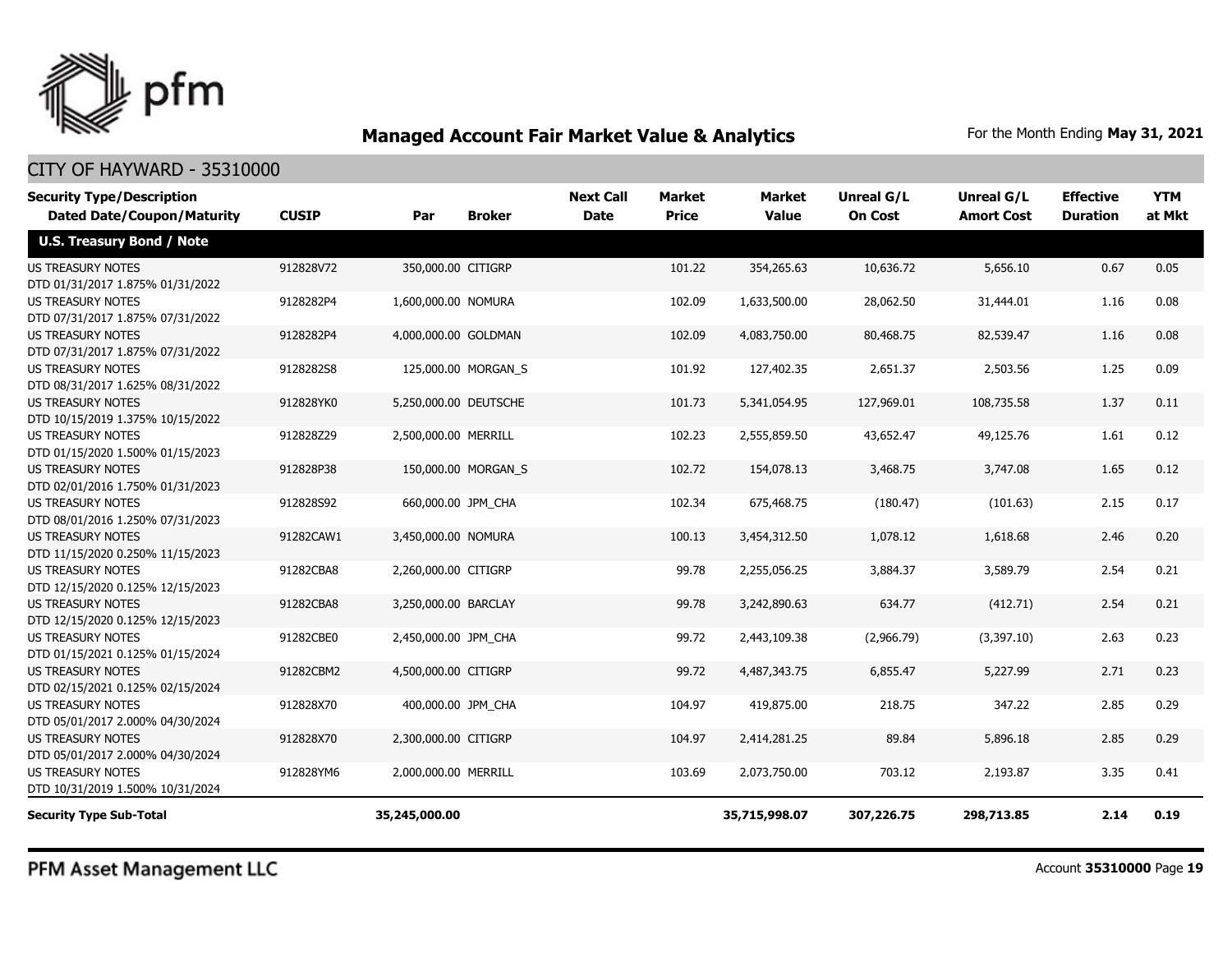

| <b>Security Type/Description</b><br><b>Dated Date/Coupon/Maturity</b>                  | <b>CUSIP</b> | Par                   | <b>Broker</b> | <b>Next Call</b><br><b>Date</b> | <b>Market</b><br><b>Price</b> | Market<br><b>Value</b> | <b>Unreal G/L</b><br><b>On Cost</b> | Unreal G/L<br><b>Amort Cost</b> | <b>Effective</b><br><b>Duration</b> | <b>YTM</b><br>at Mkt |
|----------------------------------------------------------------------------------------|--------------|-----------------------|---------------|---------------------------------|-------------------------------|------------------------|-------------------------------------|---------------------------------|-------------------------------------|----------------------|
| <b>Supra-National Agency Bond / Note</b>                                               |              |                       |               |                                 |                               |                        |                                     |                                 |                                     |                      |
| INTL BK OF RECON AND DEV NOTE<br>DTD 04/20/2021 0.125% 04/20/2023                      | 459058JV6    | 910,000.00 TD         |               |                                 | 99.91                         | 909,219.22             | 1,102.92                            | 994.54                          | 1.89                                | 0.18                 |
| INTER-AMERICAN DEVEL BK NOTES<br>DTD 04/24/2020 0.500% 05/24/2023                      | 4581X0DM7    | 1,285,000.00 RBC      |               |                                 | 100.59                        | 1,292,587.93           | 8,024.83                            | 7,868.32                        | 1.98                                | 0.20                 |
| INTL BK RECON & DEVELOP NOTES<br>DTD 11/24/2020 0.250% 11/24/2023                      | 459058JM6    | 1,375,000.00 TD       |               |                                 | 99.97                         | 1,374,638.38           | 2,594.63                            | 2,084.37                        | 2.48                                | 0.26                 |
| <b>Security Type Sub-Total</b>                                                         |              | 3,570,000.00          |               |                                 |                               | 3,576,445.53           | 11,722.38                           | 10,947.23                       | 2.15                                | 0.22                 |
| <b>Municipal Bond / Note</b>                                                           |              |                       |               |                                 |                               |                        |                                     |                                 |                                     |                      |
| LA ST T/E GO BONDS<br>DTD 03/11/2020 5.000% 11/15/2021                                 | 546417DK9    | 600,000.00 MORGAN     |               |                                 | 102.21                        | 613,284.00             | (23,760.00)                         | 2,468.71                        | 0.46                                | 0.17                 |
| CA ST T/E GO BONDS<br>DTD 04/22/2020 5.000% 03/01/2022                                 | 13063DUV8    | 600,000.00 MERRILL    |               |                                 | 103.64                        | 621,834.00             | (22, 236.00)                        | 4,089.00                        | 0.75                                | 0.16                 |
| CT ST T/E GO BONDS<br>DTD 06/25/2020 3.000% 06/01/2022                                 | 20772KKE8    | 750,000.00 MORGAN     |               |                                 | 102.84                        | 771,285.00             | (13, 552.50)                        | 3,274.11                        | 0.99                                | 0.17                 |
| CT ST TXBL GO BONDS<br>DTD 06/11/2020 2.500% 07/01/2022                                | 20772KJU4    | 305,000.00 SIEBERT    |               |                                 | 102.73                        | 313,329.55             | 3,199.45                            | 5,627.70                        | 1.07                                | $-0.01$              |
| PALOMAR COMM COLL DIST, CA TXBL GO<br><b>BONDS</b><br>DTD 11/03/2020 0.441% 08/01/2022 | 697511EZ2    | 375,000.00 RBC        |               |                                 | 100.01                        | 375,022.50             | 22.50                               | 22.50                           | 1.17                                | 0.44                 |
| CHAFFEY UHSD, CA TXBL GO BONDS<br>DTD 12/05/2019 1.913% 08/01/2022                     | 157411TH2    | 600,000.00 RBC        |               |                                 | 101.77                        | 610,614.00             | 10,614.00                           | 10,614.00                       | 1.16                                | 0.40                 |
| SAN DIEGO CCD, CA TXBL GO BONDS<br>DTD 10/16/2019 1.936% 08/01/2022                    | 7972720M6    | 675,000.00 RBC        |               |                                 | 101.95                        | 688,182.75             | 13,182.75                           | 13,182.75                       | 1.16                                | 0.26                 |
| LONG BEACH CCD, CA TXBL GO BONDS<br>DTD 10/23/2019 1.702% 08/01/2022                   | 542411NG4    | 920,000.00 PIPER JA   |               |                                 | 101.86                        | 937,130.40             | 17,130.40                           | 17,130.40                       | 1.16                                | 0.11                 |
| TAMALPAIS UHSD, CA TXBL GO BONDS<br>DTD 10/09/2019 1.925% 08/01/2022                   | 874857KH7    | 995,000.00 RBC        |               |                                 | 102.24                        | 1,017,238.25           | 22,238.25                           | 22,238.25                       | 1.16                                | 0.01                 |
| SAN JOSE, CA TXBL GO BONDS<br>DTD 07/25/2019 2.300% 09/01/2022                         | 798135H44    | 1,150,000.00 MORGAN_S |               |                                 | 102.68                        | 1,180,854.50           | 23,310.50                           | 27,814.28                       | 1.24                                | 0.16                 |
| OR ST DEPT OF TRANS TXBL REV BONDS<br>DTD 11/20/2019 1.855% 11/15/2022                 | 68607DTT2    | 600,000.00 CITIGRP    |               |                                 | 102.27                        | 613,596.00             | 13,596.00                           | 13,596.00                       | 1.45                                | 0.30                 |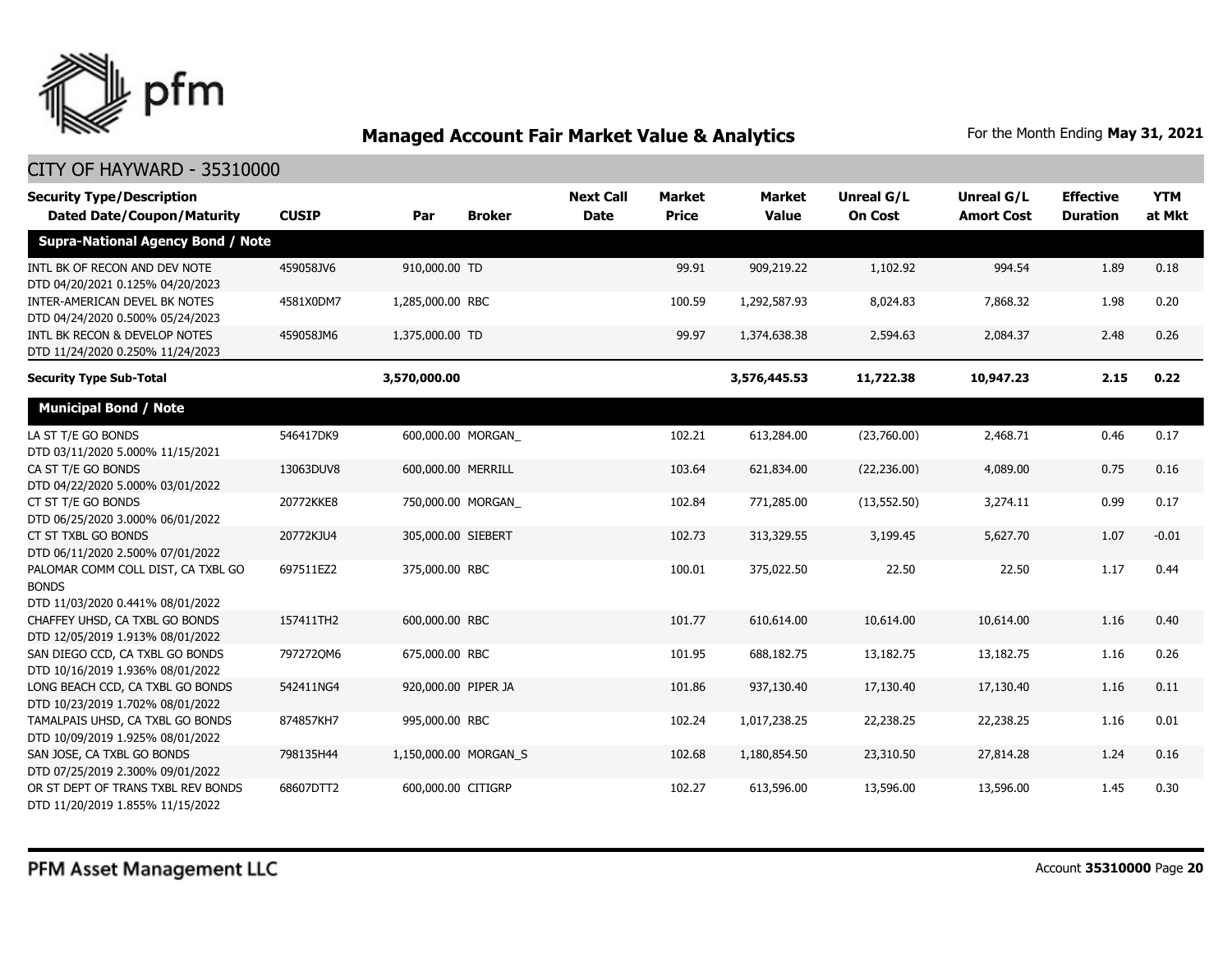

| <b>Security Type/Description</b><br><b>Dated Date/Coupon/Maturity</b>                  | <b>CUSIP</b> | Par                   | <b>Broker</b> | <b>Next Call</b><br><b>Date</b> | <b>Market</b><br><b>Price</b> | <b>Market</b><br><b>Value</b> | <b>Unreal G/L</b><br><b>On Cost</b> | <b>Unreal G/L</b><br><b>Amort Cost</b> | <b>Effective</b><br><b>Duration</b> | <b>YTM</b><br>at Mkt |
|----------------------------------------------------------------------------------------|--------------|-----------------------|---------------|---------------------------------|-------------------------------|-------------------------------|-------------------------------------|----------------------------------------|-------------------------------------|----------------------|
| <b>Municipal Bond / Note</b>                                                           |              |                       |               |                                 |                               |                               |                                     |                                        |                                     |                      |
| NY ST URBAN DEV CORP TXBL REV BONDS<br>DTD 12/23/2020 0.480% 03/15/2023                | 650036DR4    | 290,000.00 WELLS_F    |               |                                 | 100.12                        | 290,350.90                    | 350.90                              | 350.90                                 | 1.79                                | 0.41                 |
| UNIV OF CAL TXBL REV BONDS<br>DTD 07/16/2020 0.628% 05/15/2023                         | 91412HFK4    | 500,000.00 JPM CHA    |               |                                 | 100.75                        | 503,760.00                    | 3,760.00                            | 3,760.00                               | 1.95                                | 0.24                 |
| CHAFFEY CMTY CLG DIST, CA TXBL GO<br><b>BONDS</b><br>DTD 09/24/2019 1.617% 06/01/2023  | 157432KD6    | 770,000.00 RBC        |               |                                 | 102.71                        | 790,836.20                    | (1,478.40)                          | 3,850.11                               | 1.97                                | 0.26                 |
| CA ST EARTHQUAKE AUTH TXBL REV<br><b>BONDS</b><br>DTD 11/24/2020 1.477% 07/01/2023     | 13017HAK2    | 300,000.00 TFC        |               |                                 | 102.28                        | 306,840.00                    | 5,241.00                            | 5,559.45                               | 2.06                                | 0.38                 |
| PORT AUTH OF NY/NJ TXBL REV BONDS<br>DTD 07/08/2020 1.086% 07/01/2023                  | 73358W4V3    | 370,000.00 CITIGRP    |               |                                 | 101.52                        | 375,624.00                    | 5,624.00                            | 5,624.00                               | 2.05                                | 0.35                 |
| PORT AUTH OF NY/NJ TXBL REV BONDS<br>DTD 07/08/2020 1.086% 07/01/2023                  | 73358W4V3    | 375,000.00 CITIGRP    |               |                                 | 101.52                        | 380,700.00                    | 3,502.50                            | 4,163.57                               | 2.05                                | 0.35                 |
| WI DEPT OF TRANS TXBL REV BONDS<br>DTD 07/30/2020 0.420% 07/01/2023                    | 977123X52    | 625,000.00 WELLS F    |               |                                 | 100.36                        | 627,218.75                    | 2,218.75                            | 2,218.75                               | 2.08                                | 0.25                 |
| AZ TRAN BOARD TXBL REV BONDS<br>DTD 02/12/2020 1.795% 07/01/2023                       | 040654XT7    | 1,235,000.00 JPM_CHAS |               |                                 | 103.36                        | 1,276,483.65                  | 41,483.65                           | 41,483.65                              | 2.05                                | 0.18                 |
| LOS ANGELES CCD, CA TXBL GO BONDS<br>DTD 11/10/2020 0.444% 08/01/2023                  | 54438CYH9    | 310,000.00 MERRILL    |               |                                 | 99.98                         | 309,947.30                    | (52.70)                             | (52.70)                                | 2.16                                | 0.45                 |
| PALOMAR COMM COLL DIST, CA TXBL GO<br><b>BONDS</b><br>DTD 11/03/2020 0.580% 08/01/2023 | 697511FA6    | 350,000.00 RBC        |               |                                 | 100.03                        | 350,105.00                    | 105.00                              | 105.00                                 | 2.16                                | 0.57                 |
| MD ST TXBL GO BONDS<br>DTD 08/05/2020 0.410% 08/01/2023                                | 574193TP3    | 650,000.00 JPM_CHA    |               |                                 | 100.50                        | 653,269.50                    | 3,269.50                            | 3,269.50                               | 2.16                                | 0.18                 |
| CA ST UNIV TXBL REV BONDS<br>DTD 09/17/2020 0.475% 11/01/2023                          | 13077DMJ8    | 325,000.00 GOLDMAN    |               |                                 | 99.88                         | 324,593.75                    | (406.25)                            | (406.25)                               | 2.41                                | 0.53                 |
| MS ST TXBL GO BONDS<br>DTD 08/06/2020 0.422% 11/01/2023                                | 605581MY0    | 475,000.00 WELLS F    |               |                                 | 100.46                        | 477,180.25                    | 2,180.25                            | 2,180.25                               | 2.41                                | 0.23                 |
| NY ST URBAN DEV CORP TXBL REV BONDS<br>DTD 12/23/2020 0.620% 03/15/2024                | 650036DS2    | 880,000.00 WELLS_F    |               |                                 | 100.06                        | 880,484.00                    | 484.00                              | 484.00                                 | 2.77                                | 0.60                 |
| MD ST T/E GO BONDS<br>DTD 08/30/2017 5.000% 08/01/2024                                 | 574193PK8    | 500,000.00 MERRILL    |               |                                 | 115.04                        | 575,210.00                    | (8,715.00)                          | 12,523.61                              | 2.95                                | 0.23                 |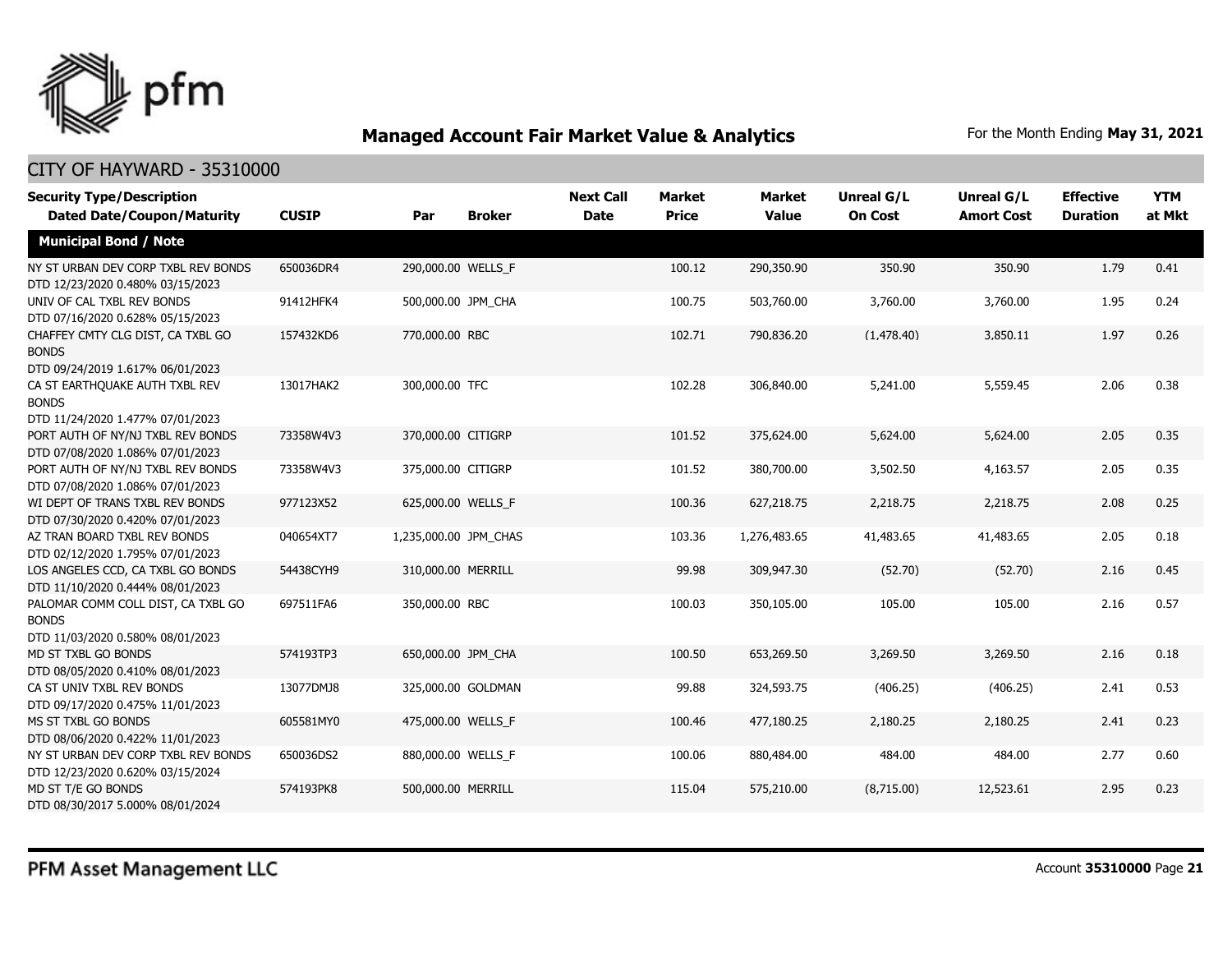

### CITY OF HAYWARD - 35310000

| <b>Security Type/Description</b><br><b>Dated Date/Coupon/Maturity</b>   | <b>CUSIP</b> | Par                   | <b>Broker</b>       | <b>Next Call</b><br><b>Date</b> | <b>Market</b><br><b>Price</b> | <b>Market</b><br><b>Value</b> | <b>Unreal G/L</b><br><b>On Cost</b> | Unreal G/L<br><b>Amort Cost</b> | <b>Effective</b><br><b>Duration</b> | <b>YTM</b><br>at Mkt |
|-------------------------------------------------------------------------|--------------|-----------------------|---------------------|---------------------------------|-------------------------------|-------------------------------|-------------------------------------|---------------------------------|-------------------------------------|----------------------|
| <b>Municipal Bond / Note</b>                                            |              |                       |                     |                                 |                               |                               |                                     |                                 |                                     |                      |
| FL ST BOARD OF ADMIN TXBL REV BONDS<br>DTD 09/16/2020 1.258% 07/01/2025 | 341271AD6    | 295,000.00 MERRILL    |                     |                                 | 101.38                        | 299,056.25                    | 4,056.25                            | 4,056.25                        | 3.98                                | 0.91                 |
| <b>Security Type Sub-Total</b>                                          |              | 15,820,000.00         |                     |                                 |                               | 16,164,030.50                 | 105,368.80                          | 209,227.79                      | 1.71                                | 0.27                 |
| <b>Federal Agency Collateralized Mortgage Obligation</b>                |              |                       |                     |                                 |                               |                               |                                     |                                 |                                     |                      |
| FNA 2018-M5 A2<br>DTD 04/01/2018 3.560% 09/01/2021                      | 3136B1XP4    |                       | 51,380.24 JPM CHAS  |                                 | 100.00                        | 51,380.24                     | (1,022.01)                          | (77.07)                         | 0.20                                | 3.56                 |
| <b>FHMS K720 A1</b><br>DTD 11/01/2015 2.316% 11/01/2021                 | 3137BLUQ9    | 81,870.85 BARCLAYS    |                     |                                 | 100.28                        | 82,099.58                     | 4.86                                | 185.75                          | 0.35                                | 1.65                 |
| FHLMC MULTIFAMILY STRUCTURED P<br>DTD 05/01/2015 2.791% 01/01/2022      | 3137BHXY8    | 1,210,095.40 AMHERST  |                     |                                 | 100.98                        | 1,221,984.37                  | (10,044.01)                         | 6,456.50                        | 0.54                                | 1.11                 |
| FHMS K019 A2<br>DTD 08/01/2012 2.272% 03/01/2022                        | 3137ASNJ9    |                       | 565,131.25 MORGAN S |                                 | 101.05                        | 571.074.64                    | 10,115.64                           | 7.014.91                        | 0.68                                | 0.87                 |
| FHMS K023 A1<br>DTD 12/01/2012 1.583% 04/01/2022                        | 3137AWQG3    | 29,022.40 BAIRD       |                     |                                 | 100.60                        | 29,195.59                     | 803.53                              | 302.32                          | 0.50                                | 0.87                 |
| FHMS K023 A1<br>DTD 12/01/2012 1.583% 04/01/2022                        | 3137AWQG3    | 127,415.41 BARCLAYS   |                     |                                 | 100.60                        | 128,175.76                    | 3,980.57                            | 1,483.35                        | 0.50                                | 0.87                 |
| FHMS K023 A1<br>DTD 12/01/2012 1.583% 04/01/2022                        | 3137AWQG3    | 261,909.44 BAIRD      |                     |                                 | 100.60                        | 263,472.41                    | 7,292.23                            | 2,736.62                        | 0.50                                | 0.87                 |
| FHLMC MULTIFAMILY STRUCTURED P<br>DTD 11/01/2015 2.716% 06/01/2022      | 3137BLUR7    | 600,000.00 JPM CHAS   |                     |                                 | 101.62                        | 609,716.64                    | 10,463.12                           | 9,949.32                        | 0.83                                | 1.09                 |
| FHLMC MULTIFAMILY STRUCTURED P<br>DTD 12/01/2012 2.355% 07/01/2022      | 3137AVXN2    | 567,967.78 WELLS_FA   |                     |                                 | 101.72                        | 577,752.97                    | 7,699.68                            | 9,043.05                        | 1.05                                | 0.76                 |
| FHLMC MULTIFAMILY STRUCTURED P<br>DTD 12/01/2012 2.355% 07/01/2022      | 3137AVXN2    | 1,223,009.99 WELLS FA |                     |                                 | 101.72                        | 1,244,080.54                  | 25,847.93                           | 22,661.67                       | 1.05                                | 0.76                 |
| FHLMC MULTIFAMILY STRUCTURED P<br>DTD 12/01/2012 2.307% 08/01/2022      | 3137AWOH1    | 1,250,000.00 CANT FIT |                     |                                 | 101.86                        | 1,273,272.31                  | 4,815.28                            | 15,833.62                       | 1.15                                | 0.71                 |
| FHLMC MULTIFAMILY STRUCTURED P<br>DTD 05/01/2013 2.510% 11/01/2022      | 3137B1BS0    | 500,000.00 PTRU       |                     |                                 | 102.85                        | 514,262.52                    | 4,614.08                            | 9,183.36                        | 1.36                                | 0.49                 |
| <b>FANNIEMAE-ACES</b><br>DTD 02/01/2013 2.509% 11/01/2022               | 3136ACGJ4    | 895,611.33 JPM_CHAS   |                     |                                 | 101.59                        | 909,886.83                    | 3,220.28                            | 9,593.08                        | 1.35                                | 1.37                 |
| FHLMC MULTIFAMILY STRUCTURED P<br>DTD 05/01/2013 2.510% 11/01/2022      | 3137B1BS0    | 1,065,000.00 CITIGRP  |                     |                                 | 102.85                        | 1,095,379.18                  | 21,060.43                           | 26,464.25                       | 1.36                                | 0.49                 |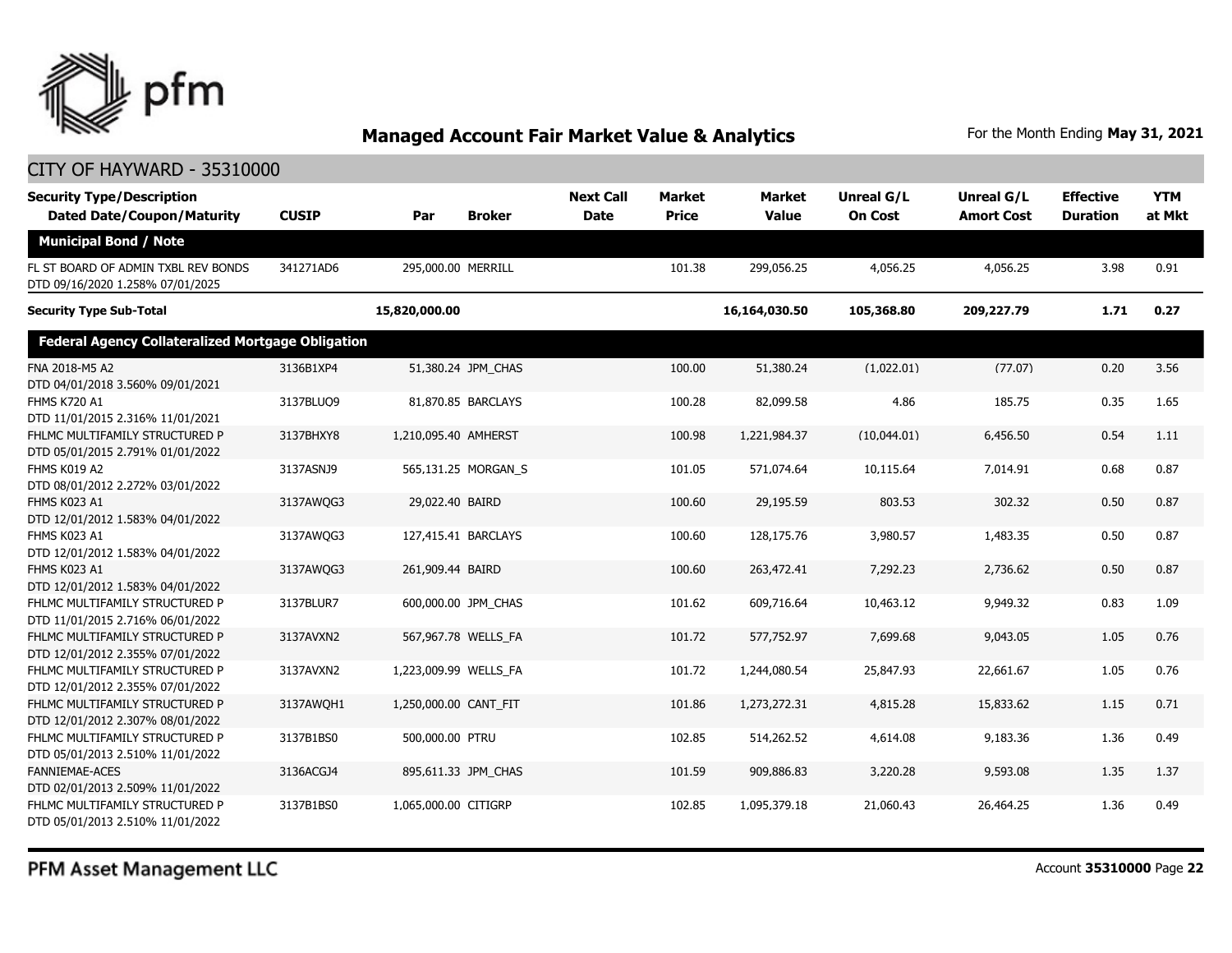

### CITY OF HAYWARD - 35310000

| <b>Security Type/Description</b><br><b>Dated Date/Coupon/Maturity</b> | <b>CUSIP</b> | Par                  | <b>Broker</b>         | <b>Next Call</b><br><b>Date</b> | <b>Market</b><br><b>Price</b> | <b>Market</b><br><b>Value</b> | <b>Unreal G/L</b><br><b>On Cost</b> | <b>Unreal G/L</b><br><b>Amort Cost</b> | <b>Effective</b><br><b>Duration</b> | <b>YTM</b><br>at Mkt |
|-----------------------------------------------------------------------|--------------|----------------------|-----------------------|---------------------------------|-------------------------------|-------------------------------|-------------------------------------|----------------------------------------|-------------------------------------|----------------------|
| <b>Federal Agency Collateralized Mortgage Obligation</b>              |              |                      |                       |                                 |                               |                               |                                     |                                        |                                     |                      |
| FNA 2013-M7 A2<br>DTD 05/01/2013 2.280% 12/01/2022                    | 3136AEGO4    | 271,538.74 BAIRD     |                       |                                 | 101.60                        | 275,886.85                    | 2,656.14                            | 3,556.98                               | 1.47                                | 1.20                 |
| FNA 2013-M7 A2<br>DTD 05/01/2013 2.280% 12/01/2022                    | 3136AEGO4    | 359,730.82 BAIRD     |                       |                                 | 101.60                        | 365,491.13                    | 1,047.48                            | 3,569.78                               | 1.47                                | 1.20                 |
| FHMS KP05 A<br>DTD 12/01/2018 3.203% 07/01/2023                       | 3137FKK39    | 47,681.85 CSFB       |                       |                                 | 102.30                        | 48,778.06                     | 1,096.36                            | 1,096.28                               | 0.89                                | 2.08                 |
| FHMS KJ27 A1<br>DTD 11/01/2019 2.092% 07/01/2024                      | 3137FQ3V3    |                      | 415,048.52 JPM_CHAS   |                                 | 102.21                        | 424,239.07                    | 9,200.51                            | 9,197.23                               | 1.79                                | 1.36                 |
| FHMS KJ30 A1<br>DTD 07/01/2020 0.526% 01/01/2025                      | 3137FUZN7    |                      | 384,776.73 JPM_CHA    |                                 | 99.01                         | 380,970.66                    | (3,798.77)                          | (3,800.15)                             | 2.73                                | 0.81                 |
| <b>Security Type Sub-Total</b>                                        |              | 9,907,190.75         |                       |                                 |                               | 10,067,099.35                 | 99,053.33                           | 134,450.85                             | 1.13                                | 0.92                 |
| <b>Federal Agency Bond / Note</b>                                     |              |                      |                       |                                 |                               |                               |                                     |                                        |                                     |                      |
| FEDERAL FARM CREDIT BANK NOTES<br>DTD 04/08/2020 0.375% 04/08/2022    | 3133ELWD2    | 1,900,000.00 WELLS F |                       |                                 | 100.26                        | 1,904,970.40                  | 7,782.40                            | 6,168.39                               | 0.86                                | 0.07                 |
| FEDERAL FARM CREDIT BANK NOTES<br>DTD 06/02/2020 0.250% 06/02/2022    | 3133ELE75    | 2,575,000.00 DAIWA   |                       |                                 | 100.17                        | 2,579,434.15                  | 6,169.70                            | 5,306.69                               | 1.01                                | 0.08                 |
| FEDERAL HOME LOAN BANK<br>DTD 06/01/2012 2.125% 06/10/2022            | 313379069    | 1,800,000.00 CITIGRP |                       |                                 | 102.10                        | 1,837,742.40                  | 25,088.40                           | 33,408.52                              | 1.02                                | 0.08                 |
| <b>FREDDIE MAC NOTES</b><br>DTD 07/23/2020 0.125% 07/25/2022          | 3137EAET2    | 1,575,000.00 WELLS_F |                       |                                 | 100.04                        | 1,575,667.80                  | 4,227.30                            | 2,705.27                               | 1.16                                | 0.09                 |
| <b>FANNIE MAE NOTES</b><br>DTD 09/06/2019 1.375% 09/06/2022           | 3135G0W33    |                      | 1,250,000.00 BARCLAYS |                                 | 101.60                        | 1,269,955.00                  | 24,305.00                           | 21,788.67                              | 1.26                                | 0.11                 |
| FEDERAL HOME LOAN BANKS NOTES<br>DTD 02/21/2020 1.375% 02/17/2023     | 3130AJ7E3    |                      | 2,140,000.00 WELLS_FA |                                 | 102.13                        | 2,185,498.54                  | 49,436.14                           | 47,755.81                              | 1.70                                | 0.13                 |
| FREDDIE MAC NOTES<br>DTD 04/20/2020 0.375% 04/20/2023                 | 3137EAEO8    | 3,825,000.00 CITIGRP |                       |                                 | 100.44                        | 3,841,875.90                  | 26,438.40                           | 22,884.12                              | 1.89                                | 0.14                 |
| <b>FREDDIE MAC NOTES</b><br>DTD 05/07/2020 0.375% 05/05/2023          | 3137EAER6    | 1,750,000.00 JEFFERI |                       |                                 | 100.45                        | 1,757,890.75                  | 4,285.75                            | 5,513.34                               | 1.93                                | 0.14                 |
| FREDDIE MAC NOTES<br>DTD 05/07/2020 0.375% 05/05/2023                 | 3137EAER6    | 2,410,000.00 WELLS_F |                       |                                 | 100.45                        | 2,420,866.69                  | 11,878.89                           | 11,517.72                              | 1.93                                | 0.14                 |
| <b>FANNIE MAE NOTES</b><br>DTD 05/22/2020 0.250% 05/22/2023           | 3135G04O3    | 1,550,000.00 WELLS F |                       |                                 | 100.22                        | 1,553,340.25                  | 6,052.75                            | 5,143.57                               | 1.98                                | 0.14                 |

PFM Asset Management LLC

Account **35310000** Page **23**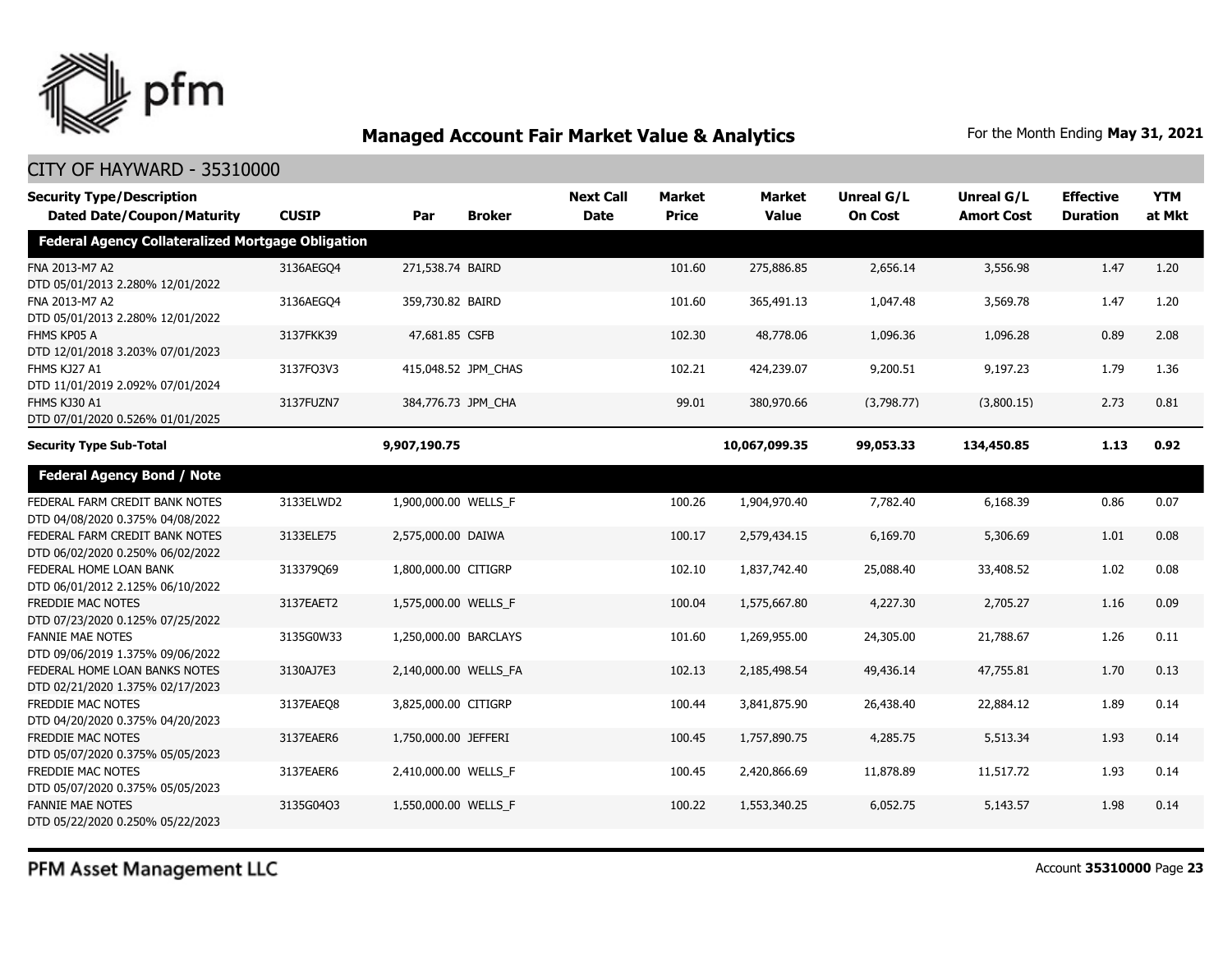

### CITY OF HAYWARD - 35310000

| <b>Security Type/Description</b><br><b>Dated Date/Coupon/Maturity</b>                  | <b>CUSIP</b> | Par                  | <b>Broker</b> | <b>Next Call</b><br><b>Date</b> | <b>Market</b><br><b>Price</b> | Market<br><b>Value</b> | <b>Unreal G/L</b><br><b>On Cost</b> | Unreal G/L<br><b>Amort Cost</b> | <b>Effective</b><br><b>Duration</b> | <b>YTM</b><br>at Mkt |
|----------------------------------------------------------------------------------------|--------------|----------------------|---------------|---------------------------------|-------------------------------|------------------------|-------------------------------------|---------------------------------|-------------------------------------|----------------------|
| <b>Federal Agency Bond / Note</b>                                                      |              |                      |               |                                 |                               |                        |                                     |                                 |                                     |                      |
| <b>FANNIE MAE NOTES</b><br>DTD 05/22/2020 0.250% 05/22/2023                            | 3135G04Q3    | 2,550,000.00 CITIGRP |               |                                 | 100.22                        | 2,555,495.25           | 13,170.75                           | 10,542.15                       | 1.98                                | 0.14                 |
| <b>FREDDIE MAC NOTES</b><br>DTD 06/16/2020 0.500% 06/16/2023                           | 3134GVR67    | 1,900,000.00 JPM_CHA |               |                                 | 100.02                        | 1,900,336.30           | 336.30                              | 336.30                          | 2.04                                | 0.49                 |
| FREDDIE MAC NOTES<br>DTD 06/26/2020 0.250% 06/26/2023                                  | 3137EAES4    | 2,340,000.00 TD      |               |                                 | 100.21                        | 2,344,799.34           | 11,632.14                           | 9,510.54                        | 2.07                                | 0.15                 |
| <b>FANNIE MAE NOTES</b><br>DTD 07/10/2020 0.250% 07/10/2023                            | 3135G05G4    | 1,000,000.00 WELLS_F |               |                                 | 100.18                        | 1,001,840.00           | 2,200.00                            | 2,115.46                        | 2.11                                | 0.16                 |
| <b>FANNIE MAE NOTES</b><br>DTD 07/10/2020 0.250% 07/10/2023                            | 3135G05G4    | 2,455,000.00 CITIGRP |               |                                 | 100.18                        | 2,459,517.20           | 9,795.45                            | 8,224.03                        | 2.11                                | 0.16                 |
| FANNIE MAE NOTES (CALLABLE)<br>DTD 08/10/2020 0.300% 08/10/2023                        | 3135G05R0    | 1,950,000.00 CITIGRP |               | 08/10/22                        | 100.08                        | 1,951,487.85           | 5,153.85                            | 4,171.11                        | 1.20                                | 0.27                 |
| FREDDIE MAC NOTES<br>DTD 08/21/2020 0.250% 08/24/2023                                  | 3137EAEV7    | 2,325,000.00 CITIGRP |               |                                 | 100.17                        | 2,329,008.30           | 6,379.80                            | 5,766.41                        | 2.23                                | 0.17                 |
| <b>FREDDIE MAC NOTES</b><br>DTD 09/04/2020 0.250% 09/08/2023                           | 3137EAEW5    | 900,000.00 NOMURA    |               |                                 | 100.15                        | 901,374.30             | 1,662.30                            | 1,598.48                        | 2.27                                | 0.18                 |
| FREDDIE MAC NOTES<br>DTD 09/04/2020 0.250% 09/08/2023                                  | 3137EAEW5    | 1,010,000.00 NOMURA  |               |                                 | 100.15                        | 1,011,542.27           | 1,357.83                            | 1,403.14                        | 2.27                                | 0.18                 |
| FREDDIE MAC NOTES<br>DTD 09/04/2020 0.250% 09/08/2023                                  | 3137EAEW5    | 1,590,000.00 WELLS_F |               |                                 | 100.15                        | 1,592,427.93           | 2,952.63                            | 2,823.72                        | 2.27                                | 0.18                 |
| FREDDIE MAC NOTES<br>DTD 12/04/2020 0.250% 12/04/2023                                  | 3137EAFA2    | 2,130,000.00 CITIGRP |               |                                 | 100.07                        | 2,131,463.31           | 3,572.01                            | 3,227.30                        | 2.51                                | 0.22                 |
| <b>Security Type Sub-Total</b>                                                         |              | 40,925,000.00        |               |                                 |                               | 41,106,533.93          | 223,877.79                          | 211,910.74                      | 1.79                                | 0.16                 |
| <b>Corporate Note</b>                                                                  |              |                      |               |                                 |                               |                        |                                     |                                 |                                     |                      |
| ADOBE INC CORP NOTE<br>DTD 02/03/2020 1.700% 02/01/2023                                | 00724PAA7    | 300,000.00 KEYBANC   |               |                                 | 102.42                        | 307,261.80             | 7,330.80                            | 7,300.27                        | 1.65                                | 0.25                 |
| TOYOTA MOTOR CREDIT CORP<br><b>CORPORATE NOTES</b><br>DTD 04/01/2020 2.900% 03/30/2023 | 89236TGW9    | 575,000.00 BNP_PAR   |               |                                 | 104.88                        | 603,047.35             | 1,459.35                            | 11,395.52                       | 1.80                                | 0.23                 |
| EXXON MOBIL CORPORATION CORPORATE<br><b>NOTES</b><br>DTD 04/15/2020 1.571% 04/15/2023  | 30231GBL5    | 150,000.00 CITIGRP   |               |                                 | 102.52                        | 153,776.55             | 1,904.55                            | 2,577.14                        | 1.86                                | 0.22                 |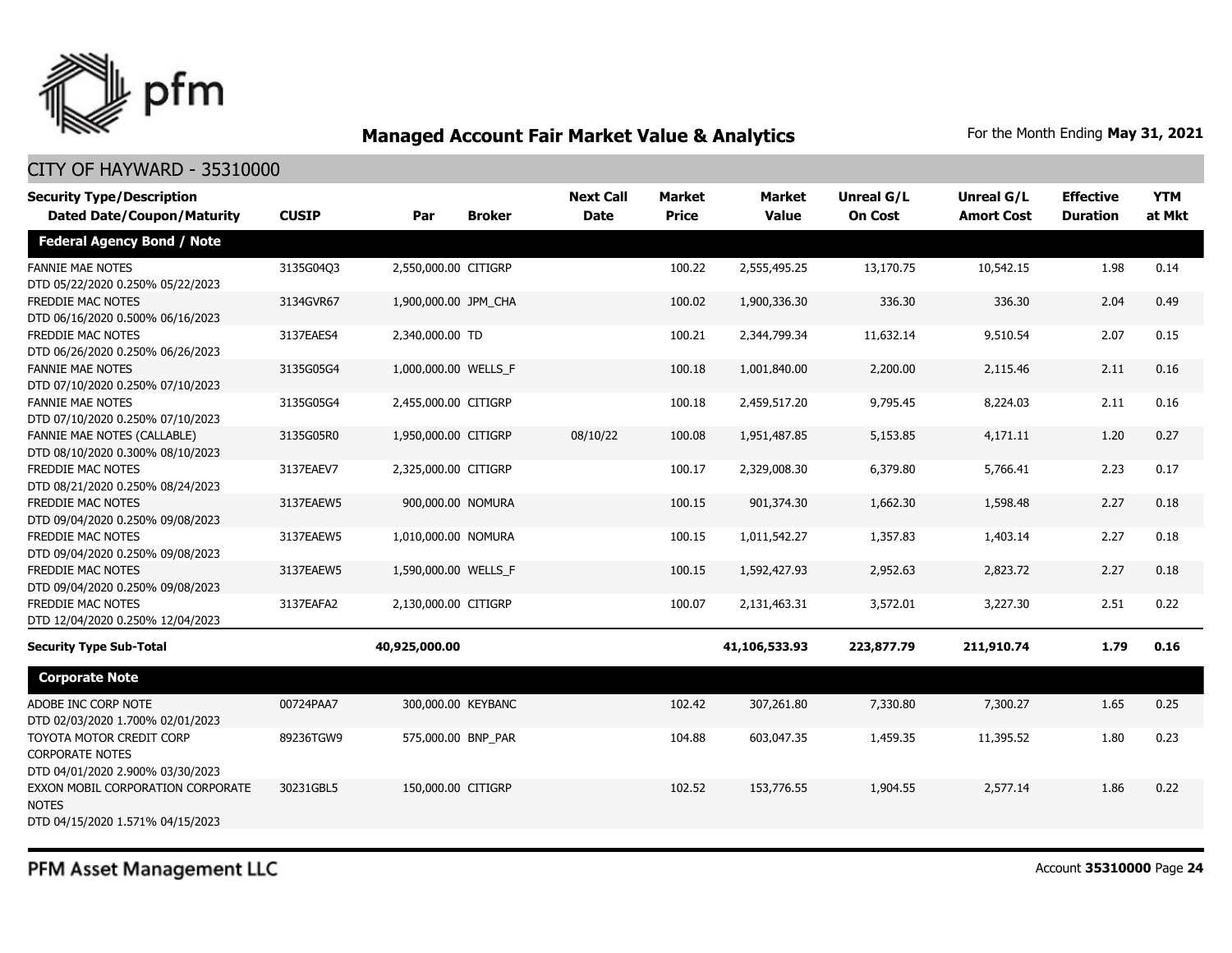

| <b>Security Type/Description</b>                                                             |              |                    |                    | <b>Next Call</b> | <b>Market</b> | <b>Market</b> | <b>Unreal G/L</b> | Unreal G/L        | <b>Effective</b> | <b>YTM</b> |
|----------------------------------------------------------------------------------------------|--------------|--------------------|--------------------|------------------|---------------|---------------|-------------------|-------------------|------------------|------------|
| <b>Dated Date/Coupon/Maturity</b>                                                            | <b>CUSIP</b> | Par                | <b>Broker</b>      | <b>Date</b>      | <b>Price</b>  | <b>Value</b>  | <b>On Cost</b>    | <b>Amort Cost</b> | <b>Duration</b>  | at Mkt     |
| <b>Corporate Note</b>                                                                        |              |                    |                    |                  |               |               |                   |                   |                  |            |
| CHEVRON CORP CORPORATE NOTES<br>DTD 05/11/2020 1.141% 05/11/2023                             | 166764BV1    | 150,000.00 JPM_CHA |                    |                  | 101.76        | 152,643.75    | 2,643.75          | 2,643.75          | 1.94             | 0.23       |
| PACCAR FINANCIAL CORP CORPORATE<br><b>NOTES</b><br>DTD 06/08/2020 0.800% 06/08/2023          | 69371RQ82    | 175,000.00 TD      |                    |                  | 101.02        | 176,780.10    | 2,023.35          | 1,943.82          | 2.01             | 0.30       |
| JOHN DEERE CAPITAL CORP CORPORATE<br><b>NOTES</b><br>DTD 06/04/2020 0.700% 07/05/2023        | 24422EVH9    | 200,000.00 HSBC    |                    |                  | 100.97        | 201,949.00    | 2,113.00          | 2,060.28          | 2.09             | 0.23       |
| CATERPILLAR FINL SERVICE CORPORATE<br><b>NOTES</b><br>DTD 07/08/2020 0.650% 07/07/2023       | 14913R2D8    | 325,000.00 BARCLAY |                    |                  | 100.77        | 327,495.35    | 2,677.35          | 2,622.78          | 2.09             | 0.28       |
| PACCAR FINANCIAL CORP CORPORATE<br><b>NOTES</b><br>DTD 08/11/2020 0.350% 08/11/2023          | 69371RO90    | 325,000.00 BNP PAR |                    |                  | 100.15        | 325,478.73    | 904.48            | 790.17            | 2.19             | 0.28       |
| TOYOTA MOTOR CREDIT CORP<br><b>CORPORATE NOTES</b><br>DTD 08/14/2020 0.500% 08/14/2023       | 89236THF5    | 530,000.00 JPM_CHA |                    |                  | 100.39        | 532,056.40    | 2,464.50          | 2,356.05          | 2.20             | 0.32       |
| BRISTOL-MYERS SQUIBB CO (CALLABLE)<br><b>CORP</b><br>DTD 11/13/2020 0.537% 11/13/2023        | 110122DT2    | 350,000.00 CITIGRP |                    |                  | 100.06        | 350,219.45    | 219.45            | 219.45            | 2.45             | 0.51       |
| <b>GOLDMAN SACHS GROUP INC CORPORATE</b><br><b>NOTES</b><br>DTD 11/19/2020 0.627% 11/17/2023 | 38141GXL3    |                    | 250,000.00 GOLDMAN |                  | 100.15        | 250,373,75    | 373.75            | 373.75            | 2.45             | 0.57       |
| <b>IBM CORP NOTES</b><br>DTD 02/12/2014 3.625% 02/12/2024                                    | 459200HU8    | 275,000.00 WELLS_F |                    |                  | 108.39        | 298,060.13    | (4,255.62)        | 1,055.78          | 2.58             | 0.49       |
| <b>GOLDMAN SACHS CORP NOTES</b><br>DTD 03/03/2014 4.000% 03/03/2024                          | 38141GVM3    | 325,000.00 TD      |                    |                  | 109.27        | 355,111.25    | (3, 116.75)       | 607.84            | 2.63             | 0.61       |
| <b>CHARLES SCHWAB CORP NOTES</b><br>(CALLABLE)<br>DTD 03/18/2021 0.750% 03/18/2024           | 808513BN4    | 405,000.00 CSFB    |                    | 02/18/24         | 100.78        | 408,175.20    | 3,377.70          | 3,363.84          | 2.70             | 0.47       |
| MORGAN STANLEY CORP NOTES<br>(CALLABLE)<br>DTD 04/22/2021 0.731% 04/05/2024                  | 61772BAA1    |                    | 245,000.00 MORGAN  | 04/05/23         | 100.28        | 245,687.23    | 687.23            | 687.23            | 1.84             | 0.63       |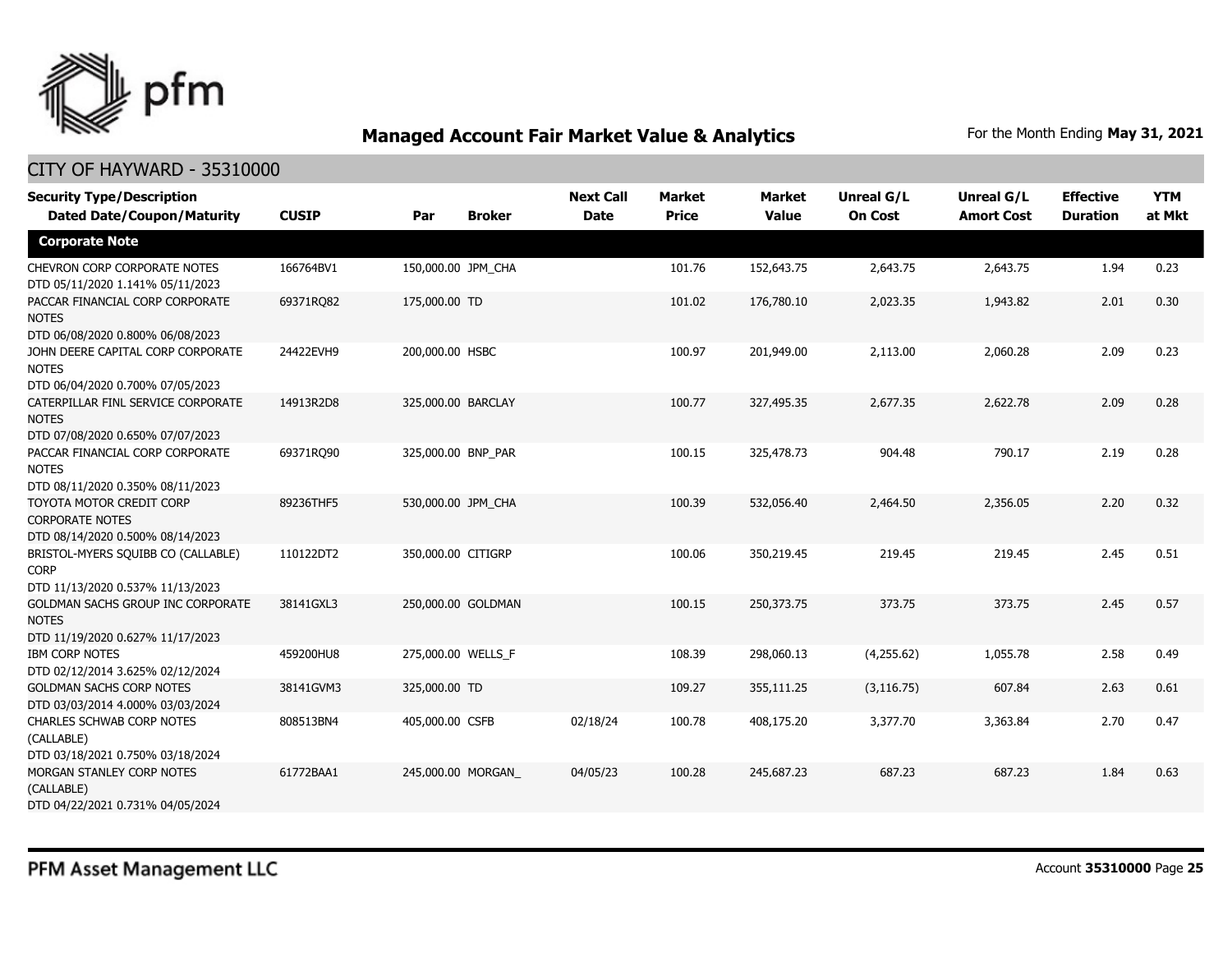

### CITY OF HAYWARD - 35310000

| <b>Security Type/Description</b><br><b>Dated Date/Coupon/Maturity</b>                  | <b>CUSIP</b> | Par                | <b>Broker</b>     | <b>Next Call</b><br><b>Date</b> | <b>Market</b><br><b>Price</b> | <b>Market</b><br><b>Value</b> | <b>Unreal G/L</b><br><b>On Cost</b> | <b>Unreal G/L</b><br><b>Amort Cost</b> | <b>Effective</b><br><b>Duration</b> | <b>YTM</b><br>at Mkt |
|----------------------------------------------------------------------------------------|--------------|--------------------|-------------------|---------------------------------|-------------------------------|-------------------------------|-------------------------------------|----------------------------------------|-------------------------------------|----------------------|
| <b>Corporate Note</b>                                                                  |              |                    |                   |                                 |                               |                               |                                     |                                        |                                     |                      |
| COMCAST CORP (CALLABLE) CORPORATE<br><b>NOTES</b><br>DTD 10/05/2018 3.700% 04/15/2024  | 20030NCR0    | 150,000.00 CITIGRP |                   | 03/15/24                        | 108.91                        | 163,360.20                    | (978.30)                            | 2,963.77                               | 2.68                                | 0.57                 |
| MORGAN STANLEY CORP NOTES<br>DTD 04/24/2018 3.737% 04/24/2024                          | 61744YAQ1    | 300,000.00 CSFB    |                   |                                 | 106.09                        | 318,277.80                    | (4,573.20)                          | (376.80)                               | 2.78                                | 1.58                 |
| AMAZON.COM INC CORPORATE NOTES<br>DTD 05/12/2021 0.450% 05/12/2024                     | 023135BW5    | 355,000.00 JPM_CHA |                   |                                 | 100.17                        | 355,617.70                    | 1,136.00                            | 1,126.54                               | 2.94                                | 0.39                 |
| CITIGROUP INC CORPORATE NOTES<br>DTD 05/14/2020 1.678% 05/15/2024                      | 172967MR9    | 300,000.00 CITIGRP |                   |                                 | 102.40                        | 307,206.30                    | 7,206.30                            | 7,206.30                               | 2.90                                | 0.85                 |
| UNITEDHEALTH GROUP INC CORPORATE<br><b>NOTES</b><br>DTD 05/19/2021 0.550% 05/15/2024   | 91324PEB4    | 435,000.00 CITIGRP |                   |                                 | 100.14                        | 435,606.39                    | 1,058.79                            | 1,053.40                               | 2.94                                | 0.50                 |
| CATERPILLAR FINL SERVICE CORPORATE<br><b>NOTES</b><br>DTD 05/17/2021 0.450% 05/17/2024 | 14913R2L0    | 325,000.00 JPM_CHA |                   |                                 | 100.06                        | 325,203.78                    | 639.28                              | 633.32                                 | 2.95                                | 0.43                 |
| ASTRAZENECA FINANCE LLC (CALLABLE)<br><b>CORP</b><br>DTD 05/28/2021 0.700% 05/28/2024  | 04636NAC7    |                    | 665,000.00 MORGAN | 05/28/22                        | 100.09                        | 665,584.54                    | 644.39                              | 644.17                                 | 1.00                                | 0.67                 |
| <b>BANK OF AMERICA CORP NOTES</b><br>DTD 07/23/2018 3.864% 07/23/2024                  | 06051GHL6    | 150,000.00 MERRILL |                   |                                 | 107.14                        | 160,717.05                    | (1,905.45)                          | 248.42                                 | 2.97                                | 1.53                 |
| BANK OF AMERICA CORP NOTES<br>DTD 07/23/2018 3.864% 07/23/2024                         | 06051GHL6    | 300,000.00 SUSQ    |                   |                                 | 107.14                        | 321,434.10                    | (5,715.90)                          | (514.18)                               | 2.97                                | 1.53                 |
| BRISTOL MYERS SQUIBB CO CORP NOTES<br>(CALL<br>DTD 01/26/2020 2.900% 07/26/2024        | 110122CM8    | 144,000.00 HSBC    |                   | 06/26/24                        | 107.20                        | 154,361.52                    | (1, 545.84)                         | 532.25                                 | 2.94                                | 0.59                 |
| JPMORGAN CHASE & CO CORPORATE<br><b>NOTES</b><br>DTD 09/16/2020 0.653% 09/16/2024      | 46647PBS4    | 125,000.00 CSFB    |                   |                                 | 100.34                        | 125,426.25                    | 458.75                              | 453.27                                 | 3.27                                | 0.55                 |
| JPMORGAN CHASE & CO CORPORATE<br><b>NOTES</b><br>DTD 09/16/2020 0.653% 09/16/2024      | 46647PBS4    | 485,000.00 JPM CHA |                   |                                 | 100.34                        | 486,653.85                    | 1,653.85                            | 1,653.85                               | 3.27                                | 0.55                 |
| BANK OF AMERICA CORP (CALLABLE)<br><b>CORPORAT</b><br>DTD 10/21/2020 0.810% 10/24/2024 | 06051GJH3    | 625,000.00 MERRILL |                   | 10/24/23                        | 100.54                        | 628,365.00                    | 3,365.00                            | 3,365.00                               | 2.39                                | 0.65                 |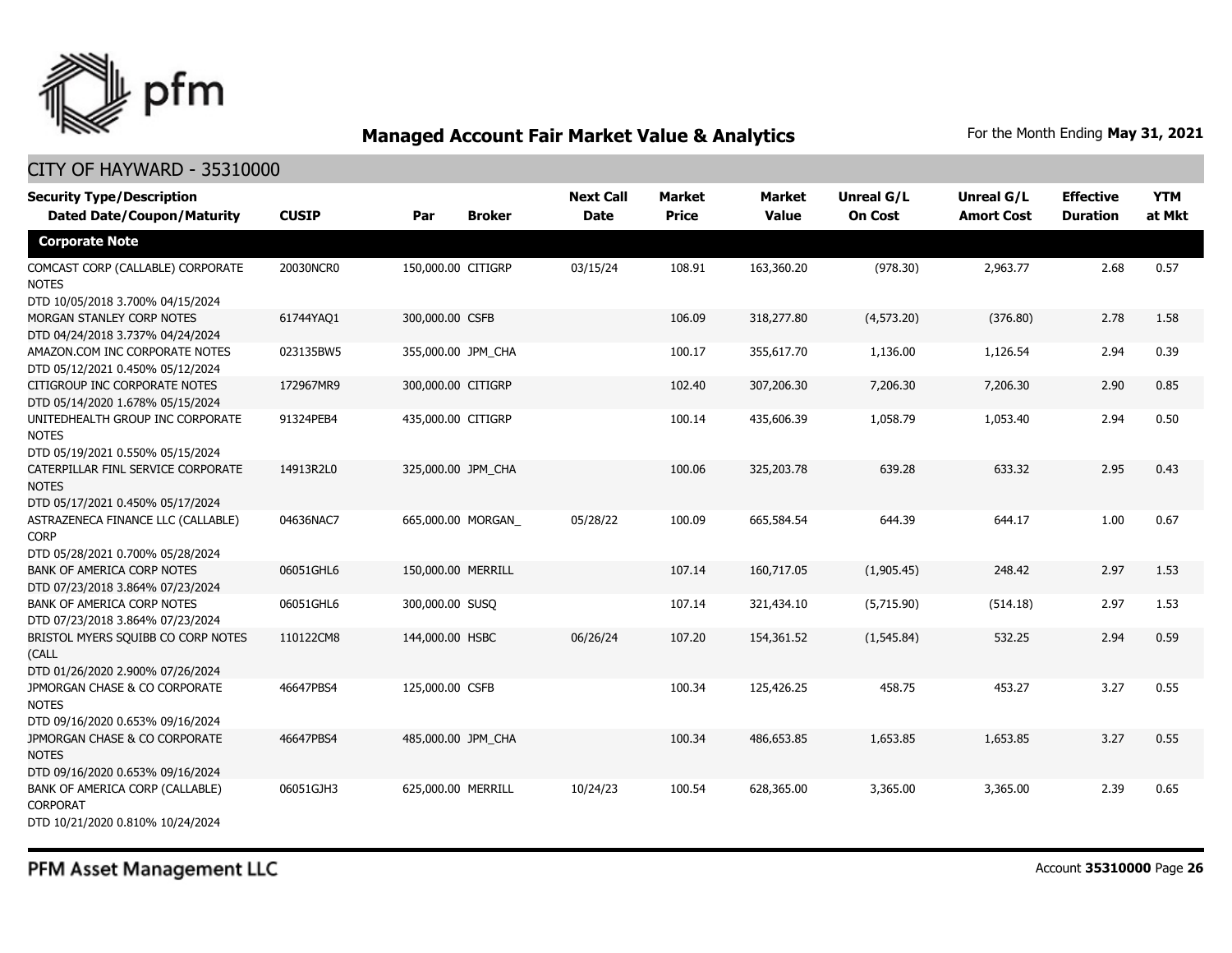

| <b>Security Type/Description</b><br><b>Dated Date/Coupon/Maturity</b>                           | <b>CUSIP</b> | Par                | <b>Broker</b> | <b>Next Call</b><br><b>Date</b> | <b>Market</b><br><b>Price</b> | <b>Market</b><br><b>Value</b> | <b>Unreal G/L</b><br><b>On Cost</b> | <b>Unreal G/L</b><br><b>Amort Cost</b> | <b>Effective</b><br><b>Duration</b> | <b>YTM</b><br>at Mkt |
|-------------------------------------------------------------------------------------------------|--------------|--------------------|---------------|---------------------------------|-------------------------------|-------------------------------|-------------------------------------|----------------------------------------|-------------------------------------|----------------------|
| <b>Corporate Note</b>                                                                           |              |                    |               |                                 |                               |                               |                                     |                                        |                                     |                      |
| MERCK & CO INC CORP NOTES<br>DTD 02/10/2015 2.750% 02/10/2025                                   | 58933YAR6    | 295,000.00 MERRILL |               | 11/10/24                        | 106.87                        | 315,252.64                    | 1,018.64                            | 2,209.11                               | 3.30                                | 0.86                 |
| JPMORGAN CHASE & CO CORP NOTES<br>(CALLABLE<br>DTD 02/16/2021 0.563% 02/16/2025                 | 46647PBY1    | 265,000.00 JPM CHA |               | 02/16/24                        | 99.48                         | 263,616.70                    | (1,383.30)                          | (1,383.30)                             | 2.70                                | 0.71                 |
| EXXON MOBIL CORP CORPORATE NT<br>(CALLABLE)<br>DTD 03/06/2015 2.709% 03/06/2025                 | 30231GAF9    | 300,000.00 MORGAN  |               | 12/06/24                        | 106.93                        | 320,792.40                    | 2,216.40                            | 3,085.21                               | 3.37                                | 0.84                 |
| BURLINGTN NORTH SANTA FE CORP<br><b>NOTES (CAL</b><br>DTD 03/09/2015 3.000% 04/01/2025          | 12189LAV3    | 300,000.00 BNP_PAR |               | 01/01/25                        | 107.62                        | 322,873.20                    | (328.80)                            | 1,069.31                               | 3.42                                | 0.97                 |
| BANK OF NY MELLON (CALLABLE) CORP<br><b>NOTES</b><br>DTD 04/24/2020 1.600% 04/24/2025           | 06406RAN7    | 325,000.00 BARCLAY |               | 03/24/25                        | 102.73                        | 333,858.53                    | (459.22)                            | 77.01                                  | 3.72                                | 0.89                 |
| CITIGROUP INC CORPORATE NOTES<br>DTD 05/04/2021 0.981% 05/01/2025                               | 172967MX6    | 325,000.00 MERRILL |               |                                 | 100.63                        | 327,062.78                    | 1,211.28                            | 1,227.63                               | 3.86                                | 0.82                 |
| <b>JPMORGAN CHASE &amp; CO CORPORATE</b><br><b>NOTES</b><br>DTD 06/01/2021 0.824%<br>06/01/2025 | 46647PCH7    | 615,000.00 JPM_CHA |               |                                 | 100.25                        | 616,551.03                    | 1,551.03                            | 1,551.03                               | 3.95                                | 0.76                 |
| <b>Security Type Sub-Total</b>                                                                  |              | 11,364,000.00      |               |                                 |                               | 11,635,937.80                 | 26,076.59                           | 66,822.98                              | 2.64                                | 0.62                 |
| <b>Certificate of Deposit</b>                                                                   |              |                    |               |                                 |                               |                               |                                     |                                        |                                     |                      |
| CREDIT SUISSE NEW YORK CERT DEPOS<br>DTD 08/07/2020 0.520% 02/01/2022                           | 22549L6F7    | 975,000.00 CSFB    |               |                                 | 100.20                        | 976,981.20                    | 1,981.20                            | 1,981.20                               | 0.69                                | 0.22                 |
| SOCIETE GENERALE NY CERT DEPOS<br>DTD 02/19/2020 1.800% 02/14/2022                              | 83369XDL9    | 600,000.00 MERRILL |               |                                 | 101.05                        | 606,270.00                    | 6,270.00                            | 6,270.00                               | 0.71                                | 0.32                 |
| SUMITOMO MITSUI BANK NY CERT DEPOS<br>DTD 07/14/2020 0.700% 07/08/2022                          | 86565CKU2    | 475,000.00 SMBC    |               |                                 | 100.50                        | 477,374.05                    | 2,374.05                            | 2,374.05                               | 1.11                                | 0.25                 |
| NORDEA BANK ABP NEW YORK CERT<br><b>DEPOS</b><br>DTD 08/29/2019 1.850% 08/26/2022               | 65558TLL7    | 625,000.00 MERRILL |               |                                 | 102.13                        | 638,310.63                    | 13,310.63                           | 13,310.63                              | 1.24                                | 0.13                 |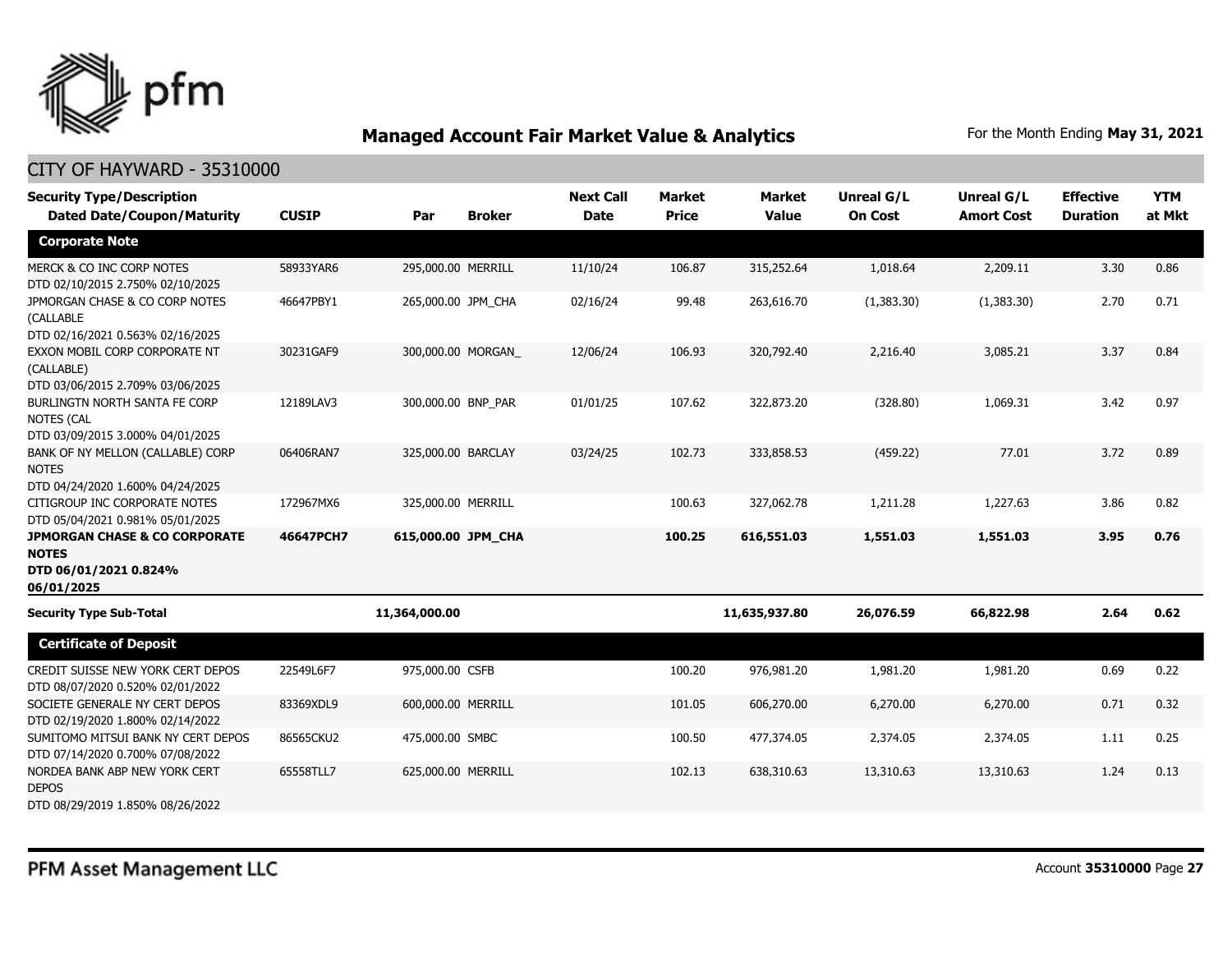

| <b>Security Type/Description</b><br><b>Dated Date/Coupon/Maturity</b> | <b>CUSIP</b> | Par                | <b>Broker</b>       | <b>Next Call</b><br><b>Date</b> | <b>Market</b><br><b>Price</b> | <b>Market</b><br><b>Value</b> | <b>Unreal G/L</b><br><b>On Cost</b> | Unreal G/L<br><b>Amort Cost</b> | <b>Effective</b><br><b>Duration</b> | <b>YTM</b><br>at Mkt |
|-----------------------------------------------------------------------|--------------|--------------------|---------------------|---------------------------------|-------------------------------|-------------------------------|-------------------------------------|---------------------------------|-------------------------------------|----------------------|
| <b>Certificate of Deposit</b>                                         |              |                    |                     |                                 |                               |                               |                                     |                                 |                                     |                      |
| SKANDINAV ENSKILDA BANK LT CD<br>DTD 09/03/2019 1.860% 08/26/2022     | 83050PDR7    |                    | 625,000.00 BARCLAYS |                                 | 102.14                        | 638,388.13                    | 13,388.13                           | 13,388.13                       | 1.24                                | 0.13                 |
| DNB BANK ASA/NY LT CD<br>DTD 12/06/2019 2.040% 12/02/2022             | 23341VZT1    |                    | 625,000.00 GOLDMAN  |                                 | 102.77                        | 642,303.75                    | 17,303.75                           | 17,303.75                       | 1.48                                | 0.19                 |
| CREDIT SUISSE NEW YORK CERT DEPOS<br>DTD 03/23/2021 0.590% 03/17/2023 | 22552G3C2    | 975,000.00 CSFB    |                     |                                 | 100.11                        | 976,101.75                    | 1,101.75                            | 1,101.75                        | 1.80                                | 0.52                 |
| <b>Security Type Sub-Total</b>                                        |              | 4,900,000.00       |                     |                                 |                               | 4,955,729.51                  | 55,729.51                           | 55,729.51                       | 1.19                                | 0.27                 |
| <b>Bank Note</b>                                                      |              |                    |                     |                                 |                               |                               |                                     |                                 |                                     |                      |
| PNC BANK NA CORP NOTES<br>DTD 06/08/2018 3.500% 06/08/2023            | 69353RFL7    | 300,000.00 TD      |                     | 11/09/21                        | 106.08                        | 318,225.00                    | (3,015.00)                          | 12,619.03                       | 0.44                                | 0.48                 |
| <b>Security Type Sub-Total</b>                                        |              | 300,000.00         |                     |                                 |                               | 318,225.00                    | (3,015.00)                          | 12,619.03                       | 0.44                                | 0.48                 |
| <b>Asset-Backed Security</b>                                          |              |                    |                     |                                 |                               |                               |                                     |                                 |                                     |                      |
| <b>VWALT 2019-A A3</b><br>DTD 10/04/2019 1.990% 11/21/2022            | 92867XAD8    |                    | 300,000.00 JPM CHAS |                                 | 100.72                        | 302,156.43                    | 2,161.17                            | 2,158.66                        | 0.45                                | 1.50                 |
| <b>HART 2018-B A3</b><br>DTD 12/12/2018 3.200% 12/15/2022             | 44933AAC1    |                    | 49,609.04 BARCLAYS  |                                 | 100.77                        | 49,988.97                     | 380.53                              | 380.16                          | 0.26                                | 2.69                 |
| HAROT 2019-1 A3<br>DTD 02/27/2019 2.830% 03/20/2023                   | 43814WAC9    | 101,826.83 MERRILL |                     |                                 | 101.21                        | 103,059.00                    | 1,234.90                            | 1,233.38                        | 0.49                                | 2.15                 |
| FORD CREDIT AUTO OWNER TRUST<br>DTD 10/23/2018 3.240% 04/15/2023      | 34532TAD4    |                    | 76,678.71 BARCLAYS  |                                 | 101.08                        | 77,504.43                     | 838.84                              | 831.20                          | 0.32                                | 2.65                 |
| NAROT 2018-C A3<br>DTD 12/12/2018 3.220% 06/15/2023                   | 65478NAD7    | 104,921.34 MIZUHO  |                     |                                 | 101.40                        | 106,390.91                    | 1,489.67                            | 1,478.66                        | 0.44                                | 2.52                 |
| CARMAX AUTO OWNER TRUST<br>DTD 07/25/2018 3.130% 06/15/2023           | 14313FAD1    |                    | 112,534.65 BARCLAYS |                                 | 101.02                        | 113,682.21                    | 1,162.90                            | 1,153.95                        | 0.36                                | 2.62                 |
| HYUNDAI AUTO RECEIVABLES TRUST<br>DTD 04/10/2019 2.660% 06/15/2023    | 44932NAD2    | 152,518.90 SOCGEN  |                     |                                 | 101.15                        | 154,266.40                    | 1,767.58                            | 1,757.28                        | 0.46                                | 2.09                 |
| GMALT 2020-3 A3<br>DTD 09/29/2020 0.450% 08/21/2023                   | 362569AC9    | 320,000.00 WELLS F |                     |                                 | 100.27                        | 320,858.24                    | 888.90                              | 881.79                          | 1.12                                | 0.33                 |
| CARMAX AUTO OWNER TRUST<br>DTD 10/24/2018 3.360% 09/15/2023           | 14315EAC4    | 128.361.42 MERRILL |                     |                                 | 101.68                        | 130,512.71                    | 2,152.46                            | 2,151.84                        | 0.47                                | 2.61                 |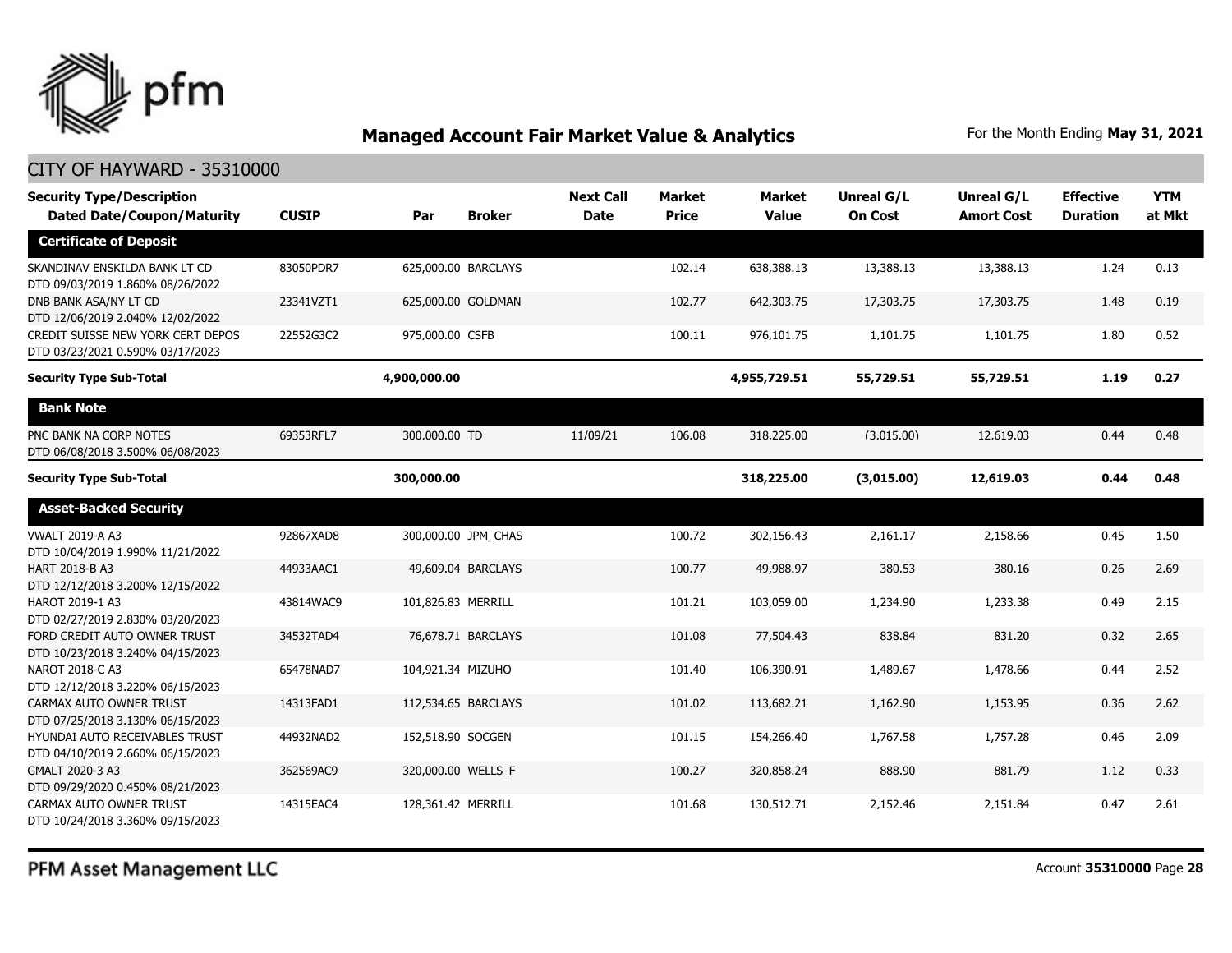

### CITY OF HAYWARD - 35310000

| <b>Security Type/Description</b><br><b>Dated Date/Coupon/Maturity</b> | <b>CUSIP</b> | Par                | <b>Broker</b>       | <b>Next Call</b><br><b>Date</b> | Market<br><b>Price</b> | <b>Market</b><br><b>Value</b> | <b>Unreal G/L</b><br><b>On Cost</b> | Unreal G/L<br><b>Amort Cost</b> | <b>Effective</b><br><b>Duration</b> | <b>YTM</b><br>at Mkt |
|-----------------------------------------------------------------------|--------------|--------------------|---------------------|---------------------------------|------------------------|-------------------------------|-------------------------------------|---------------------------------|-------------------------------------|----------------------|
| <b>Asset-Backed Security</b>                                          |              |                    |                     |                                 |                        |                               |                                     |                                 |                                     |                      |
| COPAR 2019-1 A3<br>DTD 05/30/2019 2.510% 11/15/2023                   | 14042WAC4    |                    | 122,825.08 JPM_CHAS |                                 | 101.24                 | 124,351.32                    | 1,551.13                            | 1,539.94                        | 0.55                                | 1.99                 |
| <b>MBALT 2020-B A3</b><br>DTD 09/23/2020 0.400% 11/15/2023            | 58769EAC2    | 170,000.00 MIZUHO  |                     |                                 | 100.24                 | 170,414.34                    | 422.96                              | 421.08                          | 1.42                                | 0.30                 |
| FIFTH THIRD AUTO TRUST<br>DTD 05/08/2019 2.640% 12/15/2023            | 31680YAD9    | 143,294.72 CSFB    |                     |                                 | 101.35                 | 145,235.90                    | 1,972.68                            | 1,958.54                        | 0.48                                | 2.09                 |
| BMWLT 2021-1 A3<br>DTD 03/10/2021 0.290% 01/25/2024                   | 05591RAC8    | 235,000.00 MIZUHO  |                     |                                 | 100.03                 | 235,080.06                    | 87.51                               | 86.92                           | 1.53                                | 0.28                 |
| <b>HDMOT 2019-A A3</b><br>DTD 06/26/2019 2.340% 02/15/2024            | 41284WAC4    |                    | 196,355.87 BARCLAYS |                                 | 100.98                 | 198,288.82                    | 1,948.15                            | 1,941.82                        | 0.50                                | 1.97                 |
| GMCAR 2019-2 A3<br>DTD 04/17/2019 2.650% 02/16/2024                   | 36257FAD2    |                    | 201,041.93 BARCLAYS |                                 | 101.24                 | 203,540.20                    | 2,514.63                            | 2,507.44                        | 0.52                                | 2.18                 |
| <b>TLOT 2021-A A3</b><br>DTD 04/21/2021 0.390% 04/22/2024             | 89238EAC0    |                    | 340,000.00 JPM CHA  |                                 | 100.18                 | 340,628.71                    | 668.39                              | 666.91                          | 1.96                                | 0.33                 |
| GMALT 2021-2 A3<br>DTD 05/26/2021 0.340% 05/20/2024                   | 380144AC9    | 485,000.00 SOCGEN  |                     |                                 | 99.97                  | 484,831.03                    | (92.83)                             | (93.25)                         | 1.79                                | 0.35                 |
| VZOT 2020-A A1A<br>DTD 01/29/2020 1.850% 07/22/2024                   | 92348TAA2    |                    | 150,000.00 MERRILL  |                                 | 101.83                 | 152,740.26                    | 2,757.82                            | 2,752.57                        | 1.13                                | 1.26                 |
| COMET 2019-A2 A2<br>DTD 09/05/2019 1.720% 08/15/2024                  | 14041NFU0    | 600,000.00 RBC     |                     |                                 | 101.87                 | 611,205.72                    | 11,356.80                           | 11,303.68                       | 1.21                                | 1.13                 |
| <b>HDMOT 2020-A A3</b><br>DTD 01/29/2020 1.870% 10/15/2024            | 41284UAD6    | 135,000.00 CITIGRP |                     |                                 | 101.22                 | 136,648,44                    | 1,677.88                            | 1,669.52                        | 0.75                                | 1.50                 |
| CARMX 2020-1 A3<br>DTD 01/22/2020 1.890% 12/16/2024                   | 14315XAC2    |                    | 345,000.00 MERRILL  |                                 | 102.04                 | 352,037.24                    | 7,104.93                            | 7,086.17                        | 1.20                                | 1.30                 |
| <b>VZOT 2020-B A</b><br>DTD 08/12/2020 0.470% 02/20/2025              | 92290BAA9    | 675,000.00 RBC     |                     |                                 | 100.39                 | 677,610.63                    | 2,752.38                            | 2,727.25                        | 1.67                                | 0.37                 |
| GMCAR 2020-3 A3<br>DTD 08/19/2020 0.450% 04/16/2025                   | 362590AC5    | 445,000.00 CITIGRP |                     |                                 | 100.35                 | 446,565.47                    | 1,667.29                            | 1,650.17                        | 1.43                                | 0.36                 |
| KCOT 2021-1A A3<br>DTD 04/14/2021 0.620% 08/15/2025                   | 50117TAC5    |                    | 290,000.00 JPM_CHA  |                                 | 100.06                 | 290,169.99                    | 229.32                              | 227.52                          | 2.72                                | 0.61                 |
| <b>HART 2021-A A3</b><br>DTD 04/28/2021 0.380% 09/15/2025             | 44933LAC7    |                    | 135,000.00 BARCLAY  |                                 | 100.02                 | 135,026.35                    | 40.55                               | 40.25                           | 2.20                                | 0.38                 |
| CARMX 2021-2 A3<br>DTD 04/21/2021 0.520% 02/17/2026                   | 14314QAC8    |                    | 310,000.00 MERRILL  |                                 | 100.00                 | 309,988.56                    | 55.36                               | 53.81                           | 2.46                                | 0.52                 |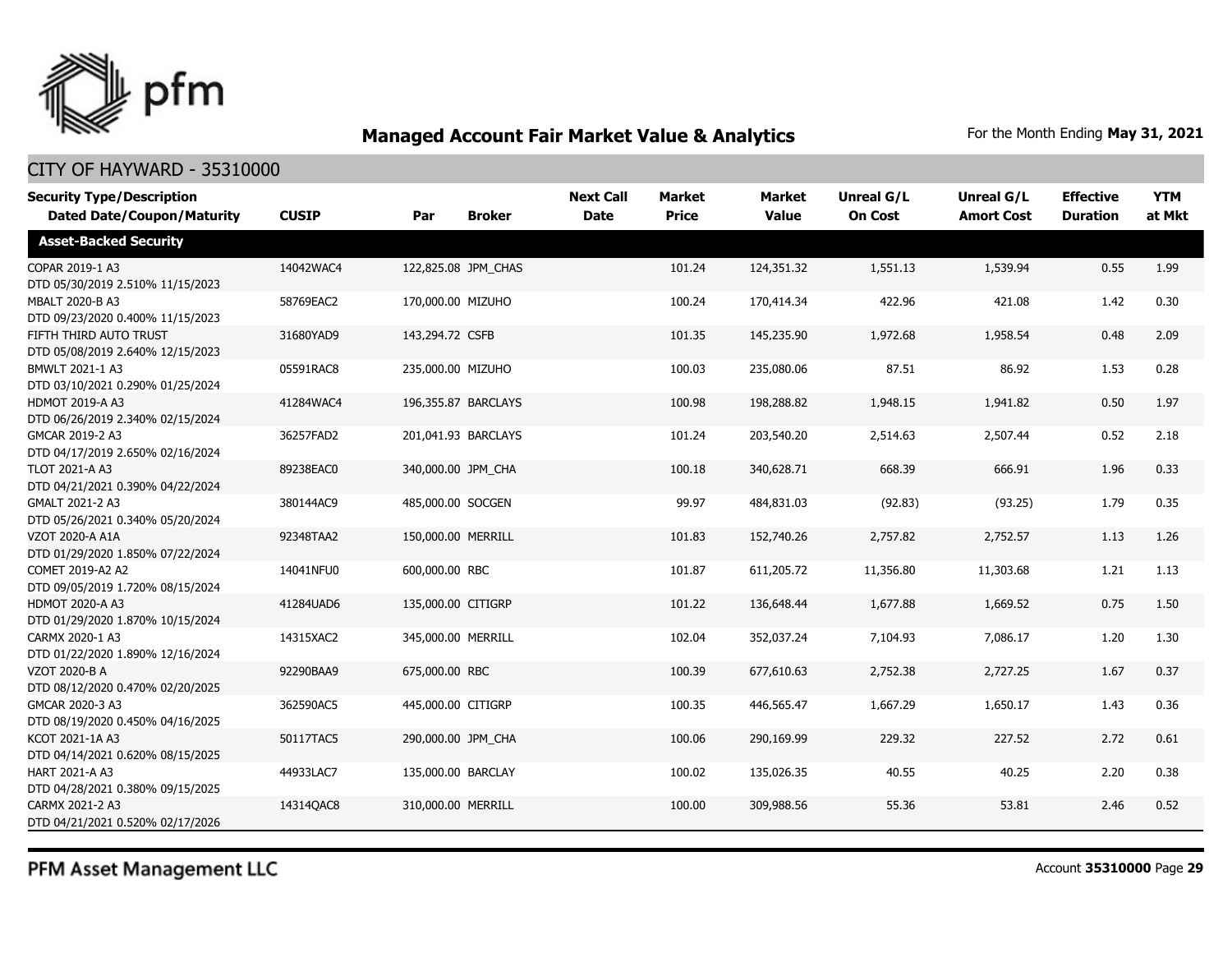

### CITY OF HAYWARD - 35310000

| <b>Security Type/Description</b><br>Dated Date/Coupon/Maturity | <b>CUSIP</b> | Par              | <b>Broker</b> | <b>Next Call</b><br>Date | <b>Market</b><br>Price | <b>Market</b><br><b>Value</b> | Unreal G/L<br><b>On Cost</b> | Unreal G/L<br><b>Amort Cost</b> | <b>Effective</b><br>Duration | <b>YTM</b><br>at Mkt |
|----------------------------------------------------------------|--------------|------------------|---------------|--------------------------|------------------------|-------------------------------|------------------------------|---------------------------------|------------------------------|----------------------|
| <b>Security Type Sub-Total</b>                                 |              | 6,324,968.49     |               |                          |                        | 6,372,782.34                  | 48,791.90                    | 48,567.26                       | 1.31                         | 1.02                 |
| <b>Managed Account Sub-Total</b>                               |              | 128,356,159.24   |               |                          |                        | 129,912,782.03                | 874,832.05                   | 1,048,989.24                    | 1.86                         | 0.33                 |
| <b>Securities Sub-Total</b>                                    |              | \$128,356,159.24 |               |                          |                        | \$129,912,782.03              | \$874,832.05                 | \$1,048,989.24                  | 1.86                         | 0.33%                |
| <b>Accrued Interest</b>                                        |              |                  |               |                          |                        | \$309,908.78                  |                              |                                 |                              |                      |
| <b>Total Investments</b>                                       |              |                  |               |                          |                        | \$130,222,690.81              |                              |                                 |                              |                      |

Bolded items are forward settling trades.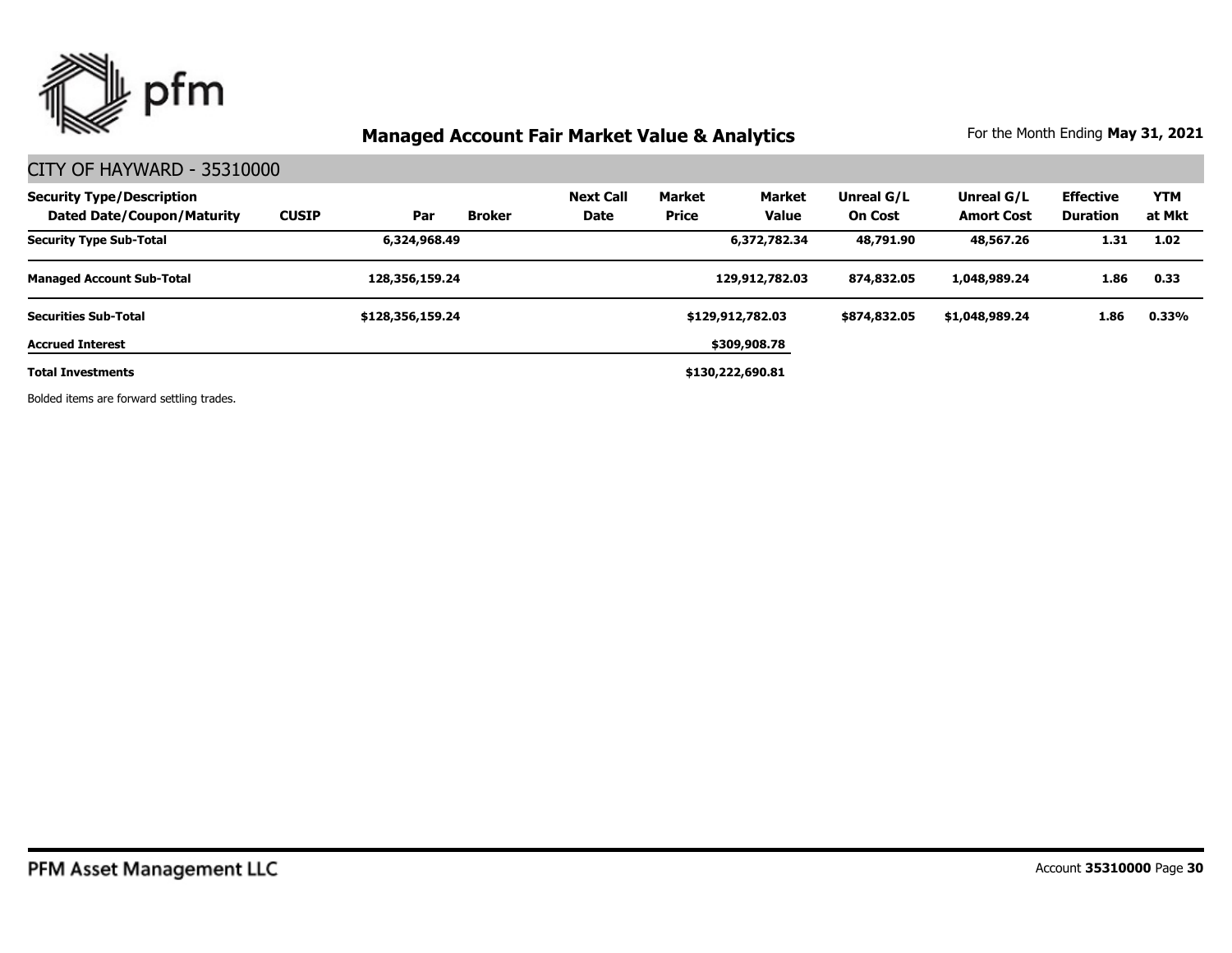

### CITY OF HAYWARD - 35310000

| <b>Transaction Type</b> |                                   |                                                                                                        |              |              | <b>Principal</b> | <b>Accrued</b>  |                | <b>Realized G/L</b> | <b>Realized G/L</b> | <b>Sale</b> |
|-------------------------|-----------------------------------|--------------------------------------------------------------------------------------------------------|--------------|--------------|------------------|-----------------|----------------|---------------------|---------------------|-------------|
| <b>Trade</b>            | <b>Settle</b>                     | <b>Security Description</b>                                                                            | <b>CUSIP</b> | Par          | <b>Proceeds</b>  | <b>Interest</b> | <b>Total</b>   | Cost                | <b>Amort Cost</b>   | Method      |
| <b>BUY</b>              |                                   |                                                                                                        |              |              |                  |                 |                |                     |                     |             |
| 04/28/21                | 05/04/21                          | CITIGROUP INC CORPORATE NOTES<br>DTD 05/04/2021 0.981% 05/01/2025                                      | 172967MX6    | 325,000.00   | (325, 851.50)    | 0.00            | (325, 851.50)  |                     |                     |             |
| 05/04/21                | 05/06/21                          | <b>US TREASURY NOTES</b><br>DTD 10/31/2019 1.500% 10/31/2024                                           | 912828YM6    | 2,000,000.00 | (2,073,046.88)   | (489.13)        | (2,073,536.01) |                     |                     |             |
| 05/10/21                | 05/12/21                          | AMAZON.COM INC CORPORATE NOTES<br>DTD 05/12/2021 0.450% 05/12/2024                                     | 023135BW5    | 355,000.00   | (354, 481.70)    | 0.00            | (354, 481.70)  |                     |                     |             |
| 05/10/21                | 05/17/21                          | CATERPILLAR FINL SERVICE<br><b>CORPORATE NOTES</b><br>DTD 05/17/2021 0.450% 05/17/2024                 | 14913R2L0    | 325,000.00   | (324, 564.50)    | 0.00            | (324, 564.50)  |                     |                     |             |
| 05/17/21                | 05/19/21                          | UNITEDHEALTH GROUP INC<br><b>CORPORATE NOTES</b><br>DTD 05/19/2021 0.550% 05/15/2024                   | 91324PEB4    | 435,000.00   | (434, 547.60)    | 0.00            | (434, 547.60)  |                     |                     |             |
| 05/18/21                | 05/26/21                          | GMALT 2021-2 A3<br>DTD 05/26/2021 0.340% 05/20/2024                                                    | 380144AC9    | 485,000.00   | (484, 923.86)    | 0.00            | (484, 923.86)  |                     |                     |             |
| 05/21/21                | 05/25/21                          | <b>US TREASURY NOTES</b><br>DTD 05/01/2017 2.000% 04/30/2024                                           | 912828X70    | 400,000.00   | (419, 656.25)    | (543.48)        | (420, 199.73)  |                     |                     |             |
|                         |                                   | 05/24/21 06/01/21 JPMORGAN CHASE & CO<br><b>CORPORATE NOTES</b><br>DTD 06/01/2021 0.824%<br>06/01/2025 | 46647PCH7    | 615,000.00   | (615,000.00)     | 0.00            | (615,000.00)   |                     |                     |             |
| 05/25/21                | 05/28/21                          | ASTRAZENECA FINANCE LLC<br>(CALLABLE) CORP<br>DTD 05/28/2021 0.700% 05/28/2024                         | 04636NAC7    | 665,000.00   | (664, 940.15)    | 0.00            | (664, 940.15)  |                     |                     |             |
| 05/26/21                | 05/28/21                          | US TREASURY NOTES<br>DTD 08/01/2016 1.250% 07/31/2023                                                  | 912828S92    | 660,000.00   | (675, 649.22)    | (2,666.44)      | (678, 315.66)  |                     |                     |             |
|                         | <b>Transaction Type Sub-Total</b> |                                                                                                        |              | 6,265,000.00 | (6,372,661.66)   | (3,699.05)      | (6,376,360.71) |                     |                     |             |
| <b>INTEREST</b>         |                                   |                                                                                                        |              |              |                  |                 |                |                     |                     |             |
| 05/01/21                | 05/01/21                          | MS ST TXBL GO BONDS<br>DTD 08/06/2020 0.422% 11/01/2023                                                | 605581MY0    | 475,000.00   | 0.00             | 1,002.25        | 1,002.25       |                     |                     |             |
| 05/01/21                | 05/01/21                          | CA ST UNIV TXBL REV BONDS<br>DTD 09/17/2020 0.475% 11/01/2023                                          | 13077DMJ8    | 325,000.00   | 0.00             | 960.56          | 960.56         |                     |                     |             |
| 05/01/21                | 05/25/21                          | FHMS K019 A2<br>DTD 08/01/2012 2.272% 03/01/2022                                                       | 3137ASNJ9    | 566,735.88   | 0.00             | 1,073.02        | 1,073.02       |                     |                     |             |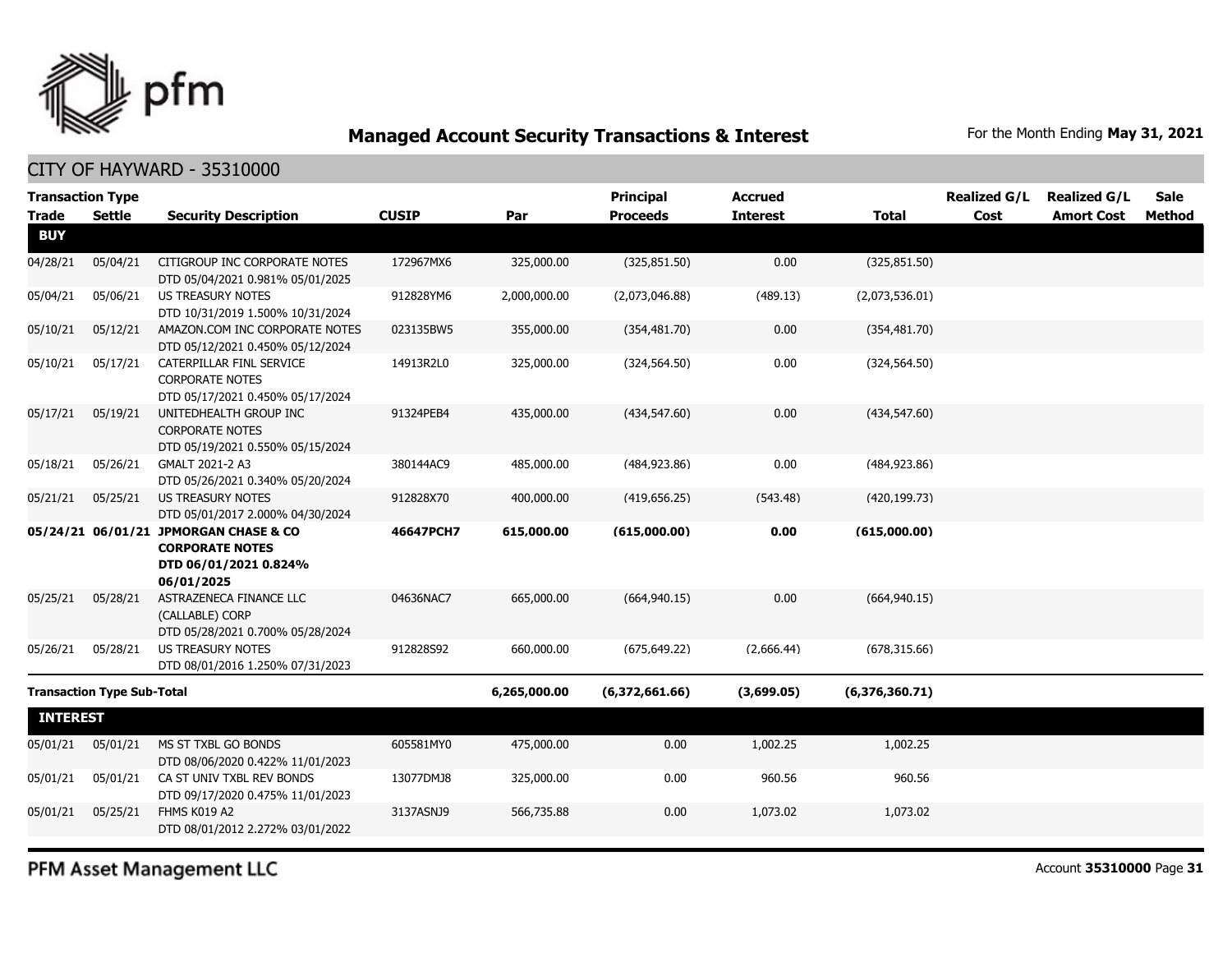

|                 | <b>Transaction Type</b> |                                                                    |              |              | <b>Principal</b> | <b>Accrued</b>  |              | <b>Realized G/L</b> | <b>Realized G/L</b> | <b>Sale</b>   |
|-----------------|-------------------------|--------------------------------------------------------------------|--------------|--------------|------------------|-----------------|--------------|---------------------|---------------------|---------------|
| <b>Trade</b>    | <b>Settle</b>           | <b>Security Description</b>                                        | <b>CUSIP</b> | Par          | <b>Proceeds</b>  | <b>Interest</b> | <b>Total</b> | Cost                | <b>Amort Cost</b>   | <b>Method</b> |
| <b>INTEREST</b> |                         |                                                                    |              |              |                  |                 |              |                     |                     |               |
| 05/01/21        | 05/25/21                | FANNIEMAE-ACES<br>DTD 02/01/2013 2.509% 11/01/2022                 | 3136ACGJ4    | 905,172.87   | 0.00             | 1,946.66        | 1,946.66     |                     |                     |               |
| 05/01/21        | 05/25/21                | FHMS K023 A1<br>DTD 12/01/2012 1.583% 04/01/2022                   | 3137AWQG3    | 456,500.54   | 0.00             | 602.20          | 602.20       |                     |                     |               |
| 05/01/21        | 05/25/21                | FNA 2013-M7 A2<br>DTD 05/01/2013 2.280% 12/01/2022                 | 3136AEGO4    | 632,705.16   | 0.00             | 1,202.14        | 1,202.14     |                     |                     |               |
| 05/01/21        | 05/25/21                | FHLMC MULTIFAMILY STRUCTURED P<br>DTD 12/01/2012 2.307% 08/01/2022 | 3137AWOH1    | 1,250,000.00 | 0.00             | 2,403.13        | 2,403.13     |                     |                     |               |
| 05/01/21        | 05/25/21                | FHMS KJ27 A1<br>DTD 11/01/2019 2.092% 07/01/2024                   | 3137FQ3V3    | 439,613.11   | 0.00             | 1,268.08        | 1,268.08     |                     |                     |               |
| 05/01/21        | 05/25/21                | FHLMC MULTIFAMILY STRUCTURED P<br>DTD 05/01/2013 2.510% 11/01/2022 | 3137B1BS0    | 1,565,000.00 | 0.00             | 3,273.46        | 3,273.46     |                     |                     |               |
| 05/01/21        | 05/25/21                | FHMS KJ30 A1<br>DTD 07/01/2020 0.526% 01/01/2025                   | 3137FUZN7    | 385,889.38   | 0.00             | 169.15          | 169.15       |                     |                     |               |
| 05/01/21        | 05/25/21                | FHLMC MULTIFAMILY STRUCTURED P<br>DTD 05/01/2015 2.791% 01/01/2022 | 3137BHXY8    | 1,234,772.43 | 0.00             | 2,871.87        | 2,871.87     |                     |                     |               |
| 05/01/21        | 05/25/21                | FNA 2018-M5 A2<br>DTD 04/01/2018 3.560% 09/01/2021                 | 3136B1XP4    | 59,693.09    | 0.00             | 177.09          | 177.09       |                     |                     |               |
| 05/01/21        | 05/25/21                | FHLMC MULTIFAMILY STRUCTURED P<br>DTD 11/01/2015 2.716% 06/01/2022 | 3137BLUR7    | 600,000.00   | 0.00             | 1,358.00        | 1,358.00     |                     |                     |               |
| 05/01/21        | 05/25/21                | FHMS KP05 A<br>DTD 12/01/2018 3.203% 07/01/2023                    | 3137FKK39    | 80,372.49    | 0.00             | 214.53          | 214.53       |                     |                     |               |
| 05/01/21        | 05/25/21                | <b>FHMS K720 A1</b><br>DTD 11/01/2015 2.316% 11/01/2021            | 3137BLUQ9    | 91,797.29    | 0.00             | 177.17          | 177.17       |                     |                     |               |
| 05/01/21        | 05/25/21                | FHLMC MULTIFAMILY STRUCTURED P<br>DTD 12/01/2012 2.355% 07/01/2022 | 3137AVXN2    | 1,795,923.15 | 0.00             | 3,524.50        | 3,524.50     |                     |                     |               |
| 05/05/21        | 05/05/21                | FREDDIE MAC NOTES<br>DTD 05/07/2020 0.375% 05/05/2023              | 3137EAER6    | 4,160,000.00 | 0.00             | 7,800.00        | 7,800.00     |                     |                     |               |
| 05/11/21        | 05/11/21                | CHEVRON CORP CORPORATE NOTES<br>DTD 05/11/2020 1.141% 05/11/2023   | 166764BV1    | 150,000.00   | 0.00             | 855.75          | 855.75       |                     |                     |               |
| 05/13/21        | 05/13/21                | <b>IBM CORP</b><br>DTD 05/15/2019 2.850% 05/13/2022                | 459200JX0    | 300,000.00   | 0.00             | 4,275.00        | 4,275.00     |                     |                     |               |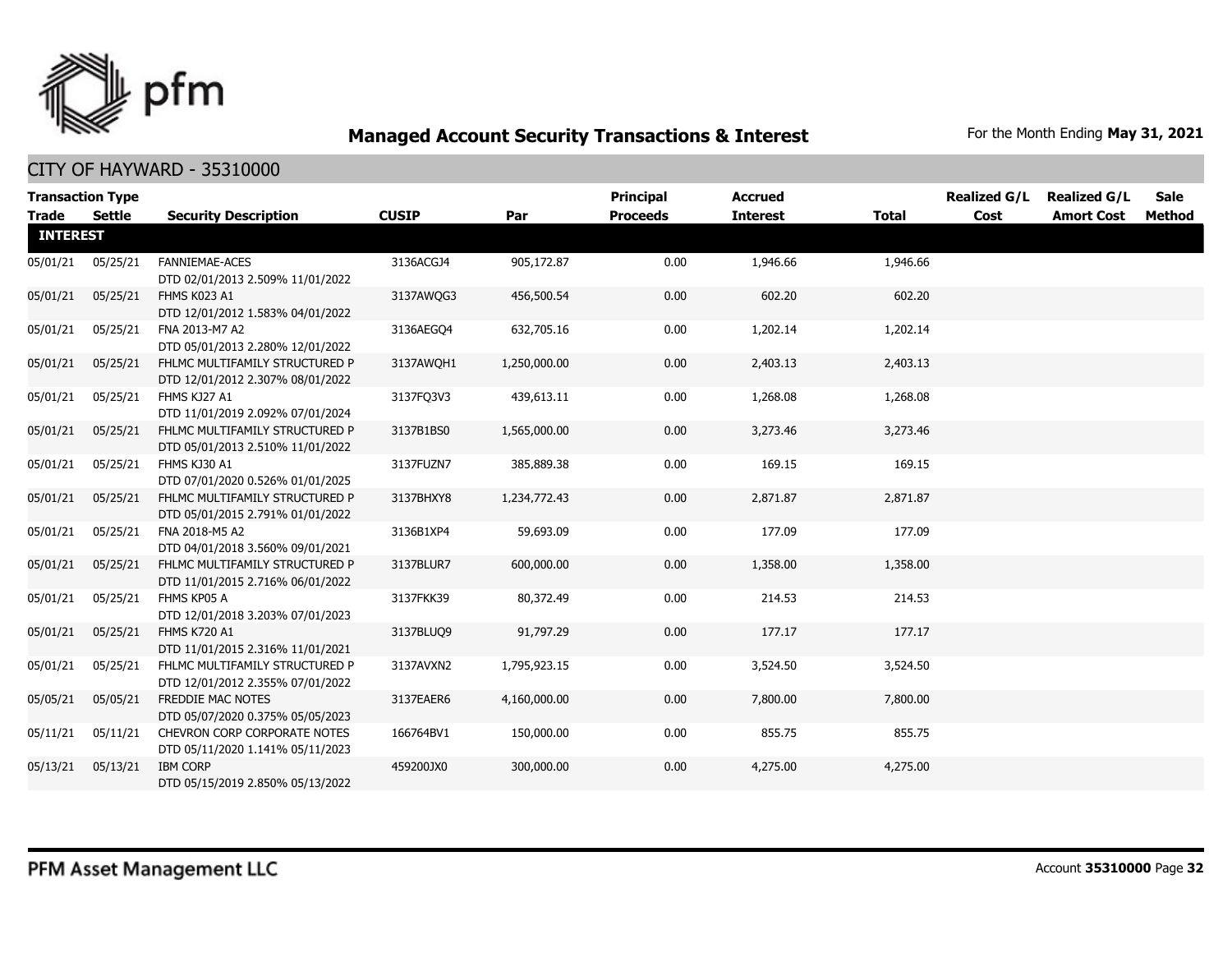

|                                 | <b>Transaction Type</b> |                                                                                |              |            | Principal       | <b>Accrued</b>  |              | <b>Realized G/L</b> | <b>Realized G/L</b> | <b>Sale</b> |
|---------------------------------|-------------------------|--------------------------------------------------------------------------------|--------------|------------|-----------------|-----------------|--------------|---------------------|---------------------|-------------|
| <b>Trade</b><br><b>INTEREST</b> | Settle                  | <b>Security Description</b>                                                    | <b>CUSIP</b> | Par        | <b>Proceeds</b> | <b>Interest</b> | <b>Total</b> | Cost                | <b>Amort Cost</b>   | Method      |
| 05/13/21                        | 05/13/21                | BRISTOL-MYERS SQUIBB CO<br>(CALLABLE) CORP<br>DTD 11/13/2020 0.537% 11/13/2023 | 110122DT2    | 350,000.00 | 0.00            | 939.75          | 939.75       |                     |                     |             |
| 05/15/21                        | 05/15/21                | UNIV OF CAL TXBL REV BONDS<br>DTD 07/16/2020 0.628% 05/15/2023                 | 91412HFK4    | 500,000.00 | 0.00            | 1,570.00        | 1,570.00     |                     |                     |             |
| 05/15/21                        | 05/15/21                | CITIGROUP INC CORPORATE NOTES<br>DTD 05/14/2020 1.678% 05/15/2024              | 172967MR9    | 300,000.00 | 0.00            | 2,517.00        | 2,517.00     |                     |                     |             |
| 05/15/21                        | 05/15/21                | MBALT 2020-B A3<br>DTD 09/23/2020 0.400% 11/15/2023                            | 58769EAC2    | 170,000.00 | 0.00            | 56.67           | 56.67        |                     |                     |             |
| 05/15/21                        | 05/15/21                | FIFTH THIRD AUTO TRUST<br>DTD 05/08/2019 2.640% 12/15/2023                     | 31680YAD9    | 157,666.82 | 0.00            | 346.87          | 346.87       |                     |                     |             |
| 05/15/21                        | 05/15/21                | KCOT 2021-1A A3<br>DTD 04/14/2021 0.620% 08/15/2025                            | 50117TAC5    | 290,000.00 | 0.00            | 154.82          | 154.82       |                     |                     |             |
| 05/15/21                        | 05/15/21                | FORD CREDIT AUTO OWNER TRUST<br>DTD 10/23/2018 3.240% 04/15/2023               | 34532TAD4    | 88,070.80  | 0.00            | 237.79          | 237.79       |                     |                     |             |
| 05/15/21                        | 05/15/21                | <b>HDMOT 2019-A A3</b><br>DTD 06/26/2019 2.340% 02/15/2024                     | 41284WAC4    | 218,347.02 | 0.00            | 425.78          | 425.78       |                     |                     |             |
| 05/15/21                        | 05/15/21                | CARMAX AUTO OWNER TRUST<br>DTD 10/24/2018 3.360% 09/15/2023                    | 14315EAC4    | 141,325.14 | 0.00            | 395.71          | 395.71       |                     |                     |             |
| 05/15/21                        | 05/15/21                | <b>HDMOT 2020-A A3</b><br>DTD 01/29/2020 1.870% 10/15/2024                     | 41284UAD6    | 135,000.00 | 0.00            | 210.38          | 210.38       |                     |                     |             |
| 05/15/21                        | 05/15/21                | HYUNDAI AUTO RECEIVABLES TRUST<br>DTD 04/10/2019 2.660% 06/15/2023             | 44932NAD2    | 169,641.07 | 0.00            | 376.04          | 376.04       |                     |                     |             |
| 05/15/21                        | 05/15/21                | CARMAX AUTO OWNER TRUST<br>DTD 07/25/2018 3.130% 06/15/2023                    | 14313FAD1    | 127,611.95 | 0.00            | 332.85          | 332.85       |                     |                     |             |
| 05/15/21                        | 05/15/21                | COMET 2019-A2 A2<br>DTD 09/05/2019 1.720% 08/15/2024                           | 14041NFU0    | 600,000.00 | 0.00            | 860.00          | 860.00       |                     |                     |             |
| 05/15/21                        | 05/15/21                | NAROT 2018-C A3<br>DTD 12/12/2018 3.220% 06/15/2023                            | 65478NAD7    | 116,171.55 | 0.00            | 311.73          | 311.73       |                     |                     |             |
| 05/15/21                        | 05/15/21                | CARMX 2020-1 A3<br>DTD 01/22/2020 1.890% 12/16/2024                            | 14315XAC2    | 345,000.00 | 0.00            | 543.38          | 543.38       |                     |                     |             |
| 05/15/21                        | 05/15/21                | COPAR 2019-1 A3<br>DTD 05/30/2019 2.510% 11/15/2023                            | 14042WAC4    | 134,433.38 | 0.00            | 281.19          | 281.19       |                     |                     |             |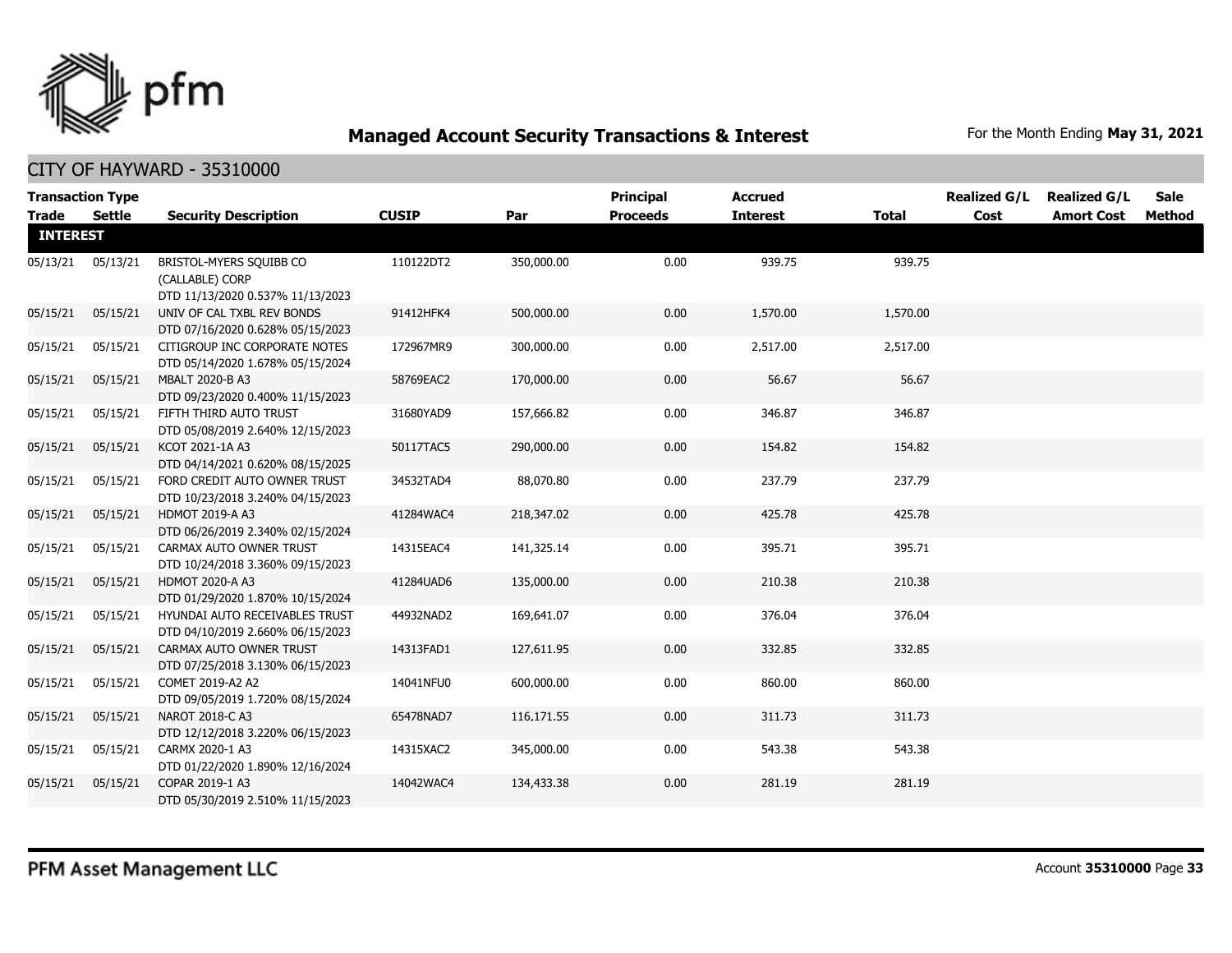

| <b>Transaction Type</b> |          |                                                                                       |              |              | Principal       | <b>Accrued</b>  |              | <b>Realized G/L</b> | <b>Realized G/L</b> | <b>Sale</b> |
|-------------------------|----------|---------------------------------------------------------------------------------------|--------------|--------------|-----------------|-----------------|--------------|---------------------|---------------------|-------------|
| Trade                   | Settle   | <b>Security Description</b>                                                           | <b>CUSIP</b> | Par          | <b>Proceeds</b> | <b>Interest</b> | <b>Total</b> | Cost                | <b>Amort Cost</b>   | Method      |
| <b>INTEREST</b>         |          |                                                                                       |              |              |                 |                 |              |                     |                     |             |
| 05/15/21                | 05/15/21 | HART 2018-B A3<br>DTD 12/12/2018 3.200% 12/15/2022                                    | 44933AAC1    | 58,754.83    | 0.00            | 156.68          | 156.68       |                     |                     |             |
| 05/15/21                | 05/15/21 | US TREASURY NOTES<br>DTD 11/15/2020 0.250% 11/15/2023                                 | 91282CAW1    | 3,450,000.00 | 0.00            | 4,312.50        | 4,312.50     |                     |                     |             |
| 05/15/21                | 05/15/21 | HART 2021-A A3<br>DTD 04/28/2021 0.380% 09/15/2025                                    | 44933LAC7    | 135,000.00   | 0.00            | 24.23           | 24.23        |                     |                     |             |
| 05/15/21                | 05/15/21 | LA ST T/E GO BONDS<br>DTD 03/11/2020 5.000% 11/15/2021                                | 546417DK9    | 600,000.00   | 0.00            | 15,000.00       | 15,000.00    |                     |                     |             |
| 05/15/21                | 05/15/21 | OR ST DEPT OF TRANS TXBL REV<br><b>BONDS</b><br>DTD 11/20/2019 1.855% 11/15/2022      | 68607DTT2    | 600,000.00   | 0.00            | 5,565.00        | 5,565.00     |                     |                     |             |
| 05/15/21                | 05/15/21 | <b>FORDL 2019-A A3</b><br>DTD 02/25/2019 2.900% 05/15/2022                            | 34532FAD4    | 27,285.07    | 0.00            | 65.94           | 65.94        |                     |                     |             |
| 05/15/21                | 05/15/21 | CARMX 2021-2 A3<br>DTD 04/21/2021 0.520% 02/17/2026                                   | 14314QAC8    | 310,000.00   | 0.00            | 107.47          | 107.47       |                     |                     |             |
| 05/16/21                | 05/16/21 | GMCAR 2020-3 A3<br>DTD 08/19/2020 0.450% 04/16/2025                                   | 362590AC5    | 445,000.00   | 0.00            | 166.88          | 166.88       |                     |                     |             |
| 05/16/21                | 05/16/21 | UNITED PARCEL SERVICE (CALLABLE)<br><b>NOTES</b><br>DTD 05/16/2017 2.350% 05/16/2022  | 911312BC9    | 300,000.00   | 0.00            | 3,525.00        | 3,525.00     |                     |                     |             |
| 05/16/21                | 05/16/21 | GMCAR 2019-2 A3<br>DTD 04/17/2019 2.650% 02/16/2024                                   | 36257FAD2    | 220,317.94   | 0.00            | 486.54          | 486.54       |                     |                     |             |
| 05/17/21                | 05/17/21 | GOLDMAN SACHS GROUP INC<br><b>CORPORATE NOTES</b><br>DTD 11/19/2020 0.627% 11/17/2023 | 38141GXL3    | 250,000.00   | 0.00            | 775.04          | 775.04       |                     |                     |             |
| 05/18/21                | 05/18/21 | HAROT 2019-1 A3<br>DTD 02/27/2019 2.830% 03/20/2023                                   | 43814WAC9    | 113,062.75   | 0.00            | 266.64          | 266.64       |                     |                     |             |
| 05/20/21                | 05/20/21 | VZOT 2020-B A<br>DTD 08/12/2020 0.470% 02/20/2025                                     | 92290BAA9    | 675,000.00   | 0.00            | 264.38          | 264.38       |                     |                     |             |
| 05/20/21                | 05/20/21 | <b>VWALT 2019-A A3</b><br>DTD 10/04/2019 1.990% 11/21/2022                            | 92867XAD8    | 300,000.00   | 0.00            | 497.50          | 497.50       |                     |                     |             |
| 05/20/21                | 05/20/21 | VZOT 2020-A A1A<br>DTD 01/29/2020 1.850% 07/22/2024                                   | 92348TAA2    | 150,000.00   | 0.00            | 231.25          | 231.25       |                     |                     |             |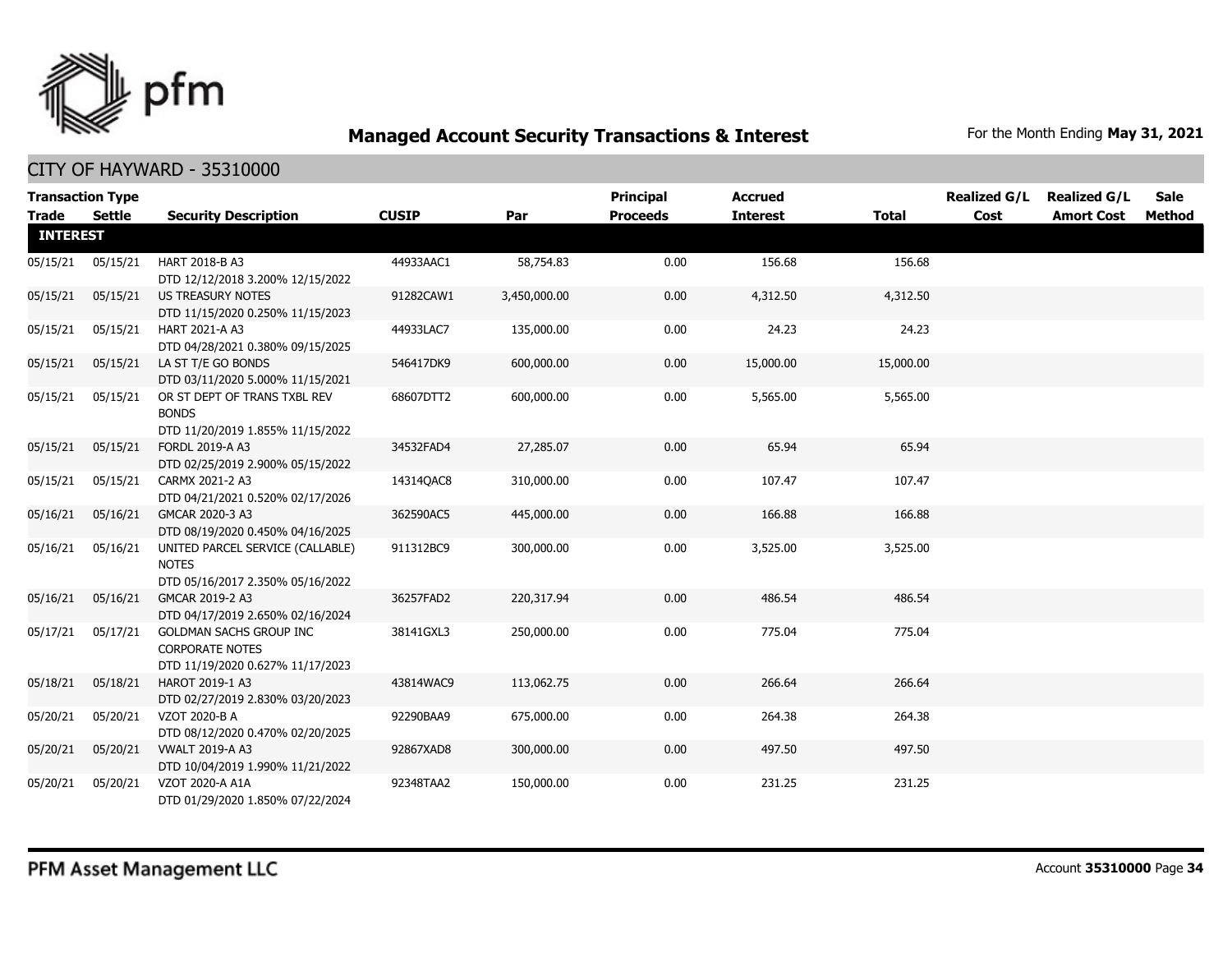

| <b>Trade</b>                      | <b>Transaction Type</b><br>Settle | <b>Security Description</b>                                        | <b>CUSIP</b>  | Par          | <b>Principal</b><br><b>Proceeds</b> | <b>Accrued</b><br><b>Interest</b> | <b>Total</b> | <b>Realized G/L</b><br>Cost | <b>Realized G/L</b><br><b>Amort Cost</b> | <b>Sale</b><br>Method |
|-----------------------------------|-----------------------------------|--------------------------------------------------------------------|---------------|--------------|-------------------------------------|-----------------------------------|--------------|-----------------------------|------------------------------------------|-----------------------|
| <b>INTEREST</b>                   |                                   |                                                                    |               |              |                                     |                                   |              |                             |                                          |                       |
| 05/20/21                          | 05/20/21                          | GMALT 2020-3 A3<br>DTD 09/29/2020 0.450% 08/21/2023                | 362569AC9     | 320,000.00   | 0.00                                | 120.00                            | 120.00       |                             |                                          |                       |
| 05/20/21                          | 05/20/21                          | TLOT 2021-A A3<br>DTD 04/21/2021 0.390% 04/22/2024                 | 89238EAC0     | 340,000.00   | 0.00                                | 106.82                            | 106.82       |                             |                                          |                       |
| 05/22/21                          | 05/22/21                          | <b>FANNIE MAE NOTES</b><br>DTD 05/22/2020 0.250% 05/22/2023        | 3135G04O3     | 4,100,000.00 | 0.00                                | 5,125.00                          | 5,125.00     |                             |                                          |                       |
| 05/24/21                          | 05/24/21                          | INTL BK RECON & DEVELOP NOTES<br>DTD 11/24/2020 0.250% 11/24/2023  | 459058JM6     | 1,375,000.00 | 0.00                                | 1,718.75                          | 1,718.75     |                             |                                          |                       |
| 05/24/21                          | 05/24/21                          | INTER-AMERICAN DEVEL BK NOTES<br>DTD 04/24/2020 0.500% 05/24/2023  | 4581X0DM7     | 1,285,000.00 | 0.00                                | 3,212.50                          | 3,212.50     |                             |                                          |                       |
| 05/25/21                          | 05/25/21                          | BMWLT 2021-1 A3<br>DTD 03/10/2021 0.290% 01/25/2024                | 05591RAC8     | 235,000.00   | 0.00                                | 56.79                             | 56.79        |                             |                                          |                       |
| <b>Transaction Type Sub-Total</b> |                                   |                                                                    | 34,606,863.71 | 0.00         | 86,499.43                           | 86,499.43                         |              |                             |                                          |                       |
| <b>PAYDOWNS</b>                   |                                   |                                                                    |               |              |                                     |                                   |              |                             |                                          |                       |
| 05/01/21                          | 05/25/21                          | FHMS K023 A1<br>DTD 12/01/2012 1.583% 04/01/2022                   | 3137AWQG3     | 23,886.15    | 23,886.16                           | 0.00                              | 23,886.16    | 522.51                      | 0.00                                     |                       |
| 05/01/21                          | 05/25/21                          | FHLMC MULTIFAMILY STRUCTURED P<br>DTD 05/01/2015 2.791% 01/01/2022 | 3137BHXY8     | 24,677.03    | 24,677.03                           | 0.00                              | 24,677.03    | (447.27)                    | 0.00                                     |                       |
| 05/01/21                          | 05/25/21                          | FNA 2013-M7 A2<br>DTD 05/01/2013 2.280% 12/01/2022                 | 3136AEGO4     | 617.52       | 617.52                              | 0.00                              | 617.52       | (3.85)                      | 0.00                                     |                       |
| 05/01/21                          | 05/25/21                          | FHMS K019 A2<br>DTD 08/01/2012 2.272% 03/01/2022                   | 3137ASNJ9     | 1,604.63     | 1,604.63                            | 0.00                              | 1,604.63     | 11.85                       | 0.00                                     |                       |
| 05/01/21                          | 05/25/21                          | FANNIEMAE-ACES<br>DTD 02/01/2013 2.509% 11/01/2022                 | 3136ACGJ4     | 9,561.54     | 9,561.54                            | 0.00                              | 9,561.54     | (118.03)                    | 0.00                                     |                       |
| 05/01/21                          | 05/25/21                          | FHMS KJ30 A1<br>DTD 07/01/2020 0.526% 01/01/2025                   | 3137FUZN7     | 1,112.65     | 1,112.65                            | 0.00                              | 1,112.65     | 0.02                        | 0.00                                     |                       |
| 05/01/21                          | 05/25/21                          | FHMS K023 A1<br>DTD 12/01/2012 1.583% 04/01/2022                   | 3137AWQG3     | 2,646.84     | 2,646.84                            | 0.00                              | 2,646.84     | 57.48                       | 0.00                                     |                       |
| 05/01/21                          | 05/25/21                          | FHLMC MULTIFAMILY STRUCTURED P<br>DTD 12/01/2012 2.355% 07/01/2022 | 3137AVXN2     | 3,377.07     | 3,377.07                            | 0.00                              | 3,377.07     | 13.20                       | 0.00                                     |                       |
| 05/01/21                          | 05/25/21                          | FNA 2013-M7 A2<br>DTD 05/01/2013 2.280% 12/01/2022                 | 3136AEGQ4     | 818.08       | 818.08                              | 0.00                              | 818.08       | (10.72)                     | 0.00                                     |                       |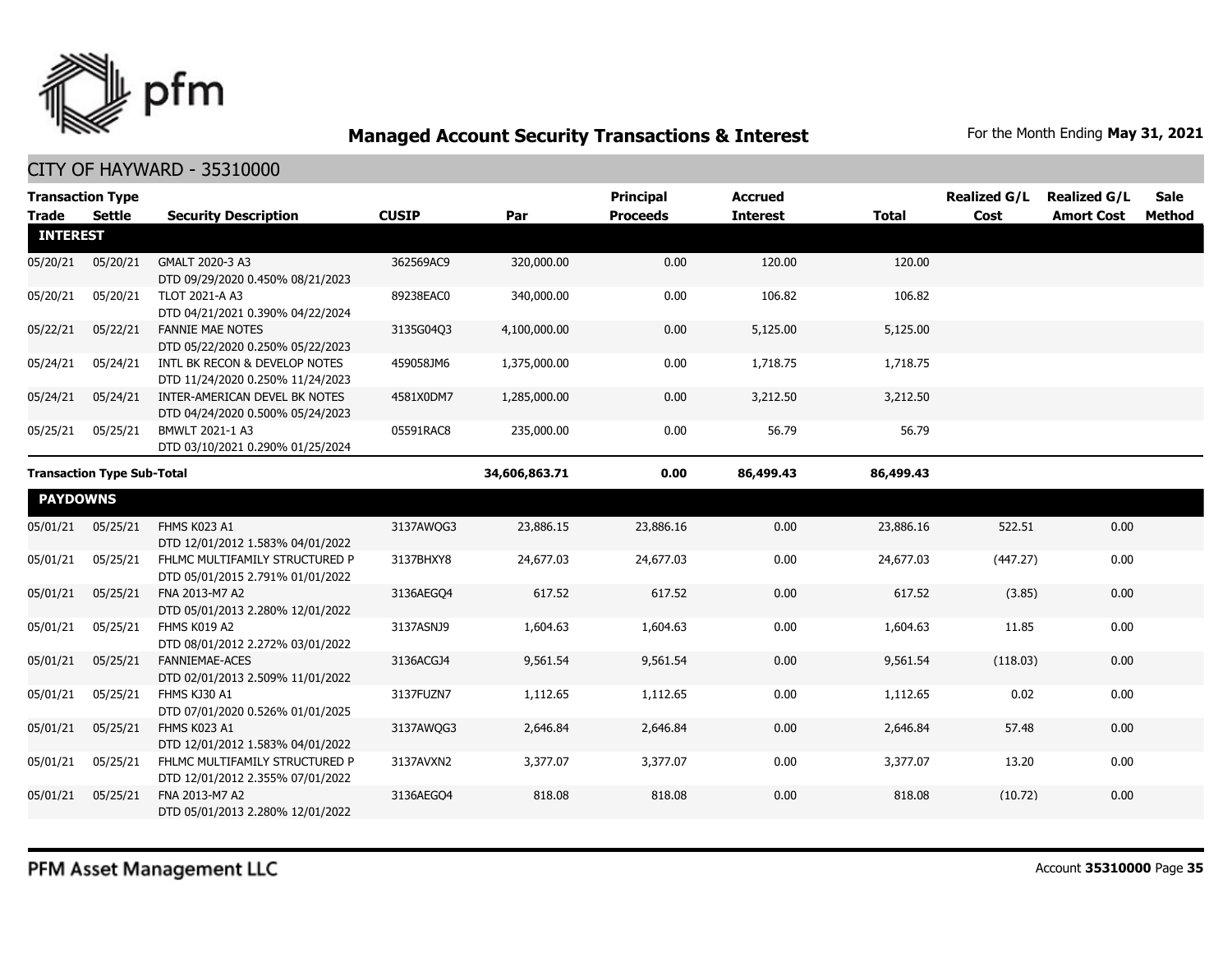

|                 | <b>Transaction Type</b> |                                                                    |              |           | <b>Principal</b> | <b>Accrued</b>  |              | <b>Realized G/L</b> | <b>Realized G/L</b> | <b>Sale</b> |
|-----------------|-------------------------|--------------------------------------------------------------------|--------------|-----------|------------------|-----------------|--------------|---------------------|---------------------|-------------|
| Trade           | <b>Settle</b>           | <b>Security Description</b>                                        | <b>CUSIP</b> | Par       | <b>Proceeds</b>  | <b>Interest</b> | <b>Total</b> | Cost                | <b>Amort Cost</b>   | Method      |
| <b>PAYDOWNS</b> |                         |                                                                    |              |           |                  |                 |              |                     |                     |             |
| 05/01/21        | 05/25/21                | <b>FHMS K720 A1</b><br>DTD 11/01/2015 2.316% 11/01/2021            | 3137BLUQ9    | 9,926.44  | 9,926,44         | 0.00            | 9,926.44     | (27.14)             | 0.00                |             |
| 05/01/21        | 05/25/21                | FHMS KP05 A<br>DTD 12/01/2018 3.203% 07/01/2023                    | 3137FKK39    | 32,690.64 | 32,690.64        | 0.00            | 32,690.64    | 0.10                | 0.00                |             |
| 05/01/21        | 05/25/21                | FHMS KJ27 A1<br>DTD 11/01/2019 2.092% 07/01/2024                   | 3137FQ3V3    | 24,564.59 | 24,564.59        | 0.00            | 24,564.59    | 0.59                | 0.00                |             |
| 05/01/21        | 05/25/21                | FHLMC MULTIFAMILY STRUCTURED P<br>DTD 12/01/2012 2.355% 07/01/2022 | 3137AVXN2    | 1,568.31  | 1,568.31         | 0.00            | 1,568.31     | (5.76)              | 0.00                |             |
| 05/01/21        | 05/25/21                | FHMS K023 A1<br>DTD 12/01/2012 1.583% 04/01/2022                   | 3137AWOG3    | 11,620.29 | 11,620.29        | 0.00            | 11,620.29    | 293.68              | (0.01)              |             |
| 05/01/21        | 05/25/21                | FNA 2018-M5 A2<br>DTD 04/01/2018 3.560% 09/01/2021                 | 3136B1XP4    | 8,312.85  | 8,312.85         | 0.00            | 8,312.85     | (165.35)            | 0.00                |             |
| 05/15/21        | 05/15/21                | COPAR 2019-1 A3<br>DTD 05/30/2019 2.510% 11/15/2023                | 14042WAC4    | 11,608.30 | 11,608.30        | 0.00            | 11,608.30    | 2.35                | 0.00                |             |
| 05/15/21        | 05/15/21                | NAROT 2018-C A3<br>DTD 12/12/2018 3.220% 06/15/2023                | 65478NAD7    | 11,250.21 | 11,250.21        | 0.00            | 11,250.21    | 2.16                | 0.00                |             |
| 05/15/21        | 05/15/21                | FIFTH THIRD AUTO TRUST<br>DTD 05/08/2019 2.640% 12/15/2023         | 31680YAD9    | 14,372.10 | 14,372.10        | 0.00            | 14,372.10    | 3.16                | 0.00                |             |
| 05/15/21        | 05/15/21                | CARMAX AUTO OWNER TRUST<br>DTD 07/25/2018 3.130% 06/15/2023        | 14313FAD1    | 15,077.30 | 15,077.30        | 0.00            | 15,077.30    | 2.05                | 0.00                |             |
| 05/15/21        | 05/15/21                | HYUNDAI AUTO RECEIVABLES TRUST<br>DTD 04/10/2019 2.660% 06/15/2023 | 44932NAD2    | 17,122.17 | 17,122.17        | 0.00            | 17,122.17    | 2.25                | 0.00                |             |
| 05/15/21        | 05/15/21                | FORD CREDIT AUTO OWNER TRUST<br>DTD 10/23/2018 3.240% 04/15/2023   | 34532TAD4    | 11,392.09 | 11,392.09        | 0.00            | 11,392.09    | 1.95                | 0.00                |             |
| 05/15/21        | 05/15/21                | <b>HART 2018-B A3</b><br>DTD 12/12/2018 3.200% 12/15/2022          | 44933AAC1    | 9,145.79  | 9,145.79         | 0.00            | 9,145.79     | 0.11                | 0.00                |             |
| 05/15/21        | 05/15/21                | CARMAX AUTO OWNER TRUST<br>DTD 10/24/2018 3.360% 09/15/2023        | 14315EAC4    | 12,963.72 | 12,963.72        | 0.00            | 12,963.72    | 0.12                | 0.00                |             |
| 05/15/21        | 05/15/21                | <b>HDMOT 2019-A A3</b><br>DTD 06/26/2019 2.340% 02/15/2024         | 41284WAC4    | 21,991.15 | 21,991.15        | 0.00            | 21,991.15    | 1.70                | 0.00                |             |
| 05/15/21        | 05/15/21                | FORDL 2019-A A3<br>DTD 02/25/2019 2.900% 05/15/2022                | 34532FAD4    | 27,285.07 | 27,285.07        | 0.00            | 27,285.07    | 2.13                | 0.00                |             |
| 05/16/21        | 05/16/21                | GMCAR 2019-2 A3<br>DTD 04/17/2019 2.650% 02/16/2024                | 36257FAD2    | 19,276.01 | 19,276.01        | 0.00            | 19,276.01    | 1.57                | 0.00                |             |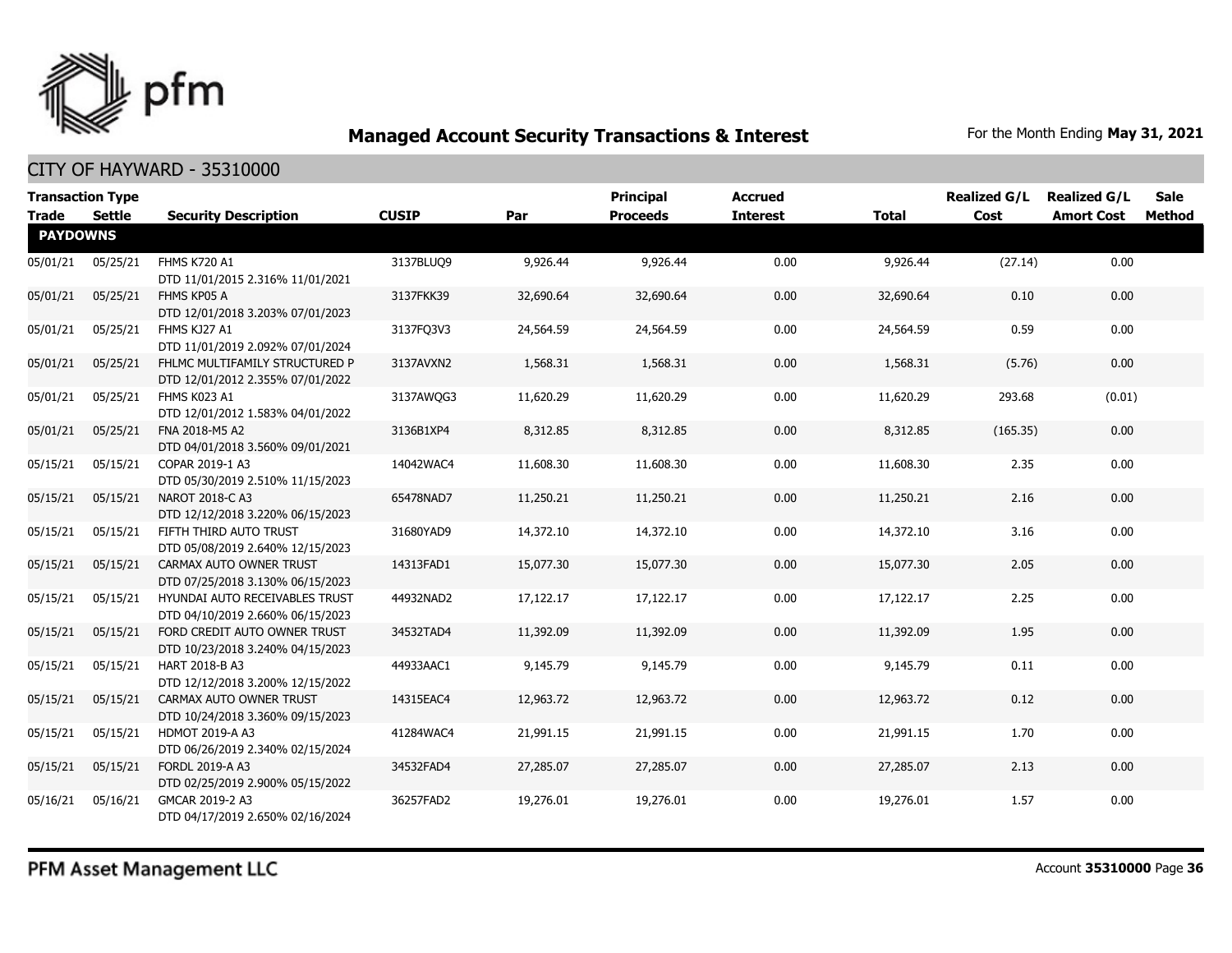

| <b>Transaction Type</b><br>Trade  | <b>Settle</b> | <b>Security Description</b>                                                            | <b>CUSIP</b> | Par          | <b>Principal</b><br><b>Proceeds</b> | <b>Accrued</b><br><b>Interest</b> | <b>Total</b> | <b>Realized G/L</b><br>Cost | <b>Realized G/L</b><br><b>Amort Cost</b> | <b>Sale</b><br>Method |
|-----------------------------------|---------------|----------------------------------------------------------------------------------------|--------------|--------------|-------------------------------------|-----------------------------------|--------------|-----------------------------|------------------------------------------|-----------------------|
| <b>PAYDOWNS</b>                   |               |                                                                                        |              |              |                                     |                                   |              |                             |                                          |                       |
| 05/18/21                          | 05/18/21      | HAROT 2019-1 A3<br>DTD 02/27/2019 2.830% 03/20/2023                                    | 43814WAC9    | 11,235.92    | 11,235.92                           | 0.00                              | 11,235.92    | 0.30                        | 0.00                                     |                       |
| <b>Transaction Type Sub-Total</b> |               |                                                                                        | 339,704.46   | 339,704.47   | 0.00                                | 339,704.47                        | 141.16       | (0.01)                      |                                          |                       |
| <b>SELL</b>                       |               |                                                                                        |              |              |                                     |                                   |              |                             |                                          |                       |
| 04/28/21                          | 05/03/21      | CITIGROUP INC CORP NOTES<br>DTD 10/25/2013 3.875% 10/25/2023                           | 172967HD6    | 300,000.00   | 326,130.00                          | 258.33                            | 326,388.33   | (2,970.00)                  | 2,489.52                                 | <b>FIFO</b>           |
| 05/04/21                          | 05/06/21      | US TREASURY NOTES<br>DTD 01/31/2017 1.875% 01/31/2022                                  | 912828V72    | 1,500,000.00 | 1,520,214.84                        | 7,380.87                          | 1,527,595.71 | 47,519.53                   | 26,809.00                                | <b>FIFO</b>           |
| 05/04/21                          | 05/06/21      | JOHN DEERE CAPITAL CORP<br><b>CORPORATE NOTES</b><br>DTD 10/09/2020 0.400% 10/10/2023  | 24422EVJ5    | 250,000.00   | 250,592.50                          | 72.22                             | 250,664.72   | 882.50                      | 827.20                                   | <b>FIFO</b>           |
| 05/11/21                          | 05/12/21      | CATERPILLAR FINANCIAL SERVICES<br><b>CORP NOTE</b><br>DTD 09/06/2019 1.900% 09/06/2022 | 14913Q3A5    | 325,000.00   | 332,062.25                          | 1,132.08                          | 333,194.33   | 7,514.00                    | 7,260.92                                 | <b>FIFO</b>           |
| 05/18/21                          | 05/19/21      | UNITED PARCEL SERVICE (CALLABLE)<br><b>NOTES</b><br>DTD 05/16/2017 2.350% 05/16/2022   | 911312BC9    | 300,000.00   | 305,850.00                          | 58.75                             | 305,908.75   | 4,161.00                    | 5,302.39                                 | <b>FIFO</b>           |
| 05/19/21                          | 05/26/21      | <b>US TREASURY NOTES</b><br>DTD 01/31/2017 1.875% 01/31/2022                           | 912828V72    | 150,000.00   | 151,886.72                          | 893.47                            | 152,780.19   | 4,617.19                    | 2,497.29                                 | <b>FIFO</b>           |
| 05/20/21                          | 05/25/21      | <b>IBM CORP</b><br>DTD 05/15/2019 2.850% 05/13/2022                                    | 459200JX0    | 300,000.00   | 307,752.00                          | 285.00                            | 308,037.00   | 1,026.00                    | 5,171.26                                 | <b>FIFO</b>           |
| 05/21/21                          | 05/25/21      | CHEVRON USA INC CORPORATE NOTES<br>DTD 08/12/2020 0.426% 08/11/2023                    | 166756AJ5    | 415,000.00   | 416,875.80                          | 510.73                            | 417,386.53   | 1,875.80                    | 1,875.80                                 | <b>FIFO</b>           |
|                                   |               | 05/25/21 06/01/21 US TREASURY NOTES<br>DTD 01/31/2017 1.875%<br>01/31/2022             | 912828V72    | 250,000.00   | 253,085.94                          | 1,566.82                          | 254,652.76   | 7,636.72                    | 4,079.13                                 | <b>FIFO</b>           |
|                                   |               | 05/25/21 06/01/21 JPMORGAN CHASE & CO BONDS<br>DTD 03/22/2019 3.207%<br>04/01/2023     | 46647PBB1    | 350,000.00   | 358,494.50                          | 1,870.75                          | 360,365.25   | (5,477.50)                  | 743.61                                   | <b>FIFO</b>           |
| 05/26/21                          | 05/28/21      | FEDERAL FARM CREDIT BANK NOTES<br>DTD 04/08/2020 0.375% 04/08/2022                     | 3133ELWD2    | 650,000.00   | 651,787.50                          | 338.54                            | 652,126.04   | 2,749.50                    | 2,202.61                                 | <b>FIFO</b>           |
| 05/26/21                          | 05/28/21      | WA ST T/E GO BONDS<br>DTD 04/29/2020 5.000% 07/01/2023                                 | 93974EHJ8    | 605,000.00   | 666,619.25                          | 12,352.08                         | 678,971.33   | (13, 140.60)                | 12,295.83                                | <b>FIFO</b>           |